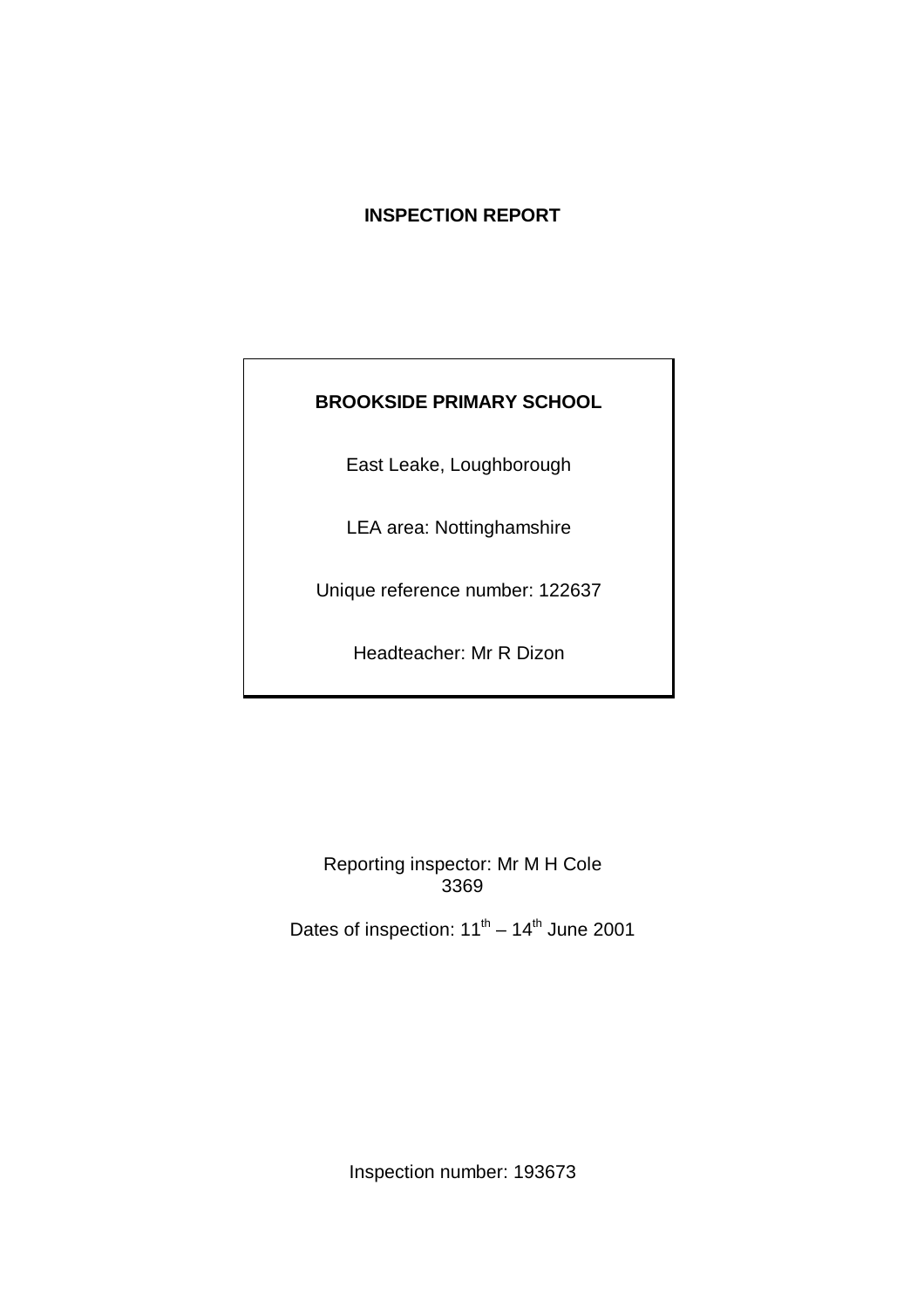Full inspection carried out under Section 10 of the School Inspections Act 1996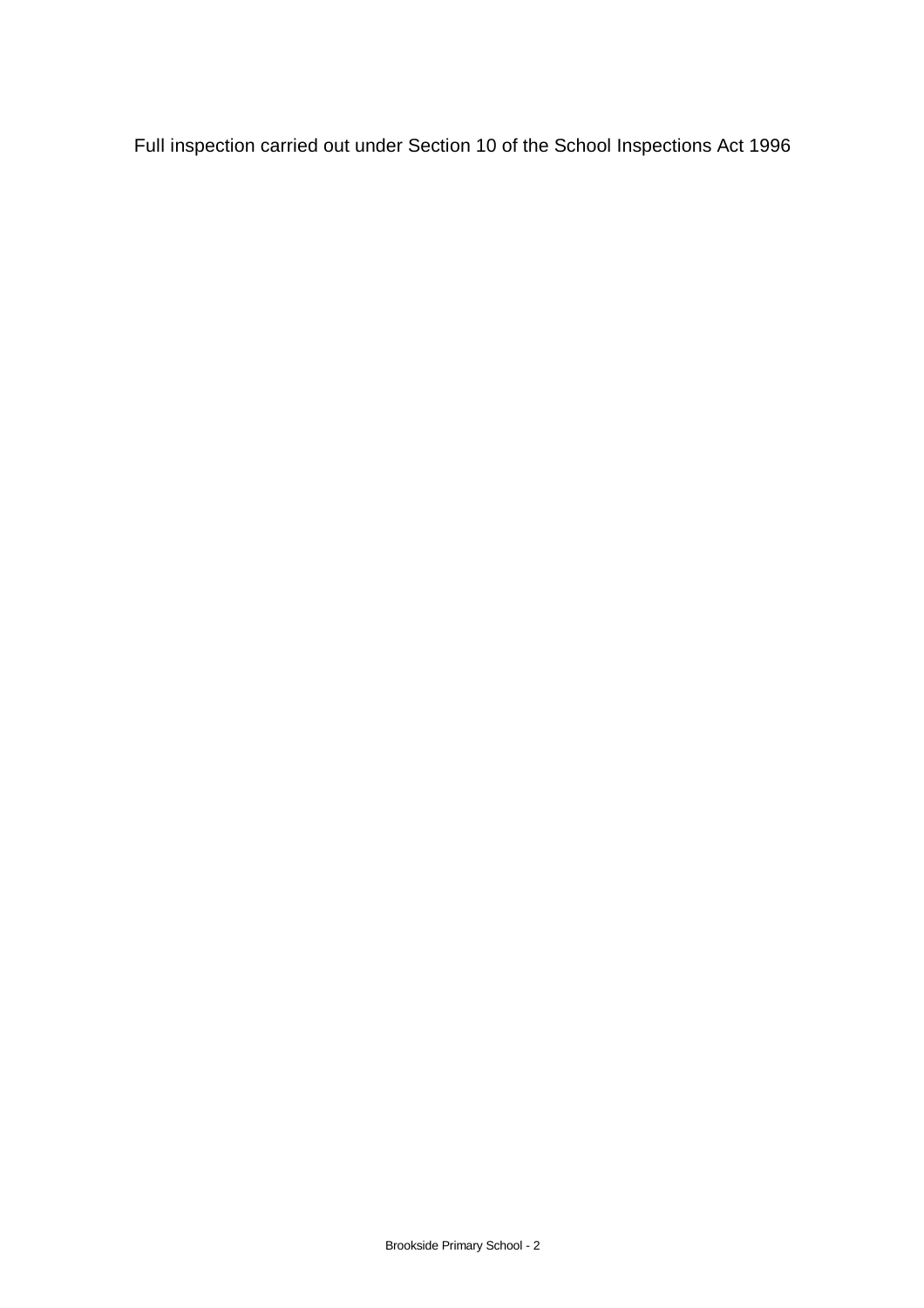# **INFORMATION ABOUT THE SCHOOL**

| Type of school:              | Infant and junior                                                          |
|------------------------------|----------------------------------------------------------------------------|
| School category:             | Community                                                                  |
| Age range of pupils:         | 5 to 11 years                                                              |
| Gender of pupils:            | Mixed                                                                      |
|                              |                                                                            |
| School address:              | <b>School Green</b><br><b>East Leake</b><br>Loughborough<br>Leicestershire |
| Postcode:                    | <b>LE12 6LG</b>                                                            |
| Telephone number:            | 01509 820001                                                               |
| Fax number:                  | 01509 820001                                                               |
|                              |                                                                            |
| Appropriate authority:       | The governing body                                                         |
| Name of chair of governors:  | <b>Professor C Pierson</b>                                                 |
|                              |                                                                            |
| Date of previous inspection: | 14 <sup>th</sup> April 1997                                                |

# © Crown copyright 2001

This report may be reproduced in whole or in part for non-commercial educational purposes, provided that all extracts quoted are reproduced verbatim without adaptation and on condition that the source and date thereof are stated.

Further copies of this report are obtainable from the school. Under the School Inspections Act 1996, the school must provide a copy of this report and/or its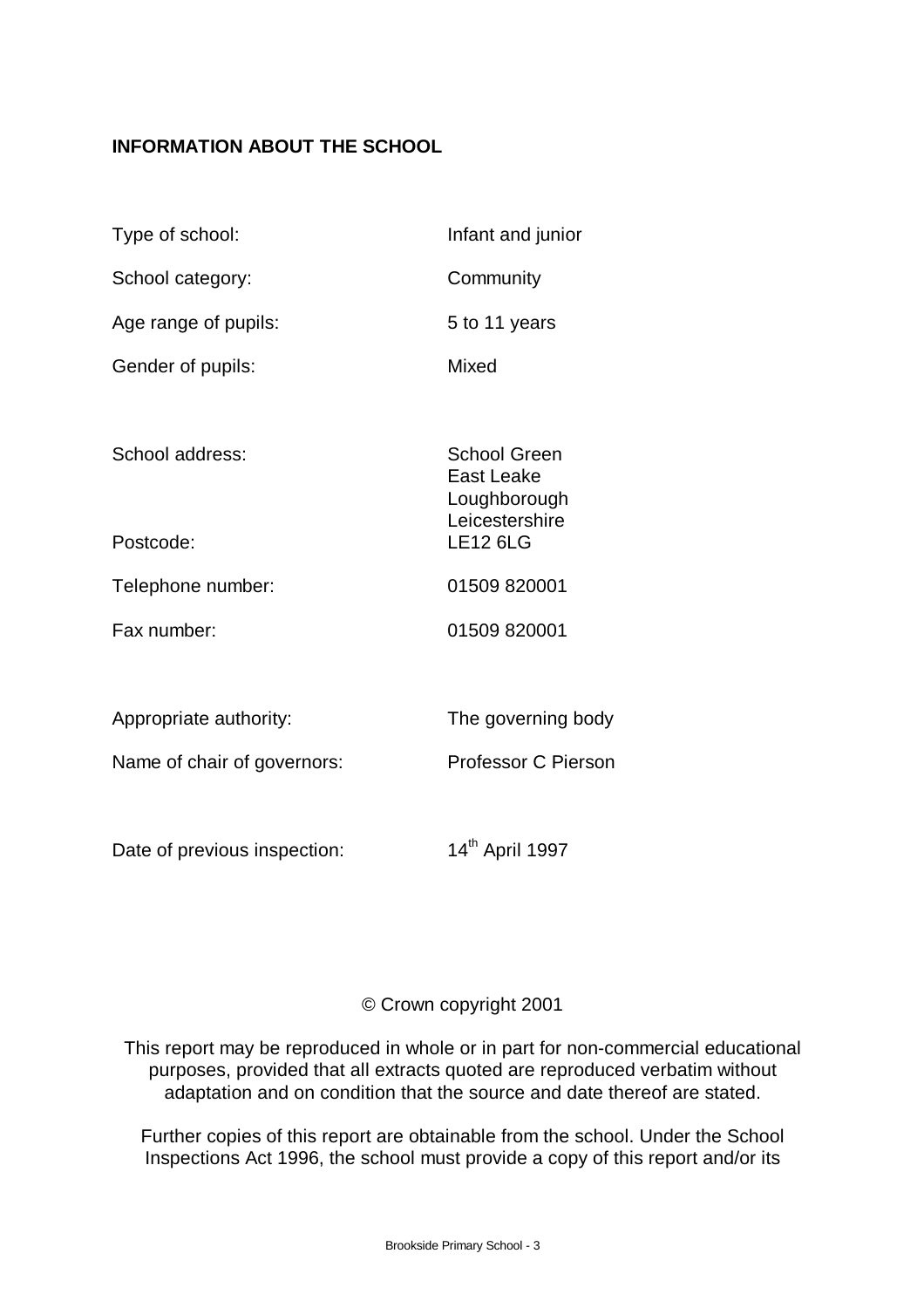summary free of charge to certain categories of people. A charge not exceeding the full cost of reproduction may be made for any other copies supplied.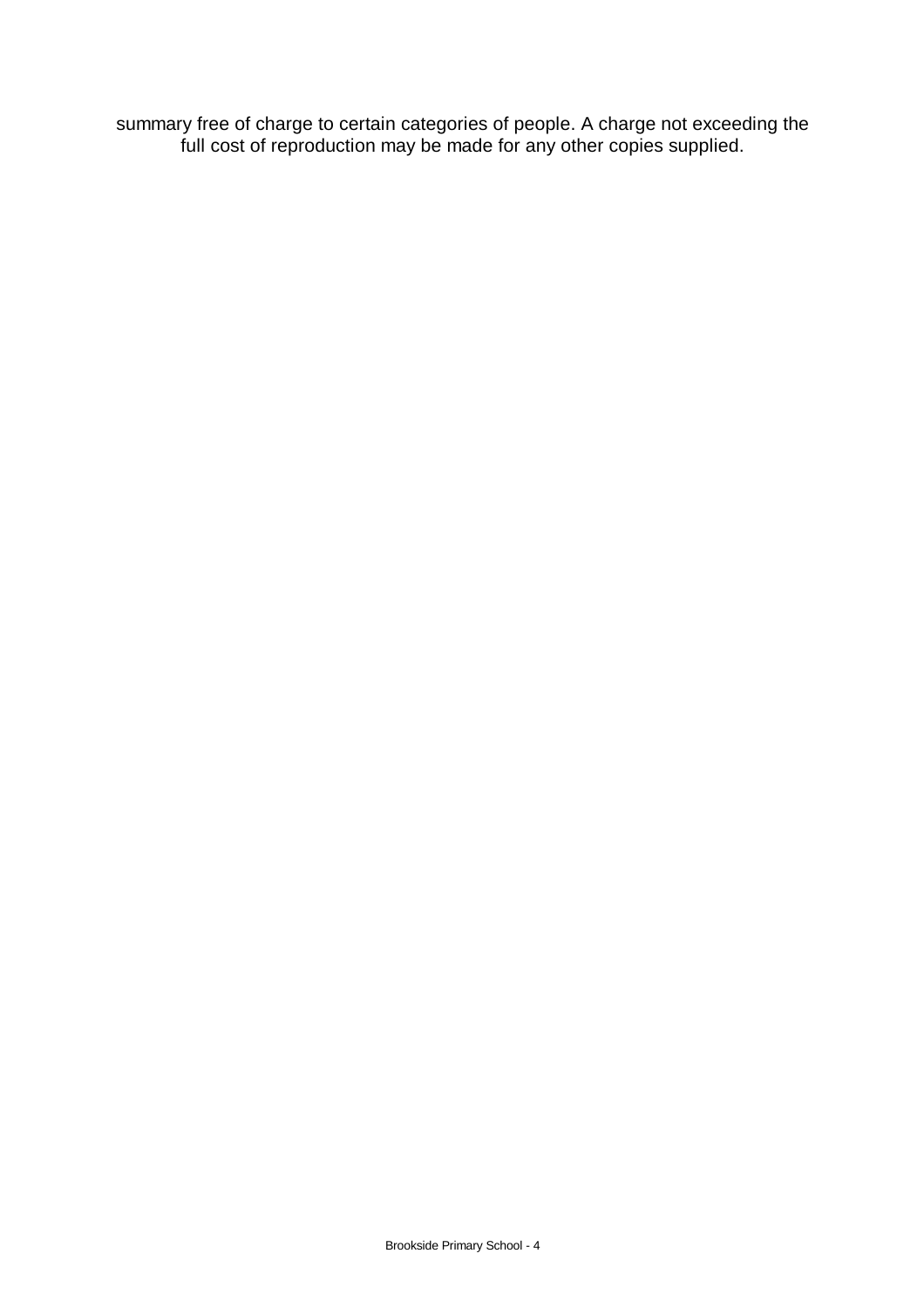# **INFORMATION ABOUT THE INSPECTION TEAM**

| <b>Team members</b> |               | <b>Subject responsibilities</b> | <b>Aspect responsibilities</b>                                                                                                                                              |                                                                                                                                                                                                                                            |
|---------------------|---------------|---------------------------------|-----------------------------------------------------------------------------------------------------------------------------------------------------------------------------|--------------------------------------------------------------------------------------------------------------------------------------------------------------------------------------------------------------------------------------------|
| 3369                | Mr M H Cole   | Registered inspector            | Equal opportunities<br>Science<br>Design and technology<br>Geography<br>Music                                                                                               | What sort of school is it?<br>How high are standards?<br>The school's results and<br>pupils' achievements<br>How well are pupils taught?<br>How well is the school led<br>and managed?<br>What should the school do<br>to improve further? |
| 19338               | Mr G Ellis    | Lay inspector                   |                                                                                                                                                                             | Pupils'<br>attitudes,<br>values<br>and personal development<br>How well does the school<br>care for its pupils?<br>How well does the school<br>work in partnership with<br>parents?                                                        |
| 28170               | Mr I Chearman | Team inspector                  | Areas of<br>learning<br>for<br>children in the Foundation<br>Stage<br><b>Mathematics</b><br>Information<br>and<br>communication technology<br>History<br>Physical education | How good are the curricular<br>other<br>and<br>opportunities<br>offered to pupils?                                                                                                                                                         |
| 12594               | Ms M Jeavons  | Team inspector                  | Special educational needs<br>English as an additional<br>language<br>English<br>Art and design<br>Religious education                                                       |                                                                                                                                                                                                                                            |

The inspection contractor was:

Bench Marque Limited National Westminster Bank Chambers Victoria Street Burnham-on-Sea Somerset TA8 1AN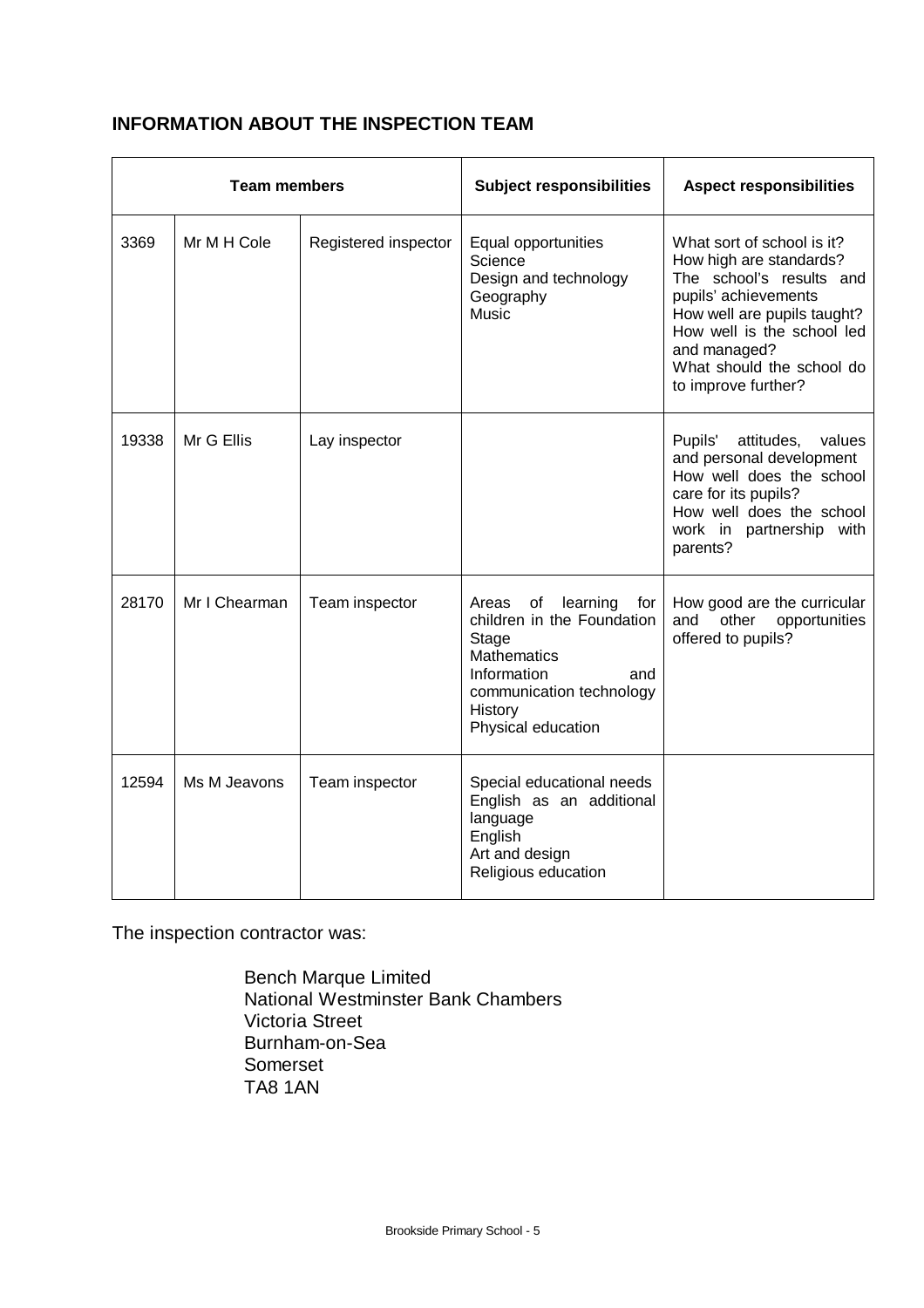Any concerns or complaints about the inspection or the report should be raised with the inspection contractor. Complaints that are not satisfactorily resolved by the contractor should be raised with OFSTED by writing to:

> The Complaints Manager Inspection Quality Division The Office for Standards in Education Alexandra House 33 Kingsway London WC2B 6SE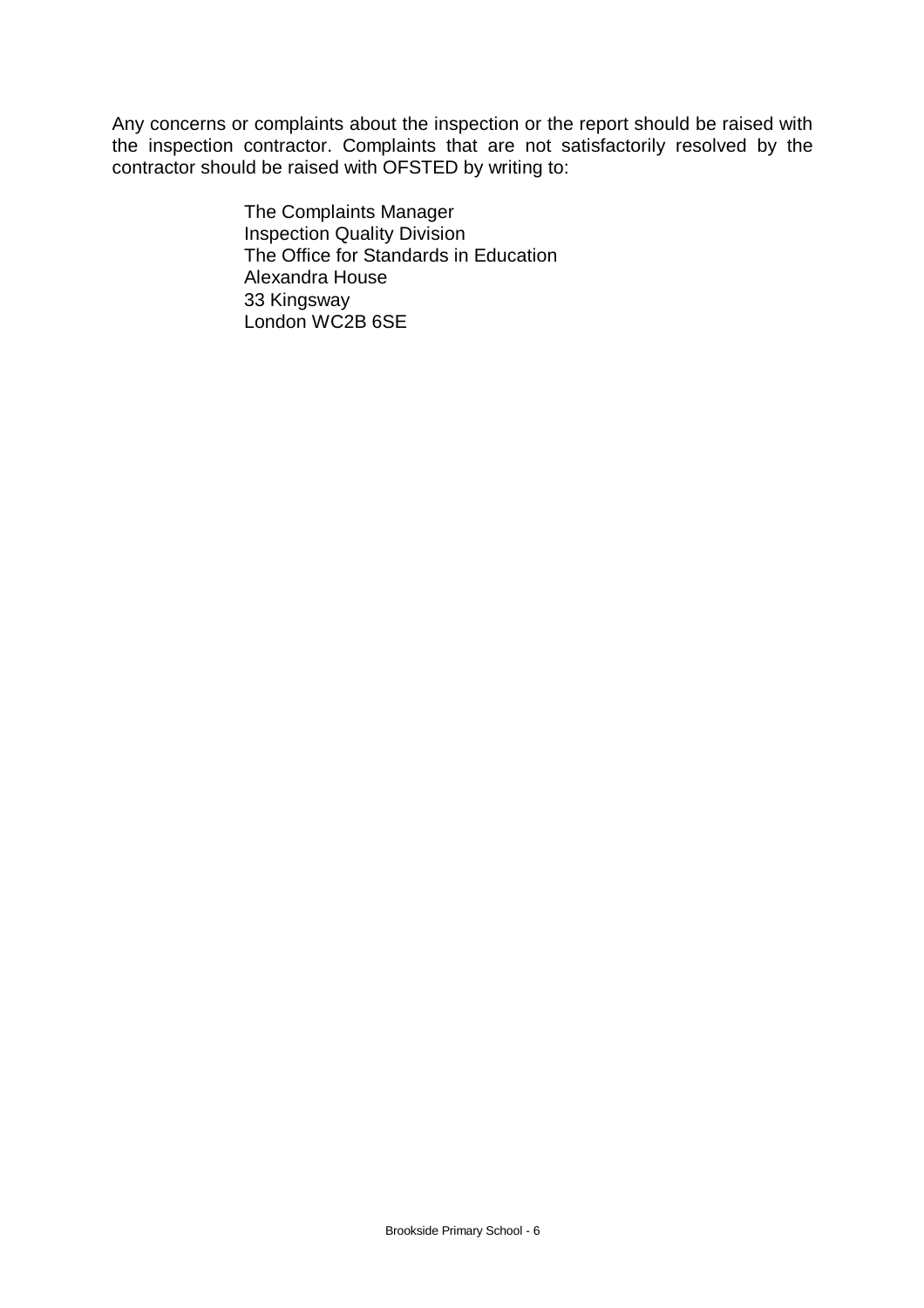# **REPORT CONTENTS**

|                                                                                                                                                                                                                                                                                                                                                                          | Pag |
|--------------------------------------------------------------------------------------------------------------------------------------------------------------------------------------------------------------------------------------------------------------------------------------------------------------------------------------------------------------------------|-----|
| <b>PART A: SUMMARY OF THE REPORT</b>                                                                                                                                                                                                                                                                                                                                     | 6   |
| Information about the school<br>How good the school is<br>What the school does well<br>What could be improved<br>How the school has improved since its last inspection<br><b>Standards</b><br>Pupils' attitudes and values<br>Teaching and learning<br>Other aspects of the school<br>How well the school is led and managed<br>Parents' and carers' views of the school |     |
| <b>PART B: COMMENTARY</b>                                                                                                                                                                                                                                                                                                                                                |     |
| <b>HOW HIGH ARE STANDARDS?</b>                                                                                                                                                                                                                                                                                                                                           | 11  |
| The school's results and pupils' achievements<br>Pupils' attitudes, values and personal development                                                                                                                                                                                                                                                                      |     |
| <b>HOW WELL ARE PUPILS TAUGHT?</b>                                                                                                                                                                                                                                                                                                                                       | 14  |
| <b>HOW GOOD ARE THE CURRICULAR AND OTHER</b><br><b>OPPORTUNITIES OFFERED TO PUPILS?</b>                                                                                                                                                                                                                                                                                  | 16  |
| <b>HOW WELL DOES THE SCHOOL CARE FOR ITS PUPILS?</b>                                                                                                                                                                                                                                                                                                                     | 19  |
| HOW WELL DOES THE SCHOOL WORK IN<br><b>PARTNERSHIP WITH PARENTS?</b>                                                                                                                                                                                                                                                                                                     | 21  |
| <b>HOW WELL IS THE SCHOOL LED AND MANAGED?</b>                                                                                                                                                                                                                                                                                                                           | 22  |
| WHAT SHOULD THE SCHOOL DO TO IMPROVE FURTHER?                                                                                                                                                                                                                                                                                                                            | 24  |
| <b>PART C: SCHOOL DATA AND INDICATORS</b>                                                                                                                                                                                                                                                                                                                                | 26  |
| <b>PART D: THE STANDARDS AND QUALITY OF TEACHING IN</b><br>AREAS OF THE CURRICULUM, SUBJECTS AND COURSES                                                                                                                                                                                                                                                                 | 30  |

Page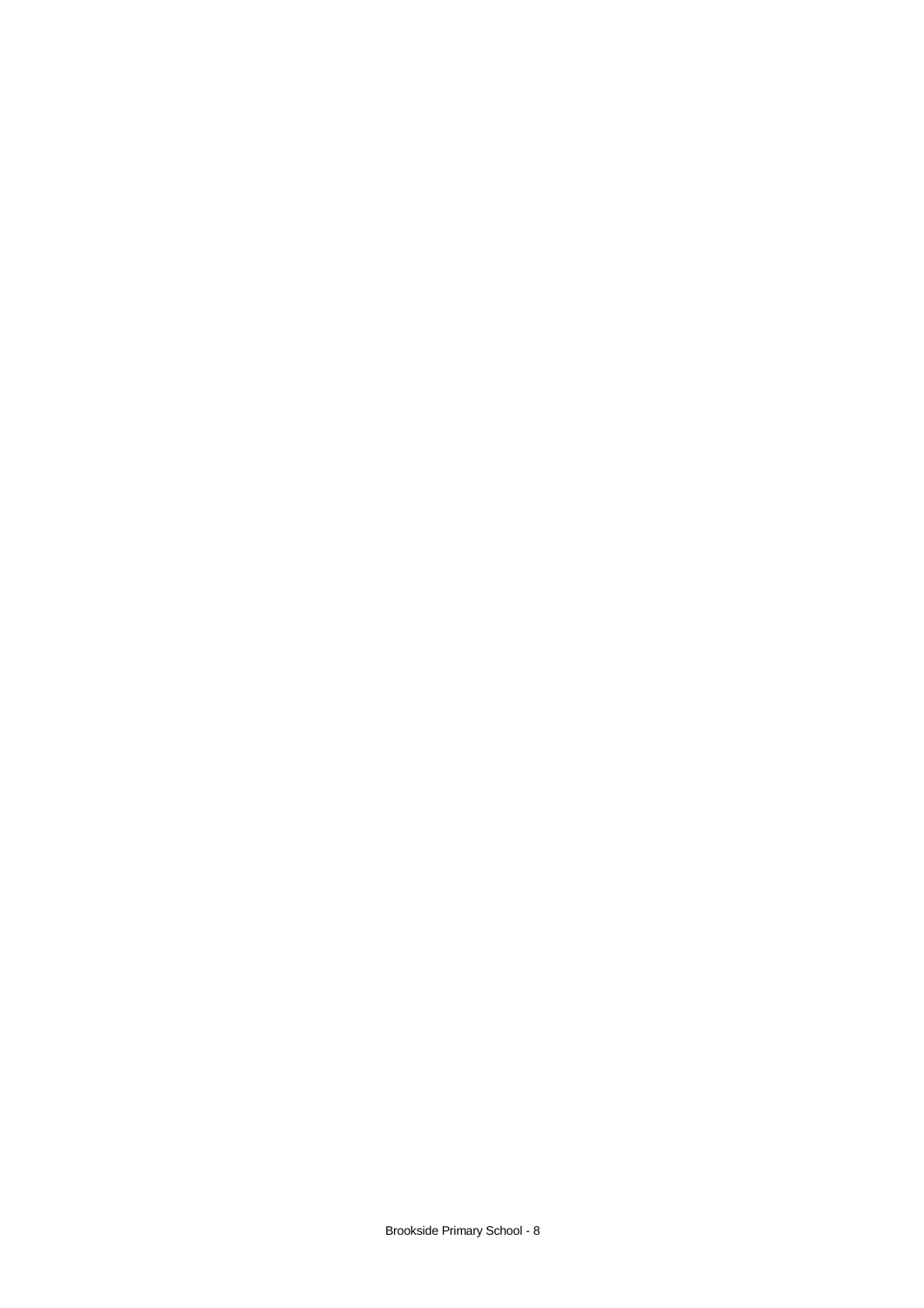# **PART A: SUMMARY OF THE REPORT**

#### **INFORMATION ABOUT THE SCHOOL**

Brookside Primary School educates 209 boys and girls aged four to eleven. There are 23 per cent more boys than girls. The school serves part of a large village with above average social and economic circumstances. This is seen in the low proportion of pupils, about four per cent, which currently receives free school meals. Pupils start at the school in the term of their fifth birthday, most having previously attended the nursery attached to another local school. They start at Brookside with overall above average attainment. Thirteen per cent of pupils are identified as having special educational needs, a low proportion by national standards, and no pupils have statements of special needs. A very small number of pupils are of minority ethnic origin but all pupils use English as their first language. The school's circumstances are largely as when the school was previously inspected. At present, the uneven numbers in different year groups mean that there are two classes with a mixture of Year 3 and Year 4 pupils. However, in the mornings, these classes are organised into three single-year groups for literacy and numeracy lessons.

#### **HOW GOOD THE SCHOOL IS**

The oldest pupils attain the standards of work that should be expected of them and pupils throughout the school show good personal development in their attitudes, behaviour and relationships. Teaching is of good quality. Leadership and management are satisfactory but improving and have begun to take the school forward more productively in the last year. Overall, the school shows a satisfactory level of effectiveness. Comparing what it achieves with the available funds, the school provides satisfactory value for money.

#### **What the school does well**

- By age seven, pupils achieve standards which are well above average in reading, writing, mathematics and science, and above average in most other subjects.
- At age eleven, pupils achieve above average standards in English, mathematics, science, music and physical education.
- Pupils develop very good attitudes, relationships and qualities of independence and responsibility, and they behave well.
- Teaching is of good quality.
- The school makes very good provision for pupils' moral development and provides well for their social development.
- The school has caring and effective procedures for pupils' welfare.
- Parents have very positive views about the school.

#### **What could be improved**

- Procedures for checking the effectiveness of teaching and learning, which at present are not sufficiently rigorous to show exactly where improvements can be made.
- Assessment of pupil progress, which currently does not identify with enough precision how teaching can help pupils take the next steps in learning, or where strengths and weaknesses in learning lie.
- The time given to the teaching of art, design and technology, geography and history, which is presently insufficient.

*The areas for improvement will form the basis of the governors' action plan.*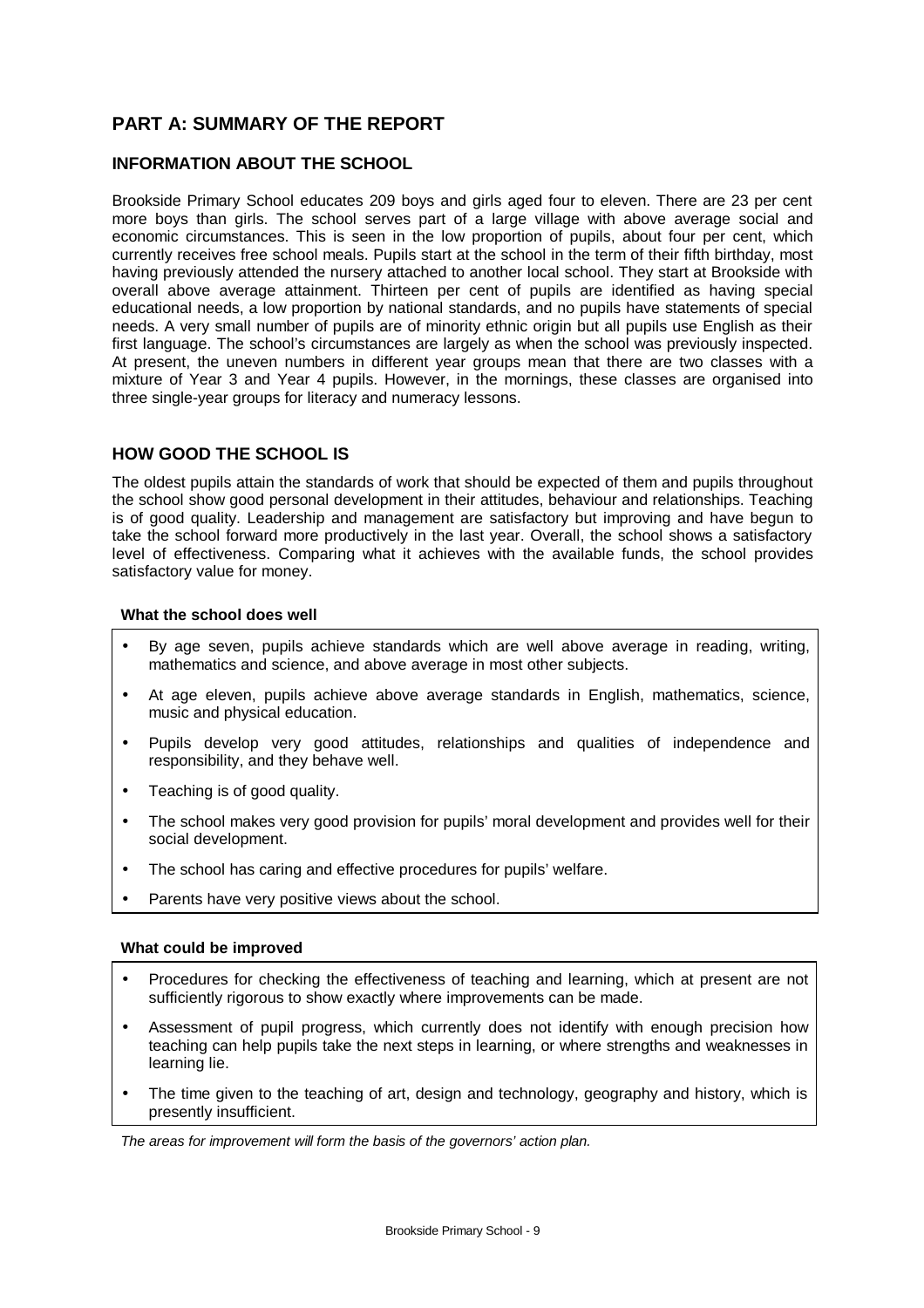#### **HOW THE SCHOOL HAS IMPROVED SINCE ITS LAST INSPECTION**

Since its previous inspection in 1997, the school has made satisfactory improvement. Standards achieved by seven-year-olds in English, mathematics and science have improved from an above average to a well above average level while, in art, geography, history, information and communication technology and music, standards have improved from average to above average level. The standards of eleven-year-olds have been maintained at an above average level in English, mathematics and science, but standards in music, previously average, are now above average. The teaching has improved, especially for pupils in Years 1 and 2; previously 'sound', the overall quality of teaching is now good. Higher proportions of lessons are now judged to be good and very good than before. In most other aspects of the school's work, it has maintained the often good and otherwise satisfactory quality described at the previous inspection.

At the previous inspection the school was asked to address four issues concerning: better planning of lessons to challenge the full ability range of pupils; clearer curriculum planning to match work to pupils' ages and prior attainment; more detailed planning of school improvement; and more systematic appraisal of teachers and planning of their professional development. The school has tackled each of these issues appropriately and its work in each aspect is now satisfactory.

#### **STANDARDS**

The table shows the standards achieved by eleven-year-olds based on average point scores in National Curriculum tests.

|                           | compared with |      |      |                                 |                                               |  |  |
|---------------------------|---------------|------|------|---------------------------------|-----------------------------------------------|--|--|
| <b>Performance</b><br>in: | all schools   |      |      | similar<br>schools <sup>1</sup> | Key                                           |  |  |
|                           | 1998          | 1999 | 2000 | 2000                            | $A^*$<br>in the top 5 per cent                |  |  |
| English                   | С             | A    | С    | D                               | Α<br>well above average<br>в<br>above average |  |  |
| mathematics               | в             | A*   | С    | D                               | С<br>average<br>D<br>below average            |  |  |
| science                   | Α             | A    | D    | Е                               | E<br>well below average                       |  |  |

 Similar schools are defined by the proportion of pupils eligible for free school meals; this measure has been found to be significantly related to the levels of attainment normally found in schools nationally.

#### *The oldest pupils*

1

The table shows that past pupils' test results in 2000 were in line with the national average in English and mathematics and below average in science. When compared with similar schools, the results were below average in English and mathematics and well below average in science. Results of this year group were not as good as those achieved previously. However, this particular year group was unusual in that it included several pupils who had joined the school only in the last year or two of their primary education, most of them with low previous attainment and some with special educational needs. Evidence of pupils' earlier performance shows that almost all of those leaving the school in 2000 achieved the standards to be expected. Their achievement was satisfactory. The school achieved the realistic targets agreed with the local authority for these pupils in English and mathematics. Despite the dip in test results in 2000, the long-term trend in the oldest pupils' results is upward and in line with the rate of national improvement. Shortly after the inspection, the school's results for the 2001 tests were published. No national averages were available for comparison but results show marked increases in the proportions of pupils both achieving and exceeding the expected levels of attainment in all three subjects of English, mathematics and science.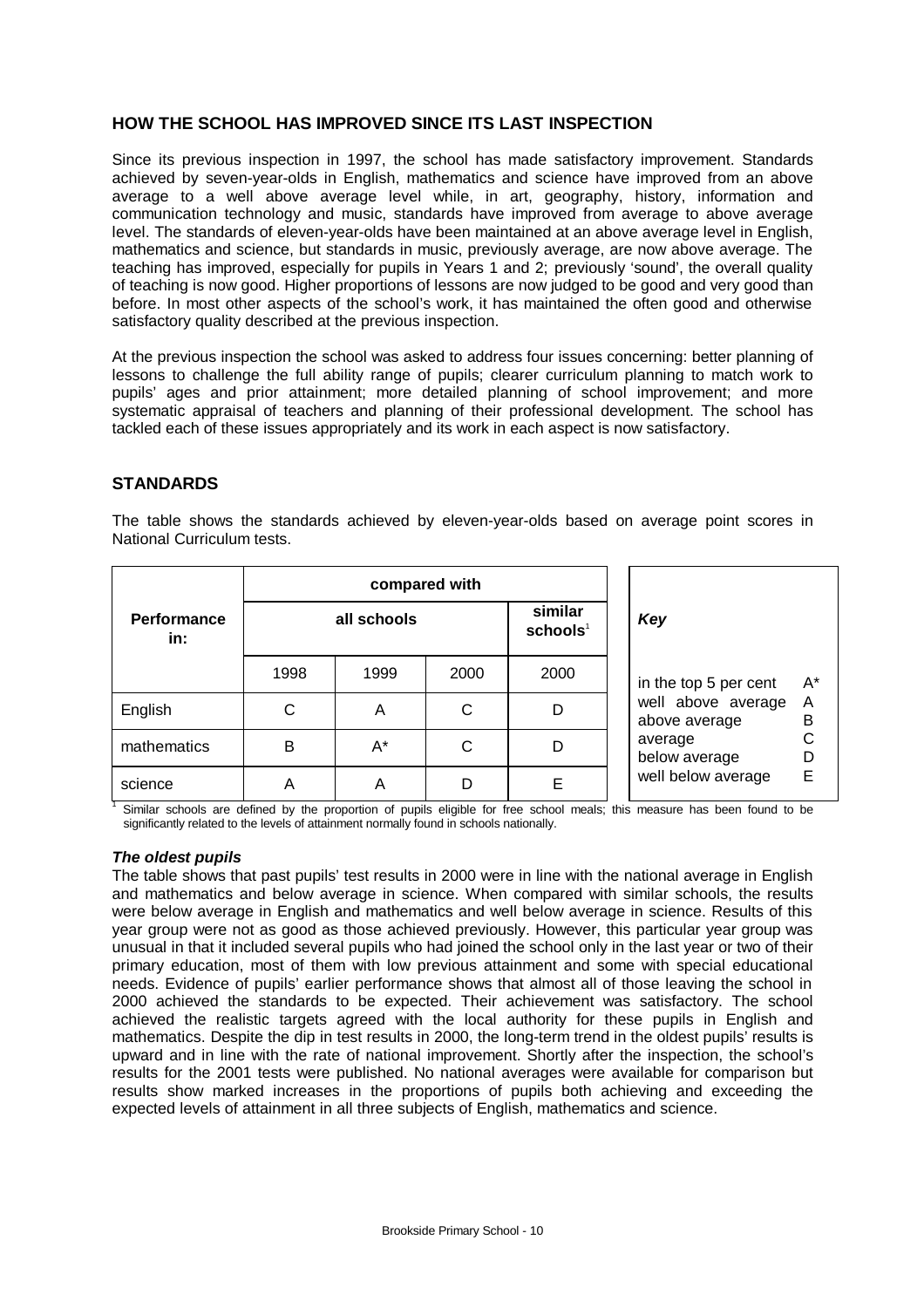Work seen during the inspection shows the present oldest pupils to achieve above average standards in *English, mathematics and science*. Comparing pupils' present work with their performance in earlier years again shows pupils achieving satisfactorily. During lessons observed during the inspection, however, pupils were generally seen to be achieving well. They worked keenly and industriously in response to purposeful teaching which set appropriate challenges to promote progress. These observations are consistent with other evidence that the quality of teaching and learning in these classes has been improving.

In *other subjects,* a good standard of work is found in music and physical education. In both subjects, good teaching and support from activities outside lessons are effective in promoting good achievement. In information and communication technology, the new computer suite and staff training have begun to raise standards and they are presently satisfactory. There are examples of good work in art, design and technology, geography and history but too little time is given to these subjects for pupils' overall achievement to be more than satisfactory. In design and technology, too little evidence was available for an overall judgement about standards to be made although, where evidence was available, it showed work to be of satisfactory quality. Attainment in religious education is in line with the level expected within the locally agreed syllabus for the subject.

#### *Younger pupils*

In the standard National Curriculum tests of reading, writing and mathematics taken by pupils aged seven in 2000, their results were well above the national average in all three aspects. Compared with similar schools, results were above average in reading and writing, and average in mathematics. Test results have shown a consistently high standard over the last three years. Work seen during the inspection confirms the picture of high standards but suggests that, in mathematics, they are now even better than the 2000 test results showed. Work seen supports the teachers' own formal assessments that standards in science are also well above average.

In art, geography, history, information and communication technology, music and physical education, pupils achieve above average standards of work. Attainment in religious education meets the expectations of the locally agreed syllabus. Too little evidence was available for an overall judgement about standards in design and technology but a few examples were seen of work of satisfactory quality.

Satisfactory achievement in the reception class builds on pupils' good attainment on entry and helps them to complete the Foundation Stage<sup>1</sup>, too, with above average attainment. However, by age seven, attainment is well above average in English, mathematics and science and above average in most other subjects. This represents good achievement and this is what is seen in lessons for pupils aged five to seven where pupils respond very keenly to vigorous and challenging teaching. Pupils with special educational needs make good progress toward the individual targets set for them.

| <b>Aspect</b>                                | <b>Comment</b>                                                                                                             |
|----------------------------------------------|----------------------------------------------------------------------------------------------------------------------------|
| Attitudes to the school                      | Very good; pupils are interested, enthusiastic and industrious.                                                            |
| Behaviour, in and out of<br>classrooms       | Good almost all of the time, and sometimes very good.                                                                      |
| Personal<br>development<br>and relationships | Pupils develop very good qualities of independence and responsibility<br>and make harmonious and supportive relationships. |
| Attendance                                   | Good; the rate is above the national average and there is practically<br>no unauthorised absence.                          |

### **PUPILS' ATTITUDES AND VALUES**

### **TEACHING AND LEARNING**

l

<sup>&</sup>lt;sup>1</sup> Foundation Stage: education before pupils enter Year 1, ie in the reception class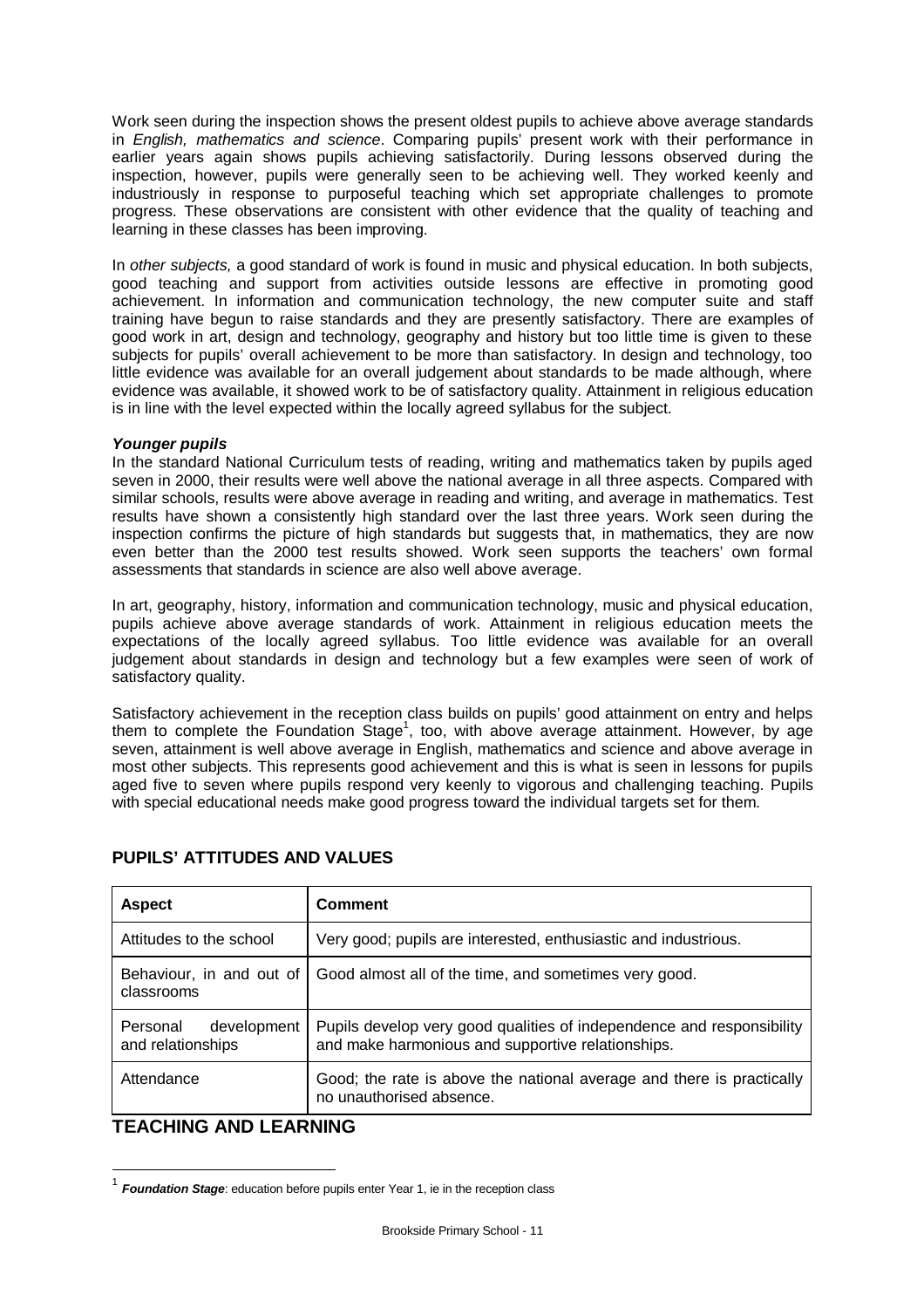| <b>Teaching of pupils:</b> | aged up to 5 years | aged 5-7 years | aged 7-11 years |
|----------------------------|--------------------|----------------|-----------------|
| Lessons seen overall       | Satisfactory       | Very good      | Good            |

*Inspectors make judgements about teaching in the range: excellent; very good; good; satisfactory; unsatisfactory; poor; very poor. 'Satisfactory' means that the teaching is adequate and strengths outweigh weaknesses.*

All lessons seen during the inspection were of at least satisfactory quality. Almost half of all lessons were of good quality and a further 24 per cent, most of them in classes for five- to seven-year-olds, were very good. Teaching of English and mathematics, including basic literacy and numeracy skills, is good. It is systematic and stimulating. Teaching shows good all-round quality with no significant weaknesses, but particular strengths are the generally good planning, high expectations of pupils' work and behaviour, effective stimulation of pupils' interest and endeavour and skilful management of pupils' behaviour. As a result, pupils work keenly, concentrate well and behave well in lessons. Teaching provides well for the full range of pupils' abilities and needs.

### **OTHER ASPECTS OF THE SCHOOL**

| <b>Aspect</b>                                                                                     | <b>Comment</b>                                                                                                                                                    |
|---------------------------------------------------------------------------------------------------|-------------------------------------------------------------------------------------------------------------------------------------------------------------------|
| The quality and range of the curriculum                                                           | Generally satisfactory and well supported by activities<br>outside lessons, but too little time is given to art,<br>design and technology, geography and history. |
| Provision for<br>with<br>pupils<br>special<br>educational needs                                   | Satisfactory;<br>pupils are given<br>appropriate<br>programmes of work and are well supported and<br>encouraged.                                                  |
| Provision for pupils' personal, including<br>spiritual, moral, social and cultural<br>development | Good overall, with the strengths in very<br>good<br>provision for moral development and good provision<br>for social development.                                 |
| How well the school cares for its pupils                                                          | Staff are caring and supportive and there are good<br>procedures to safeguard pupils' welfare.                                                                    |

Pupils are given too few opportunities to practise the skills they gain in English, mathematics and information and communication technology in their work in other subjects. The good arrangements for caring for pupils are helped by the very good partnership the school has with parents.

#### **HOW WELL THE SCHOOL IS LED AND MANAGED**

| <b>Aspect</b>                                                       | <b>Comment</b>                                                                                                                                                                                                                                                                                                                   |
|---------------------------------------------------------------------|----------------------------------------------------------------------------------------------------------------------------------------------------------------------------------------------------------------------------------------------------------------------------------------------------------------------------------|
| Leadership and management by<br>the headteacher and other key staff | Satisfactory overall. The headteacher and staff are a united<br>and hard-working team who translate firmly shared aims<br>and values into effective practice. They are committed to<br>improving the school, but procedures for promoting<br>improvement, though recently themselves improved, are<br>not sufficiently rigorous. |
| How well the governors fulfil their<br>responsibilities             | Governors are supportive and soundly aware of the school's<br>performance.                                                                                                                                                                                                                                                       |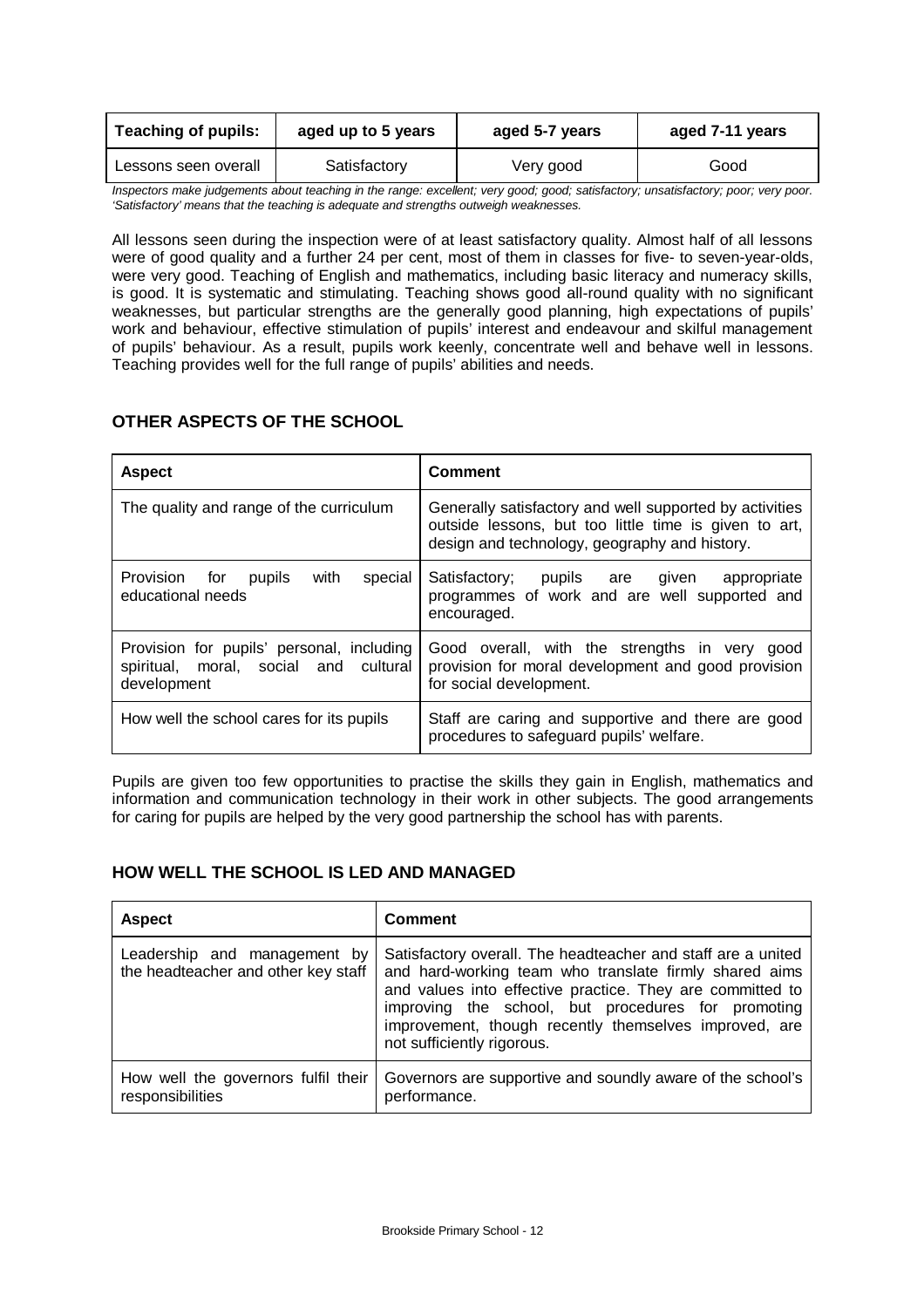| performance                    | The school's evaluation of its   The school checks the effectiveness of its work but<br>processes are not sufficiently precise or detailed. |
|--------------------------------|---------------------------------------------------------------------------------------------------------------------------------------------|
| The strategic use of resources | Financial and other resources are satisfactorily used in<br>support of the school's aims.                                                   |

The school has generally adequate resources of staff, accommodation and equipment. However, the provision of accommodation and support staff for the Foundation Stage is insufficient and there is a shortage of library books and of books and other resources to support religious education. Financial planning and decision-making is careful to try to gain best value from available funds.

### **PARENTS' AND CARERS' VIEWS OF THE SCHOOL**

|   | What pleases parents most                                | What parents would like to see improved         |
|---|----------------------------------------------------------|-------------------------------------------------|
|   | that pupils                                              | A small proportion of parents (less than one in |
|   | like school.                                             | five) has concerns about homework.              |
|   | behave well.                                             |                                                 |
|   | make good progress.                                      |                                                 |
| ٠ | become more mature and responsible.                      |                                                 |
|   | that the school                                          |                                                 |
|   | provides good teaching.                                  |                                                 |
|   | shows high expectations.                                 |                                                 |
|   | approachable<br>when parents<br>have<br>IS<br>questions. |                                                 |

Inspectors' judgements support the positive views of parents. They note from comments added to questionnaires, and from meeting some parents, that parents are divided about the amount of homework desirable, and a few would like none at all. Inspectors judge the school's arrangements to be good and to comply well with national guidance. They also note that the proportion of parents dissatisfied about homework is lower than in most schools.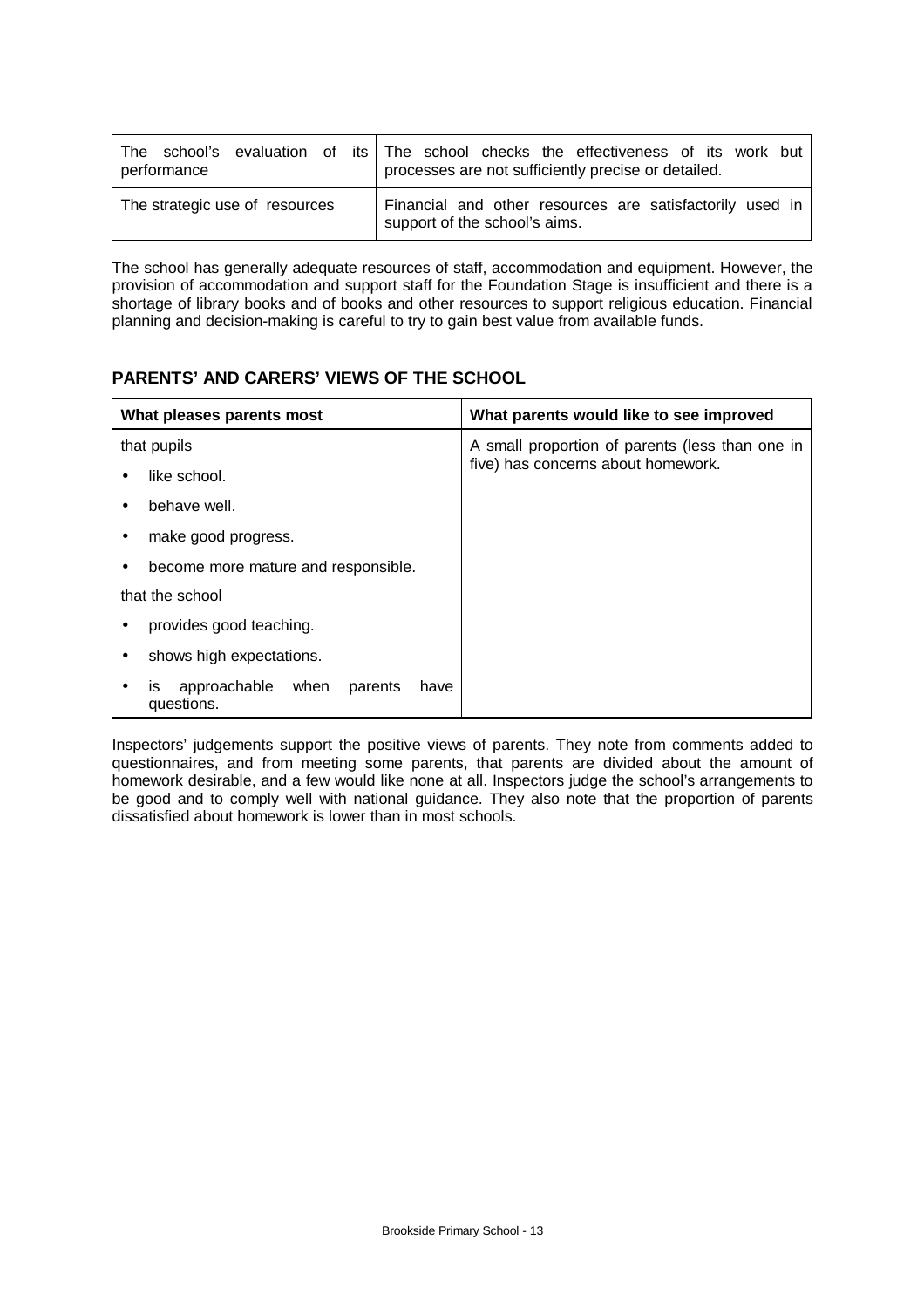# **PART B: COMMENTARY**

## **HOW HIGH ARE STANDARDS?**

### **The school's results and pupils' achievements**

#### *Older pupils<sup>2</sup>*

- 1. In the standard National Curriculum tests of English, mathematics and science taken by the oldest pupils in 2000, their results were in line with the national average in English and mathematics and below average in science. When compared with similar schools, the results were below average in English and mathematics and well below average in science. The test results of this year group were not as good as those achieved by the school's eleven-year-olds in the previous two years. However, this particular year group was unusual in that it included several pupils who had joined the school only in the last year or two of their primary education, most of them with low previous attainment and some with special educational needs. Examination of results in other standard national tests in English and mathematics taken in each of the preceding three years shows that almost all of those leaving the school in 2000 achieved the standards to be expected in the light of their previous performance. Their achievement was satisfactory. The school achieved the realistic targets agreed with the local authority for these pupils' test results in English and mathematics. Despite the dip in test results in 2000, the long-term trend in the oldest pupils' results is upward and in line with the rate of national improvement.
- 2. Shortly after the inspection, the school's results for the 2001 tests for elevenyear-olds were published. However, they are of limited value as no national averages were available for comparison. Results show marked increases in the proportions of pupils both achieving and exceeding the expected levels of attainment in all three subjects of English, mathematics and science. In English and mathematics, the great majority of pupils reached at least the expected level of attainment (Level 4), while in the science test all did so. In the mathematics test, just over half reached the higher level of attainment (Level 5), while in English and science a little under half did so. The school met the challenging targets it had set for results in English and mathematics comfortably.
- 3. During the inspection, judgements were made of the work of present pupils aged eleven by observing them in lessons, sampling work completed over the past school year and through discussions with representative groups of pupils. On this basis, the oldest pupils are judged to achieve above average standards in English, mathematics and science. In each subject, the great majority of pupils achieve the level of attainment (Level 4) within the National

l 2 Throughout this report the term *older pupils* is used for pupils aged 7-11 in Years 3-6 working at Key Stage 2 of the National Curriculum, while *younger pupils* refers to pupils aged 5-7 in Years 1 and 2 working at Key Stage 1.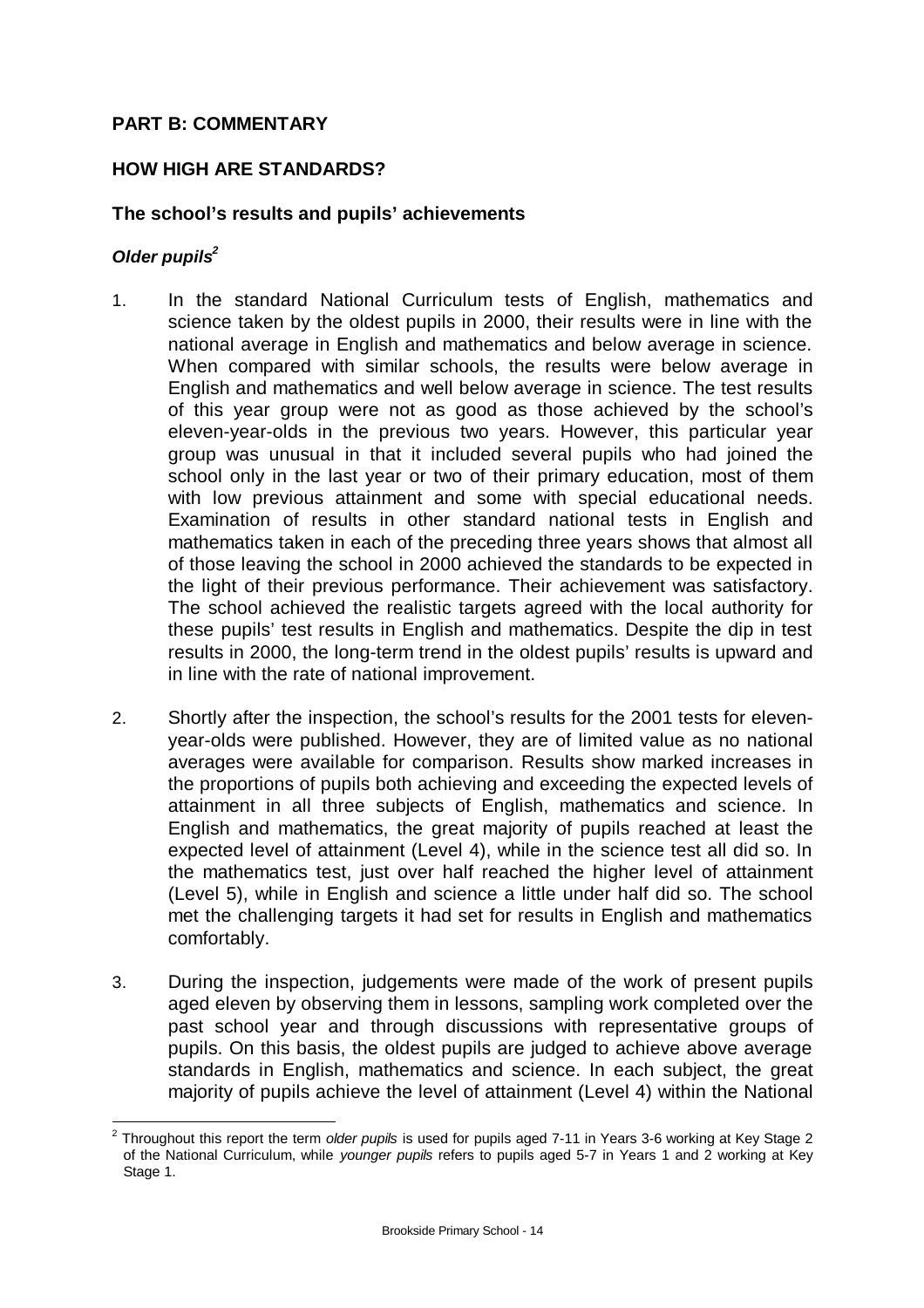Curriculum expected at their age. The proportion who do not achieve the expected level is smaller than in the average school and the proportion achieving the higher Level 5 is greater. Comparing pupils' results with their performance in earlier years again shows pupils achieving satisfactorily. During lessons observed during the inspection, however, pupils aged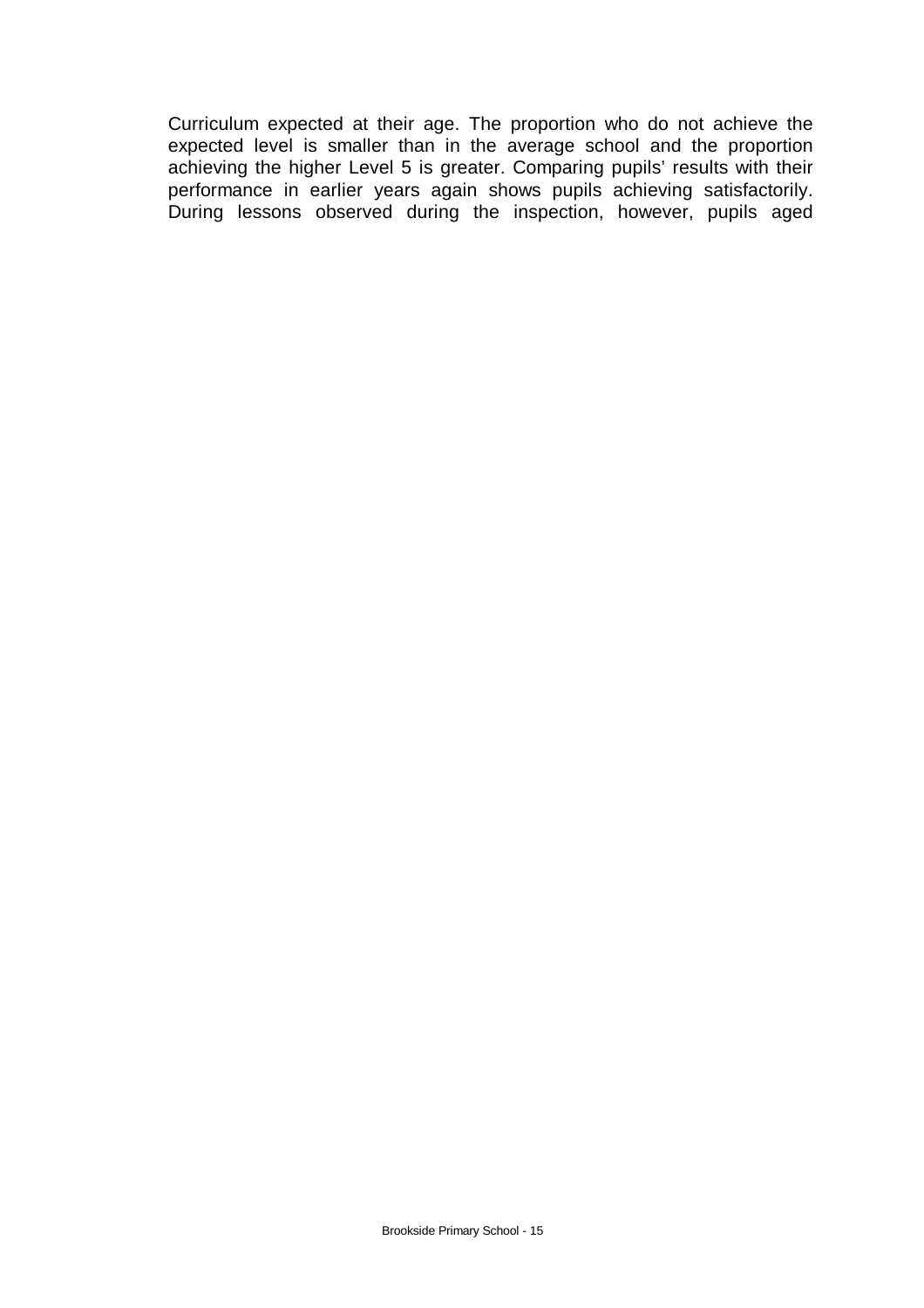seven to eleven were generally seen to be achieving well. They worked keenly and industriously in response to purposeful teaching which set appropriate challenges to promote progress. These observations are consistent with other evidence that the quality of teaching and learning in these classes has been improving.

- 4. In English, the oldest pupils' standards are good in speaking and listening, and in reading; they are less good, but still satisfactory, in writing. In mathematics, pupils show a good breadth of knowledge and understanding but particular strengths are basic number skills, mental calculation and applying their understanding to real life situations and problems. In science, pupils show good knowledge and understanding across a wide range of the science curriculum but their skills of investigation, though satisfactory, are less well developed.
- 5. In other subjects, a good standard of work is found in music and physical education. In both subjects, good teaching and support from activities outside lessons are effective in promoting good achievement. In information and communication technology, the new computer suite and staff training have begun to raise standards and they are presently satisfactory. There are examples of good work in art, design and technology, geography and history but too little time is given to these subjects for pupils' overall achievement to be more than satisfactory. Lack of time for geography and history also means that relatively little written work is done in these subjects, particularly in Years 5 and 6, reducing opportunities for pupils to practise and develop their writing skills. In design and technology, too little evidence was available for an overall judgement about standards to be made although, where evidence was available, it showed work to be of satisfactory quality. Again, too little time is given to teaching design and technology. Attainment in religious education is in line with the level expected within the locally agreed syllabus for the subject.

### *Younger pupils*

6. In the standard National Curriculum tests of reading, writing and mathematics taken by pupils aged seven in 2000, their results were well above the national average in all three aspects. Compared with similar schools, results were above average in reading and writing, and average in mathematics. Test results have shown a consistently high standard over the last three years. Results of the 2001 tests taken shortly before the inspection were available to inspectors but national comparative figures have yet to be published. However, the results confirm the picture from work seen during the inspection that standards are well above average in these areas of learning, with almost all pupils reaching the expected level of attainment (Level 2) and many exceeding it by reaching Level 3. The latest test results also confirm inspectors' views that standards in mathematics are now even better than the 2000 test results showed. Work seen during the inspection supports the teachers' own formal assessments that standards in science are also well above average.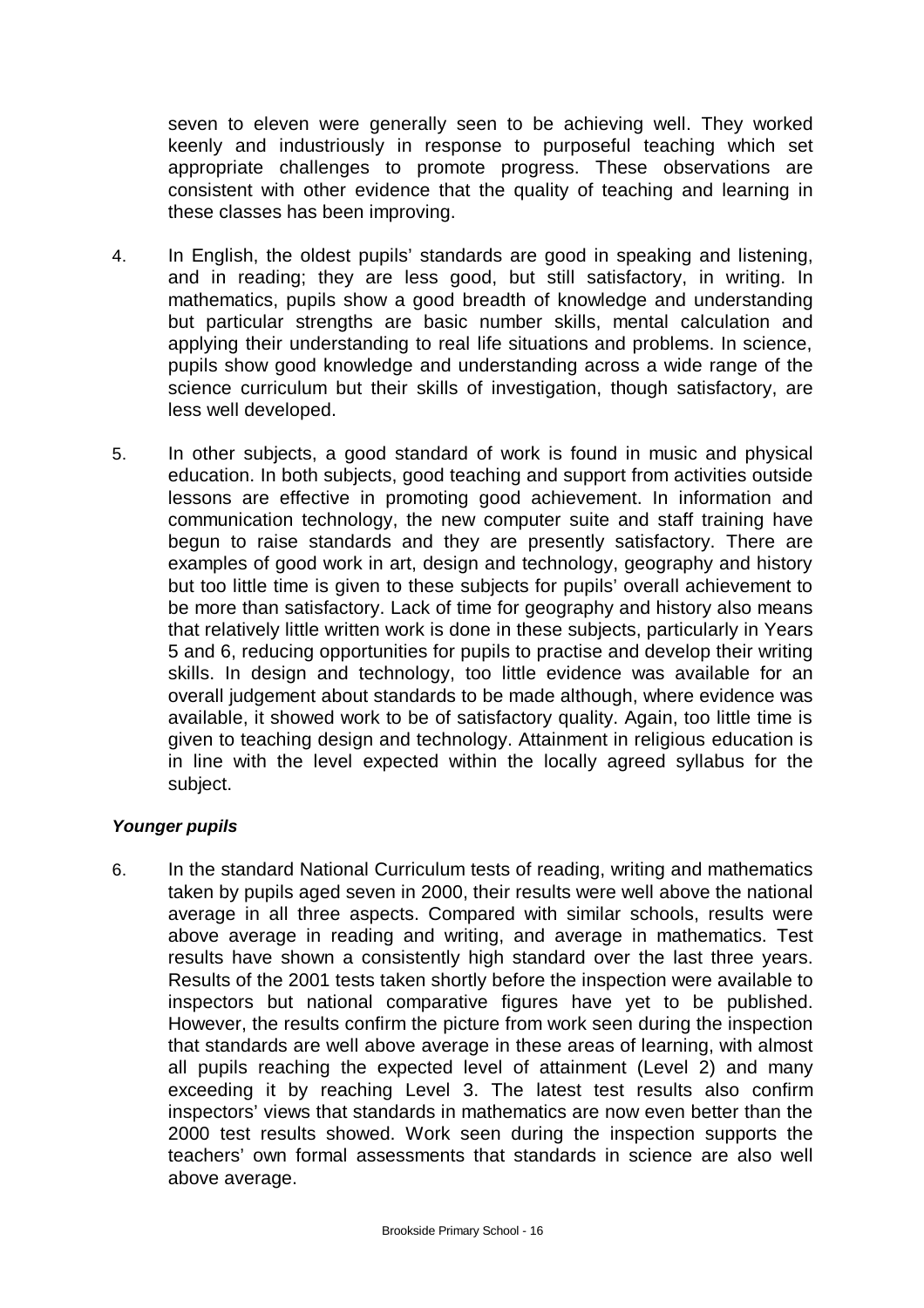7. In art, geography, history, information and communication technology, music and physical education, pupils achieve good standards of work. Attainment in religious education meets the expectations of the locally agreed syllabus. Too little evidence was available for an overall judgement about standards in design and technology but a few examples were seen of work of satisfactory quality.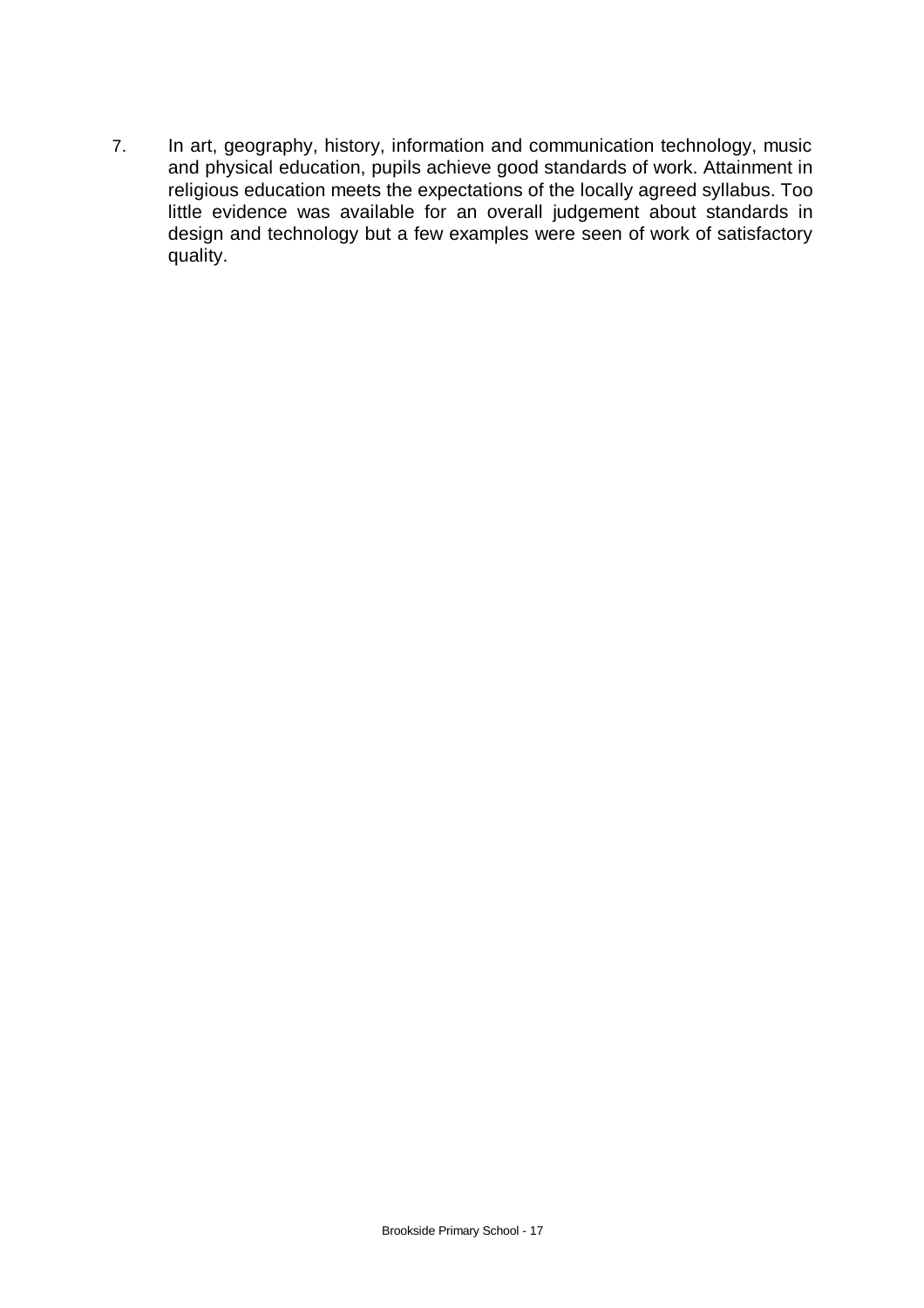8. Pupils' attainment improves from an above average level at age five to a well above average level at age seven. This represents good achievement and this is what is seen in lessons for pupils aged five to seven where pupils respond very keenly to very good and challenging teaching.

## *Foundation Stage*

- 9. Pupils start at the school with overall attainment which is above average. They achieve satisfactorily in the reception class so that they also complete the Foundation Stage of their education with above average attainment in personal, social and emotional development; communication, language and literacy; mathematics; and physical development. Their knowledge and understanding of the world and their creative development meet the level expected at their age.
- 10. No significant differences are found in achievement between different groups of pupils whether defined by background, gender or ability. All groups achieve appropriately in relation to their previous attainment. However, while girls do better than boys in English, as they do nationally, the gap is smaller than usual at Brookside. In mathematics, boys' results also compare more favourably with those of girls than nationally.
- 11. Pupils with special educational needs make good progress towards the individual targets set for their learning or behaviour.

# **Pupils' attitudes, values and personal development**

- 12. Pupils have very good attitudes to their learning, establish very good relationships and behave well. Pupils enjoy school and speak well of it. They are very well motivated in their lessons with very good levels of interest and involvement. Inspectors agree with almost all parents in their view that behaviour in the school is good and pupils develop well in maturity and responsibility. Attendance, too, is good. The high standards of attitudes, values, behaviour, personal development and attendance which were reported at the last inspection have been fully maintained.
- 13. Pupils show enthusiasm and application in their work. Within the industrious learning environment, pupils are excited and attentive, eager to work, joining in and sharing activities with pride and enjoyment. They are fully involved, delight in challenge and maintain high levels of concentration for sustained periods. During discussions, they listen to each other, and are keen to offer opinions and argue points with valid reasons. They are able to explain what they are doing, engage in considered dialogue and ask thoughtful questions that reveal inquiring minds. Pupils are proud of their school, taking care with equipment and resources, which they willingly share. They work together happily and harmoniously, collaborating well in group activities. They are trustworthy, considerate and are pleased to celebrate the achievements of others.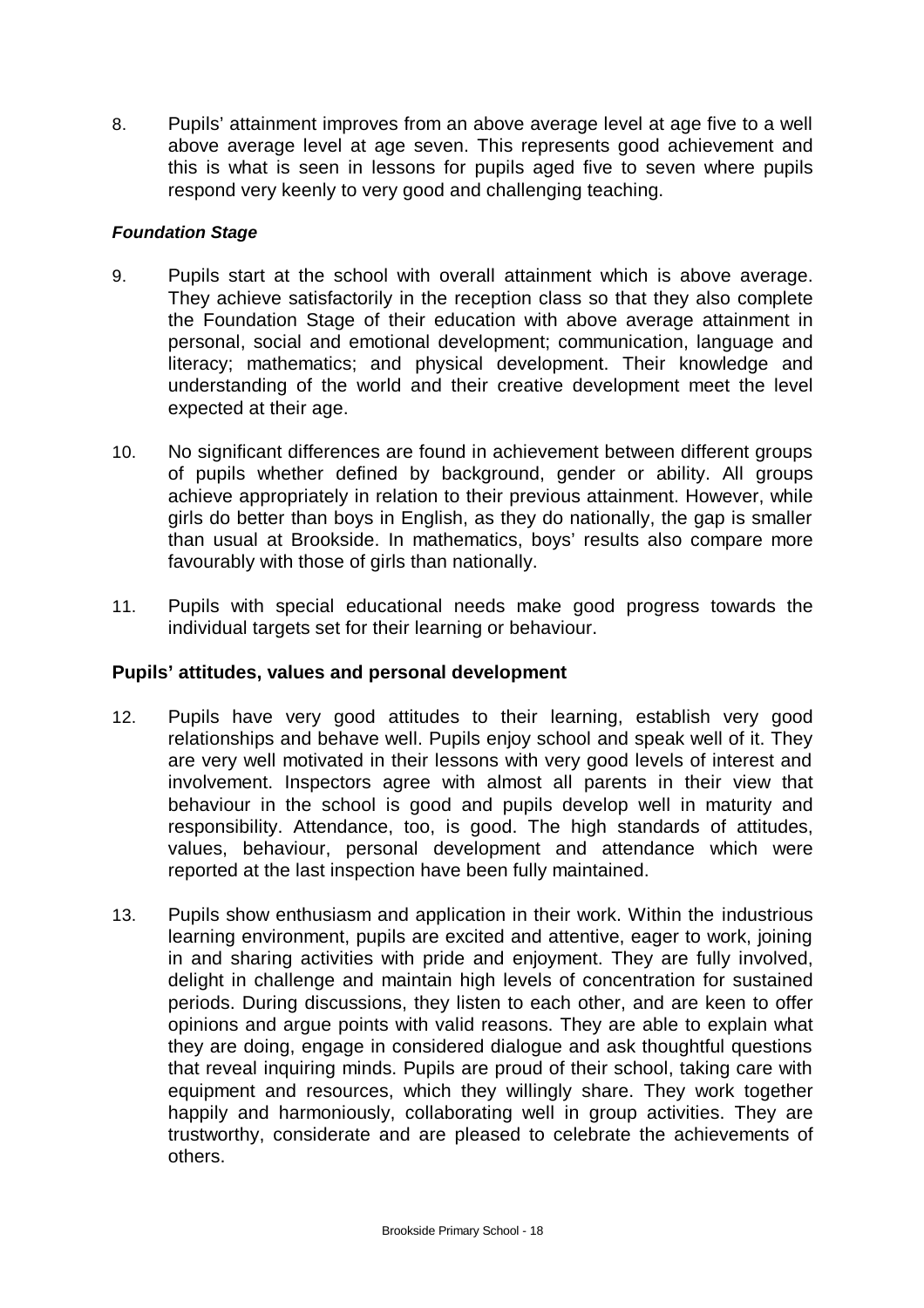- 14. Pupils are confident, mature and independent. They have high levels of selfesteem, frequently expressing themselves knowledgeably with assurance and articulation. Most are outgoing and lively with a keenness to present their ideas and engage in conversation. They enjoy their activities, talk positively about their experiences and use open-ended creative opportunities enthusiastically. They display very good standards of self-discipline and work well without close supervision.
- 15. Pupils with special educational needs have very good attitudes to their work, with good levels of sustained concentration. They are well integrated into the community and its activities and they work very well with other pupils.
- 16. The school is an ordered community with a good overall standard of behaviour which is sometimes very good. The code of conduct is understood and accepted by pupils who are aware of the standards expected of them and respond with courtesy, consideration and respect. They move around the school sensibly and carefully and lessons are able to start promptly. Standards of behaviour in lessons, in the playground and around the school are good. For example, on formal occasions such as assemblies, they arrive and wait patiently. There are few instances of inattention and these are well handled with firmness and tact by teachers. Play is sometimes boisterous, but pupils are careful to avoid accidents and no aggressive, bullying, racist or sexist behaviour was observed. There have been no exclusions in recent years.
- 17. Pupils are caring and tolerant, showing respect for the feelings and values of others. The very good relationships are a strength of the school. Relationships between pupils themselves, and between pupils and all adults, are very good. Pupils feel valued by teachers, finding them approachable and supportive, and they reciprocate accordingly. They respond well to opportunities to exercise responsibility and independence. They all willingly undertake various routine duties while the older pupils help the younger ones. Year 6 pupils adopt a positive and serious stance towards their role of resolving conflicts between younger pupils in the playground as part of the recently introduced 'playground peacemaker' scheme. On their own initiative, they organised fund-raising activities such as for the RSPCA and the Blue Peter appeal.
- 18. Attendance is above the national average and is therefore good. Unauthorised absence is negligible. Pupils are punctual in their attendance and registers are completed promptly and efficiently. There are no significant absence or attendance problems.
- 19. The attitudes, behaviour and personal development of pupils are major strengths, making good contributions to the positive learning environment, pupils' progress and the quality of life in the school.

## **HOW WELL ARE PUPILS TAUGHT?**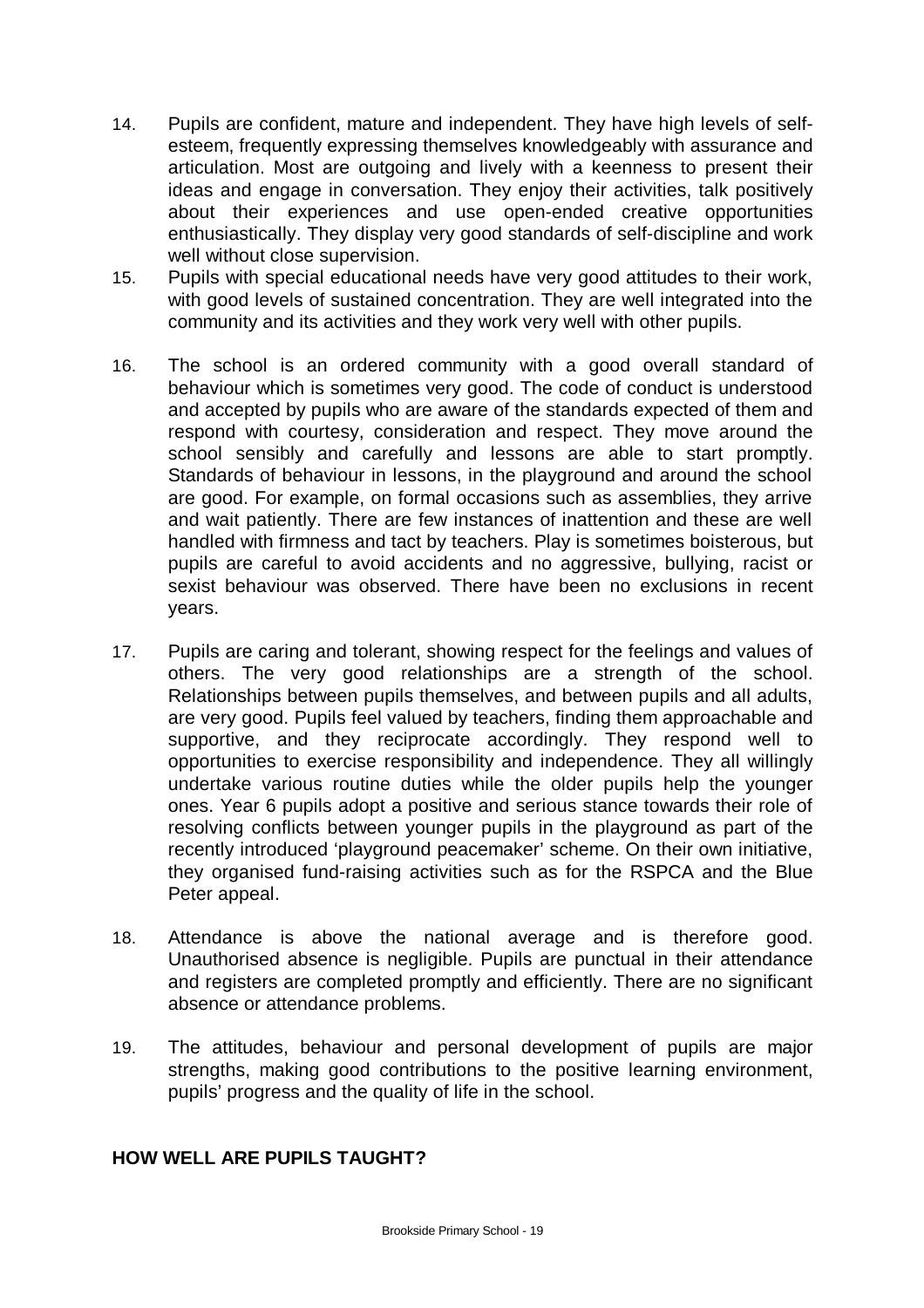- 20. The quality of teaching in the school is good. Half of all lessons seen during the inspection were of good quality and a further 24 per cent, most of them in classes for five- to seven-year-olds, were very good. Teaching is improved from the 'sound' quality at the previous inspection. There are now higher proportions of both good and very good lessons and the small proportion of unsatisfactory lessons found previously has been eliminated. The greatest improvement has been in lessons for pupils aged five to seven.
- 21. Most lessons seen at the Foundation Stage were satisfactory. Sometimes the teaching and learning here are constrained by lack of space and availability of support staff. All lessons seen in the Years 1 and 2 classes for pupils aged five to seven were at least good, and the majority were very good. Lessons for pupils aged seven to eleven in Years 3-6 were mostly of good quality and occasionally very good. There are no significant differences in the quality of teaching in different parts of the school, but the good features are more consistently and fully present in Years 1 and 2. Teaching here shows consistently high expectations and a lively pace to which pupils respond very keenly with interest and endeavour.
- 22. Teaching of older pupils has been subject to a good many staffing changes in recent years, but is now showing greater stability and is improving. Uneven sizes of year groups currently mean that some pupils are taught in two large mixed-year classes (Years 3 and 4 at the time of inspection). This has been a source of some concern for a few parents. However, with the employment of a part-time teacher, these classes become three single-year classes each morning for the teaching of literacy and numeracy. This arrangement also allows the large Year 4 to be divided into two quite small ability groups for teaching in these basic skills. Altogether, these arrangements are judged to be good for literacy and numeracy and satisfactory in other respects.
- 23. Teachers know their subjects well and are able to define clearly what they expect pupils to learn, often making a good practice of sharing their intentions with pupils. This encourages pupils in a responsible attitude to their learning and involves them in assessing their own learning. Appropriate activities are planned which generally show high expectations of what pupils can learn. Teachers make lessons interesting and stimulating and are encouraging and supportive towards pupils. As a result, pupils are almost always attentive to teacher or task, try hard, concentrate well and complete a good deal of careful work.
- 24. The quality of teaching is generally consistent across the curriculum. Variations in the standards older pupils achieve in different subjects are mainly the result of the uneven allocation of time to subjects. Teaching of basic skills in literacy and numeracy is good, especially in Years 1 and 2. The work is systematic, stimulating and challenging. Skills of speaking and listening are well promoted by teachers across the curriculum. They ask effective questions both to check that pupils have listened but also to encourage pupils to express themselves clearly and extensively. They value pupils' responses with the result that many pupils are keen to speak and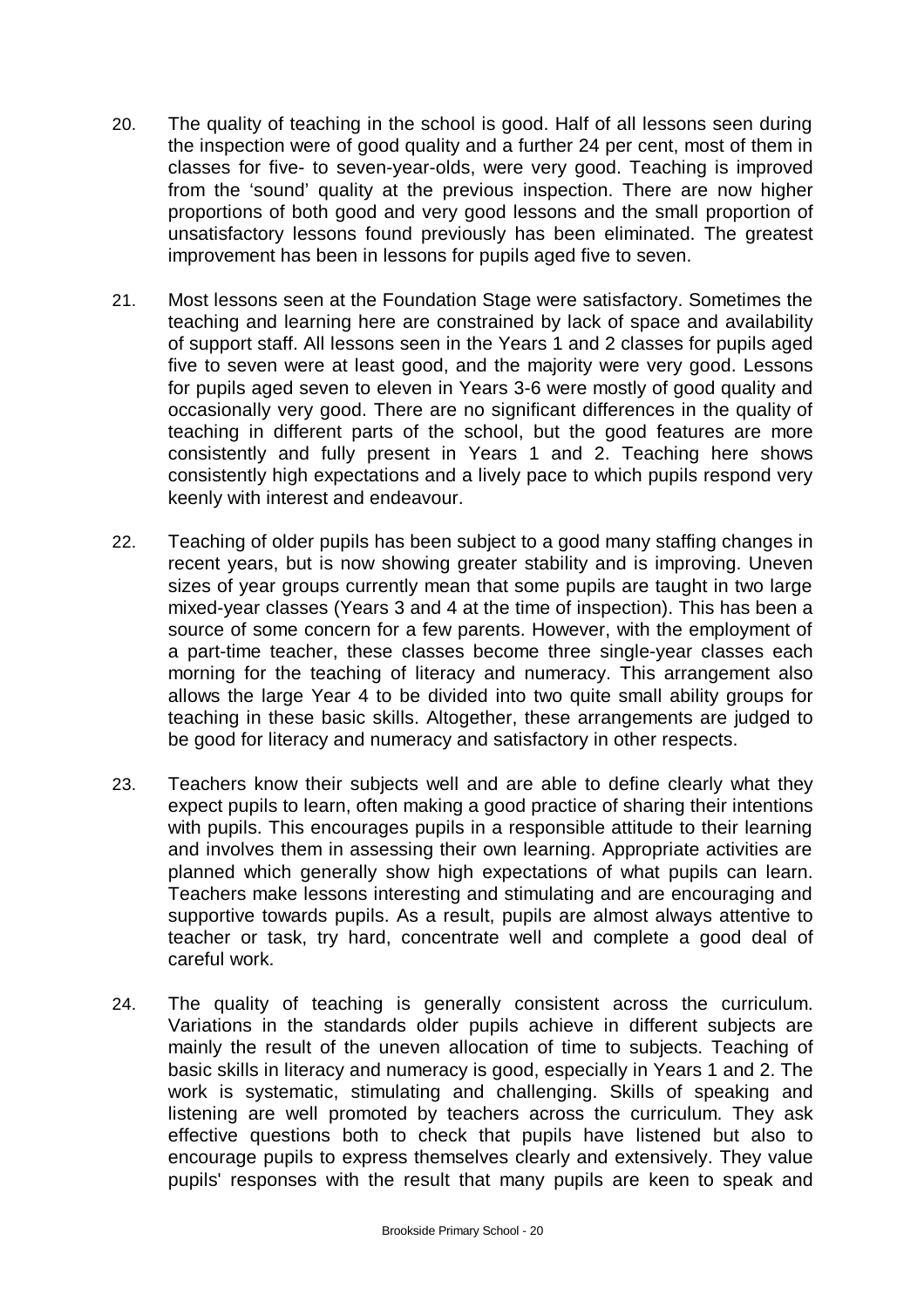express their own ideas so that they grow in independence, self-confidence and clarity of speech. Work across the curriculum also provides sound opportunities for pupils to practise reading skills, but there is too little opportunity in subjects other than English for pupils to practise writing skills, especially for the older pupils. Over use of commercial worksheets and a lack of time given to the teaching of history and geography reduce writing opportunities, especially in Years 5 and 6. In science, too, there is too little writing by older pupils. Numeracy skills are sometimes effectively used and consolidated in subjects other than mathematics as when pupils collect, produce graphs and interpret data from geographical surveys or science tests, or when they use grid references in mapwork. There are some examples of pupils consolidating their skills in information and communication technology across the curriculum. However, some opportunities for pupils to practise mathematical and information and communication technology skills across the curriculum are missed in the planning and teaching.

- 25. Teachers keep a sound check on pupils' day-to-day progress. They are generally well aware of the range of abilities and needs amongst their pupils and, with only occasional exceptions, are successful in providing for them. Tasks are tailored to pupils' different abilities and, where necessary, pupils are given extra help by the teacher, or sometimes by support staff, or greater challenges are presented to those able to tackle them. The school has largely resolved the weakness noted at the previous inspection in which more able pupils were insufficiently challenged by the teaching.
- 26. Pupils with special educational needs benefit from the way teachers know their pupils well, plan appropriate work for them and arrange additional support. They benefit especially from the good climate of encouragement and harmonious relationships found both between staff and pupils and amongst pupils themselves. This helps them to be fully involved in the life and work of the classroom, to acquire greater self-esteem and therefore to progress well toward their personal targets.
- 27. Lessons are calm, orderly and purposeful events. This is because teachers have good, caring relations with pupils, provide interesting work, and have good skills of managing pupils. They give much encouragement and praise, and rarely blame. Pupils respond with co-operative attitudes and good behaviour. When asked to work in groups, they co-operate well with each other. When working on their own, they almost always do so sensibly and industriously. However, on a few occasions in literacy lessons, some pupils, left to work independently while the teacher focused on another group, began to lose interest and the pace of their learning flagged after a few minutes. Teaching here did not show clear enough expectations or offer sufficient incentives in relation to the pupils' tasks.
- 28. Pupils have a responsible attitude to their learning. In addition to sharing learning objectives with them, teachers agree targets with the older pupils for them to achieve each term. During the inspection, sample pupils were able, without referring to the leaflets in which their targets are recorded, to explain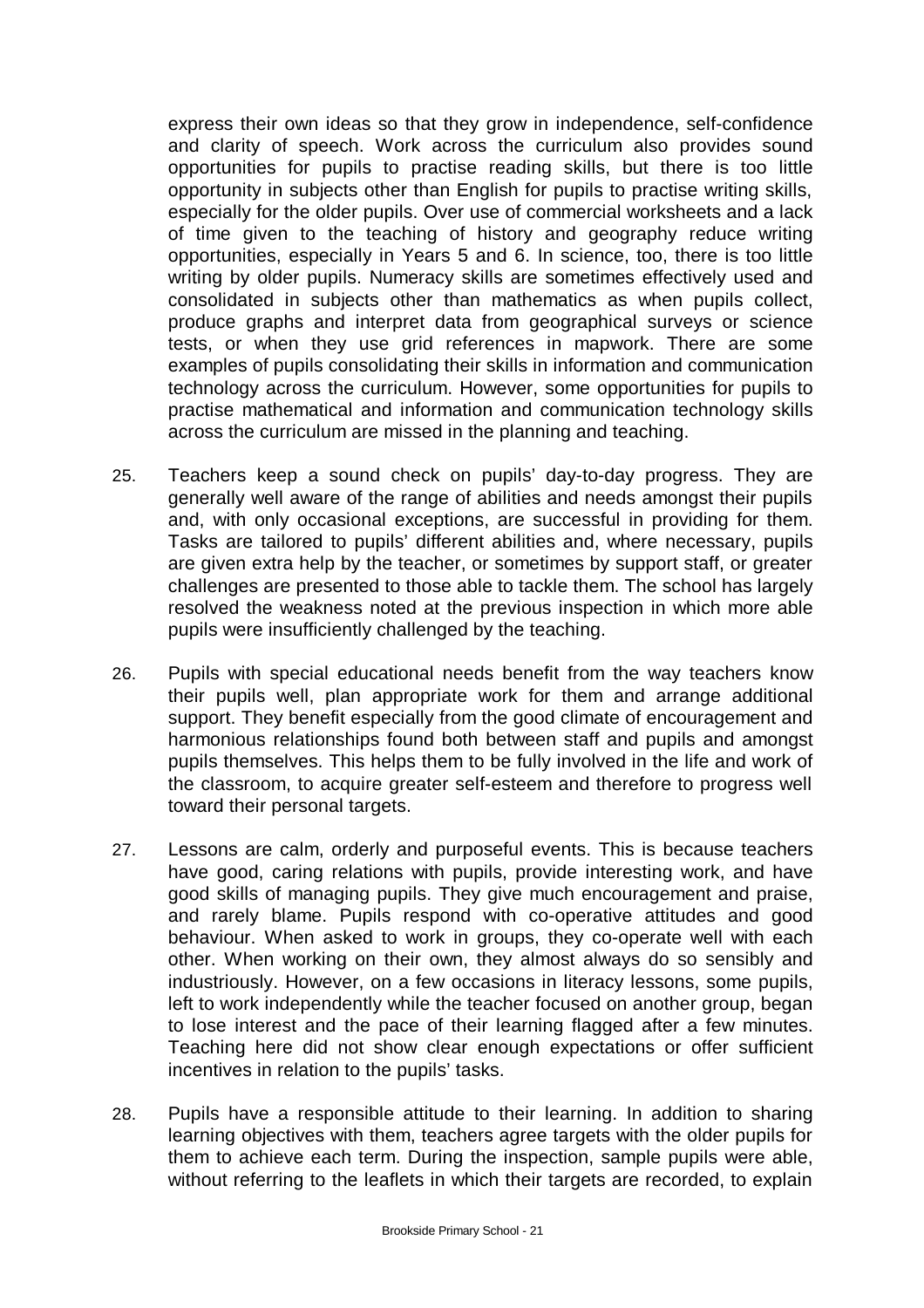to inspectors what their personal targets were and to comment on their progress towards them. This is a valuable new development in the present year which applies only to English and mathematics. It is worthy of further refinement through use of shorter-term and more specific individual targets and extension to a wider range of academic and personal development.

29. Another good improvement in the last year has been the revision of the homework policy. There are now good, systematic arrangements for homework which are well understood by pupils. They are used in a good range of ways to support learning, with the challenge related to pupils' abilities. There is an appropriate emphasis on basic skills but also encouragement for pupils to show independence by 'finding out' for themselves. Teachers follow up well the work done. As with most schools, some parents would like more homework and some less, or none at all. However, the great majority of parents are happy with the arrangements. The proportion expressing contentment in the parents' questionnaire is higher than in most schools.

## **HOW GOOD ARE THE CURRICULAR AND OTHER OPPORTUNITIES OFFERED TO PUPILS?**

- 30. Overall, a satisfactory range of learning opportunities of appropriate quality is provided within the school's curriculum. In recent years, the school has made an appropriate priority of literacy and numeracy, in line with national priorities for improving standards in these subjects. Partly as a result, the time currently given to art, design and technology, geography and history for older pupils is insufficient to teach the breadth and depth of knowledge, understanding and skills outlined in the school's newly developed curriculum plans. The school has yet to adjust its allocation of time to these subjects in line with changes in National Curriculum expectations made in September 2000. The curriculum in the reception class for the children under five is of satisfactory range and quality, and learning is focused on the officially defined 'Early Learning Goals' of the new 'Foundation Stage'. However, the inadequate accommodation restricts opportunities for these children's physical and creative development and for their growth in knowledge and understanding of the world, and constructive play is a relatively weak feature of their curriculum.
- 31. Planning for pupils from Year 1 focuses on the National Curriculum content and indicates clearly what pupils are to learn. Policies for teaching all areas of the curriculum are in place. Some satisfactory improvements have been made to the school's curriculum provision since the last inspection. The adoption of national schemes of work for subjects other than English and mathematics now provides for better coverage of the National Curriculum. Careful planning in subjects such as history and geography now prevents the repetition of work for pupils in mixed-age classes noted at the previous inspection. The implementation of the National Literacy and Numeracy Strategies is effective in improving access to the curriculum for pupils of all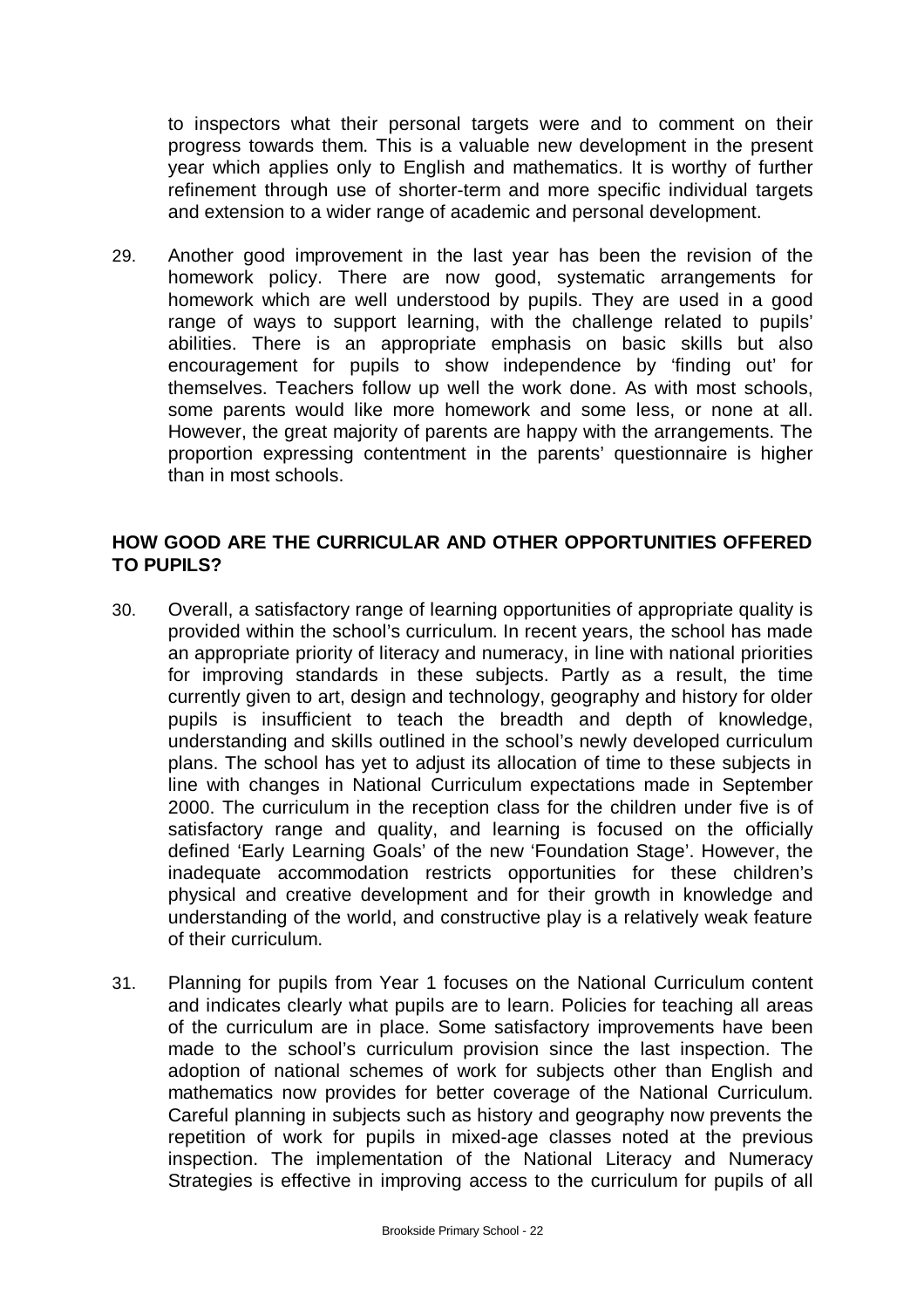abilities, including learning objectives appropriate for all, in teachers' planning. The work they do is matched to the next step in learning for smooth progress. This is beginning to raise standards and is having a positive effect on the quality of teaching. Pupils are being challenged at an appropriate level and the higher attaining pupils now have tasks that challenge them fully to learn, resolving an issue at the last inspection. The curriculum, and especially literacy and numeracy, receive good support from the homework arrangements. However, not enough opportunities to consolidate mathematics and literacy skills in science, geography and history are given to pupils, especially in Years 5 and 6. Although the new computer suite is raising standards across the school in information and communication technology, teachers do not yet use this technology sufficiently to support teaching and learning across the curriculum, for instance in handling science data.

- 32. A range of learning opportunities beyond the classroom supports the curriculum. Using the pond and wild life area extends the provision for science. Well-structured visits such as to Snibston Discovery Park, Nottingham Brewhouse Museum, Stoke Bardolph Environmental Centre, the National Forest Centre and White Post Farm support learning in geography, history and science. The older pupils' residential visit to Robinwood creates good opportunities for adventurous activities. A variety of visitors such as the Greek Theatre and Shadow Puppet Workshops widen pupils' opportunities to learn. Provision for sex education and drugs awareness is sound and pupils have good opportunities for personal and social development within the curriculum.
- 33. Good links with the local community support the curriculum. The experience of parents of non-Christian faiths has been used. There are good links with the local churches, the police and Nottingham Forest Football Club. Effective use is made of the local village environment, for example for geography project work. There are good links with the local senior citizens' group and effective commercial sponsorship links with, for example British Gypsum and the Greater Nottingham Co-operative Society.
- 34. The school has satisfactory relationships with partner institutions. There are effective transfer arrangements with the local secondary school with pupils visiting in the Summer term and visits also available for parents. The local Parents' and Toddlers' group meets in the school.
- 35. The provision for extra-curricular activities is good and gives particularly good support to learning in physical education and music. It is a strength that, from age five upwards, children have opportunities to attend sessions. A wide range of quality activities for sporting, intellectual, artistic and cultural experiences enriches the pupils' educational experience. Sporting activities are well supported by skilled coaching from within, and outside, the school community. For example, there are regular sessions for rugby and basketball training.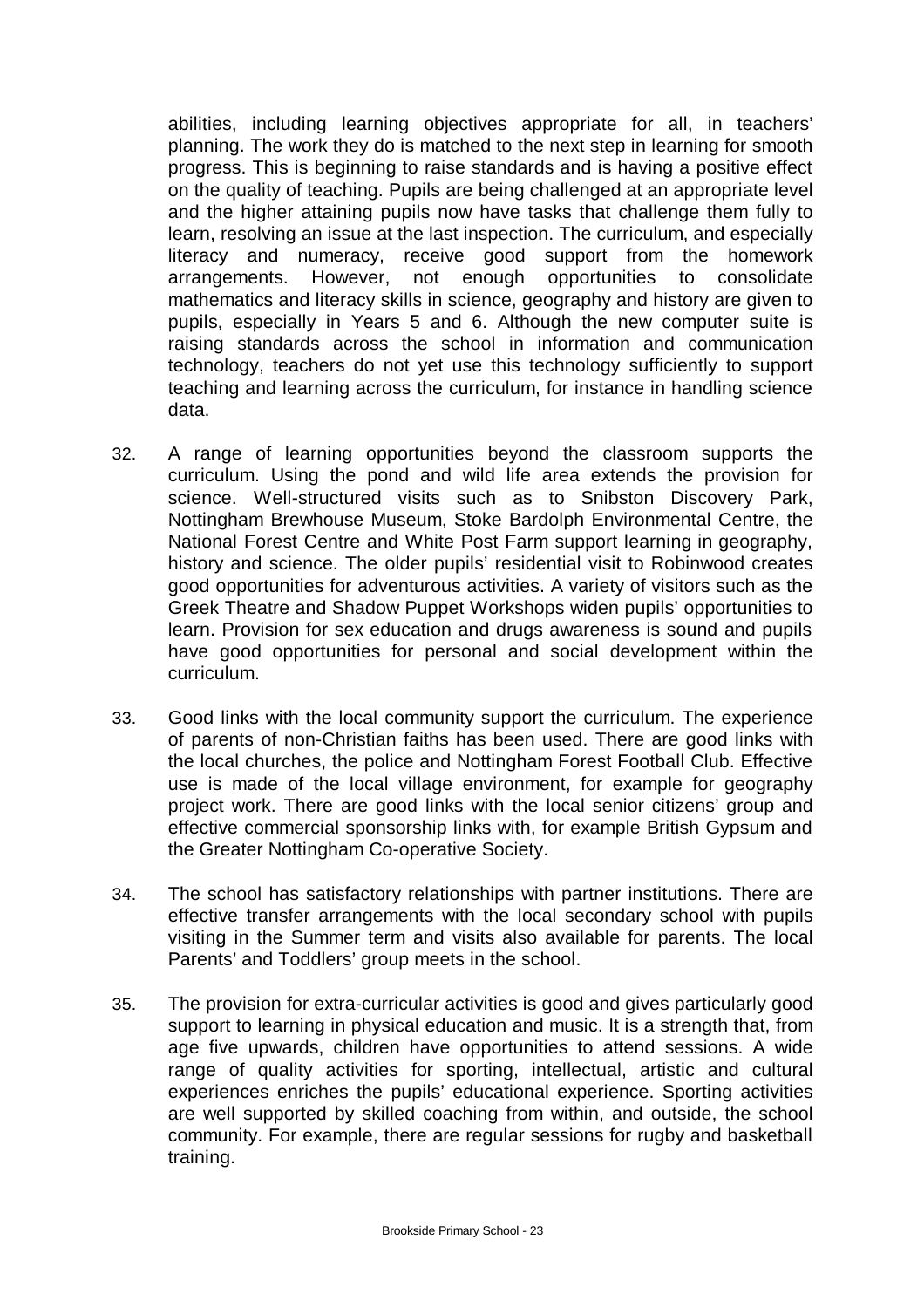- 36. Pupils have equal opportunities to benefit from the learning opportunities provided, regardless of background, gender, ability levels or possession of special needs. The school provides a satisfactory level of support for pupils with special educational needs, ensuring that, as far as possible, they take a full part in all activities. A good number benefit from intensive small group teaching in a programme of additional literacy support. All are helped well to meet their learning or behavioural targets by the sensitive support and encouragement of teachers and support staff.
- 37. The overall provision for pupils' spiritual, moral, social and cultural development is good. Standards have been maintained since the last inspection.
- 38. The provision for pupils' spiritual development is satisfactory. Assemblies, sometimes for the whole school and sometimes separately for younger and older pupils, are satisfactorily planned and cover appropriate themes such as friendship and helping others. Sometimes pupils compose and read out their own prayers. However, assemblies sometimes miss opportunities for periods of reflection and spirituality. When this is attempted, it is sometimes rushed and the atmosphere is not sufficiently conducive to quiet, private reflection. Teachers' enthusiasm for learning enables pupils to experience awe and wonder as, together, they share the excitement of stories, the imagery in poems and artwork, or the moods of music, and when they witness the miracle of growth as they experiment with growing plants in science. Pupils appreciate that art and music are a good way of expressing feelings and thoughts.
- 39. Provision for pupils' moral development is very good. The school very effectively promotes good behaviour and responsible attitudes in its pupils. All members of the school provide good role models for the pupils in their caring attitudes and in the co-operative relationships they make. Teachers and pupils are involved in establishing together codes of conduct for school and classroom life and this contributes to the very good behaviour which is a common feature of class lessons. Pupils have a clear understanding of right and wrong and most apply this consistently to their behaviour around school. Moral development is promoted as pupils study the lives of religious leaders and discuss environmental issues. Unkindness and bullying are strongly discouraged and instances are rare. Pupils are encouraged to include others in their play and school has set up Friendship Stops where pupils can go if they have no-one to play with. Pupils are involved in a drugs awareness project and the school has recently formed a school council to involve pupils in debating rights and wrongs responsibly.
- 40. Good provision by the school helps pupils develop good social skills as they move through the school. Pupils' understanding of good citizenship is well developed by regular fund-raising activities for charities, both local and national. Teaching gives pupils good opportunities to develop independence and show initiative in lessons, for example when composing music, conducting science experiments, or planning a debate in geography on an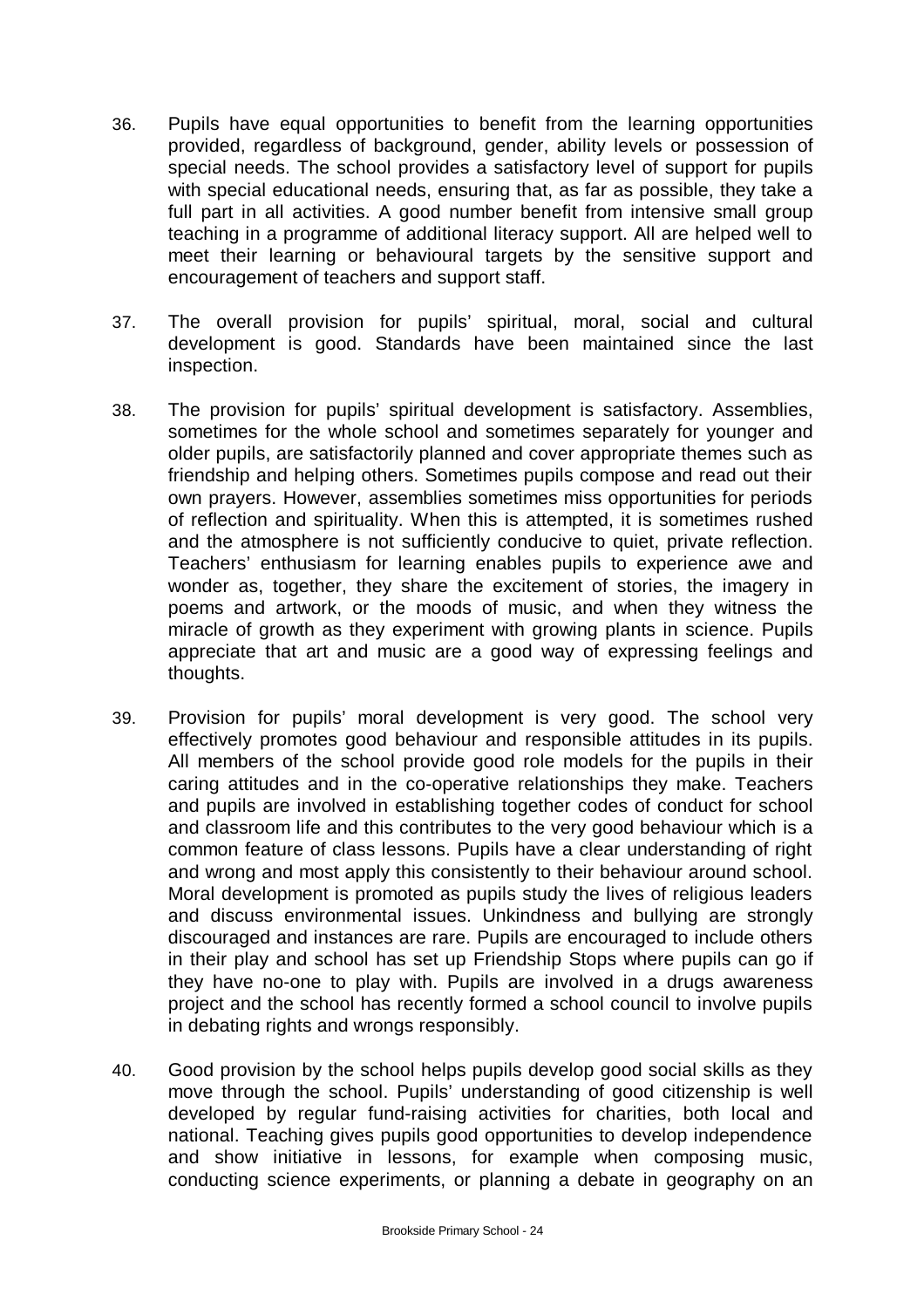environmental issue. Pupils work amicably together and share equipment and resources without argument. Year 6 pupils are responsible for running the school bank, which they do very efficiently, while younger pupils accept classroom responsibilities willingly. Some of the oldest pupils have also been trained to act as conciliators in the 'playground peacemaker' scheme for settling disputes amongst their peers. There is a wide variety of extracurricular activities, which further enhance social development. These include sport, art, music and French club.

41. The provision for pupils' cultural development is satisfactory. Work in history, art, music and religious education helps pupils to be aware of, and to appreciate, their cultural heritage. The school also is aware of the need to value and celebrate the cultures not represented by pupils. Pupils study major world faiths in religious education and celebrate their religious festivals. They are occasionally introduced to art and music of unfamiliar cultures or gain some awareness by supporting charities assisting those areas of the world needing relief from poverty. There are suitable displays of pupils' work around the school to highlight the diversity of cultures but there are too few visits to places of worship other than Christian ones or visits by representatives of other faiths. The library does not contain enough books to promote pupils' awareness of cultural diversity.

## **HOW WELL DOES THE SCHOOL CARE FOR ITS PUPILS?**

- 42. The school provides a caring working environment which is effectively supervised. The headteacher and staff have good knowledge of pupils which is acknowledged and valued by parents. The previous inspection report stated that there were established procedures for support and guidance and this continues to be the case. Educational and personal support and guidance are satisfactory. There are good procedures for monitoring and supporting behaviour.
- 43. The school has adopted a good health and safety policy and internal responsibilities are well defined and understood. There is good, frequent monitoring of health and safety requirements involving members of the governing body. There are effective risk assessment arrangements and the school receives professional safety advice from the local authority. There are good arrangements for the care and support of pupils who are taken ill at school, first-aid and appropriately maintained accident records. Supervision of pupils at break-times is good. While the quality of supervision of pupils at lunch-times is good, there is not always a sufficient number of supervisors deployed in the outside areas. The school building and grounds provide a safe and healthy environment.
- 44. The school has a good child protection policy of its own with good guidance and procedures. There is a designated staff co-ordinator who is well experienced and has received the appropriate training. All staff are aware of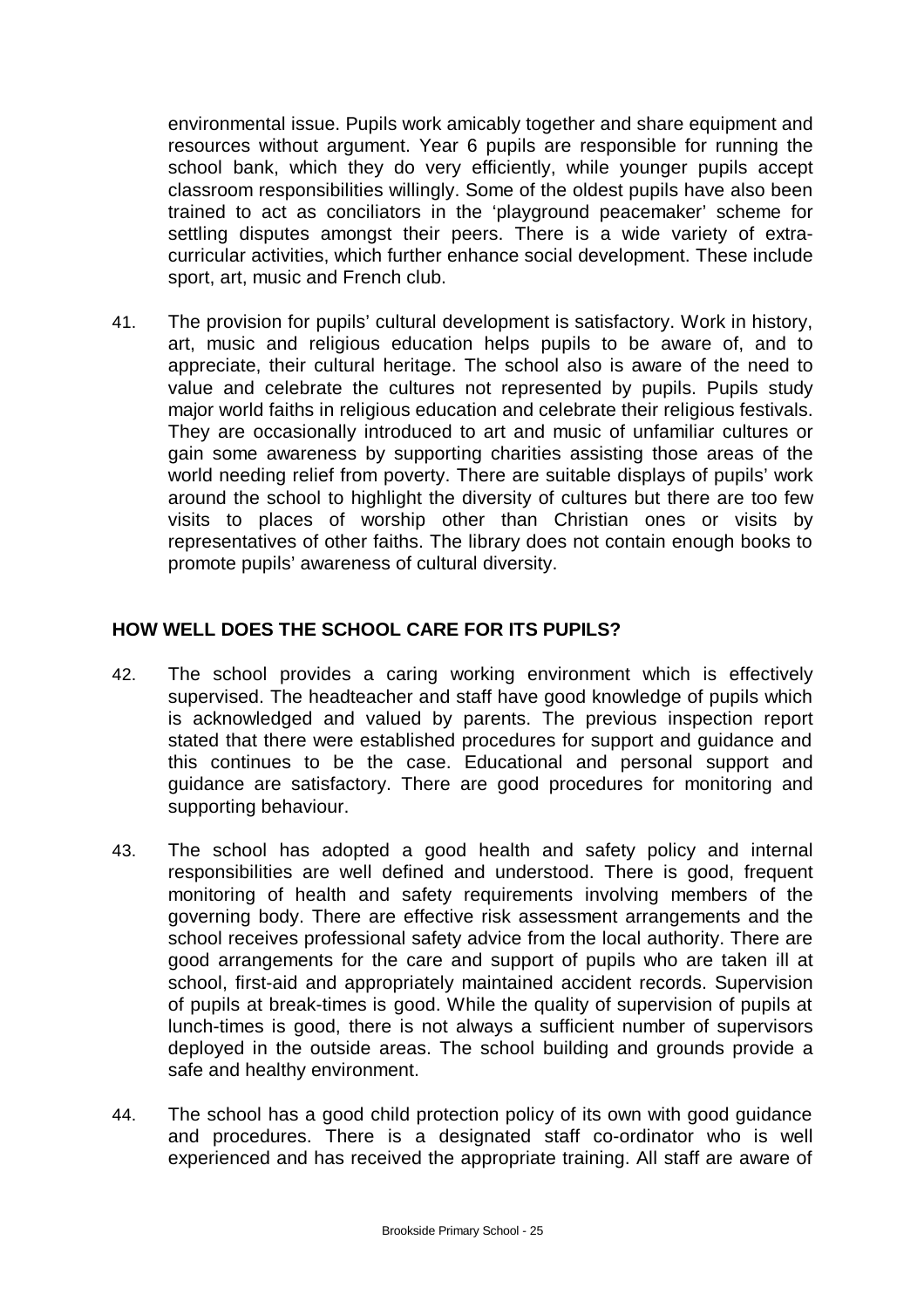the relevant procedures to be followed. Current arrangements for child protection are good.

- 45. Pupils' personal development and general welfare are effectively monitored and supported. Satisfactory pastoral arrangements are provided based on good staff knowledge of pupils. Although there is no systematic formal monitoring of all pupils, informal monitoring is carried out throughout the year, and each class teacher records any concerns about individual pupils. The school provides effective support and guidance which assist pupils' progress and their confidence. Pupils' commitment, self-esteem and enthusiasm for learning are encouraged well and successes in their work are effectively encouraged and praised. They are well prepared with increased maturity and personal development for their next stage of education. The provision of guidance and support for pupils with special educational needs is good. They are supported well and integrated in all areas of the school. External agencies are used effectively to the benefit of pupils.
- 46. The school's approach to behaviour and discipline is well understood and consistently applied by all staff who use every opportunity to promote and reinforce acceptable standards of behaviour. Class rules are prominently displayed. There are good procedures for monitoring and promoting discipline, good behaviour and for eliminating oppressive behaviour. A system of 'red cards' leading to sanctions for inappropriate behaviour and structured rewards for good behaviour is well understood by pupils. More serious incidents are recorded by the headteacher. No oppressive behaviour or bullying was observed during the inspection but, should they arise, there are good arrangements for dealing with and resolving incidents quickly.
- 47. There is good monitoring and promotion of attendance. There is accurate provision of attendance information on a regular basis and the school has effective liaison with the education welfare service.
- 48. The school keeps a sound overview of the pupils' academic development through their records of achievement. These begin well when they enter the Foundation Stage where initial assessments are made so that learning objectives match pupils' learning needs. This is consolidated by use of 'baseline assessment' to monitor standards and progress in the early stages and then these are satisfactorily continued through the school with annual summaries. There is a good level of measurement of pupils' long-term progress in literacy and numeracy using the statutory national tests at the ages of seven and eleven and optional tests in other year groups including tests for reading. Some tests are used to assess some pupils' progress in numeracy and literacy to see if learning is slowing or accelerating. These are used to target pupils who need extra help to keep up.
- 49. Assessment information is being used in literacy and numeracy with increasing effectiveness to plan the curriculum to meet pupils' individual needs. A start has been made on tracking pupils' progress using the key objectives for learning in the structure of the literacy and numeracy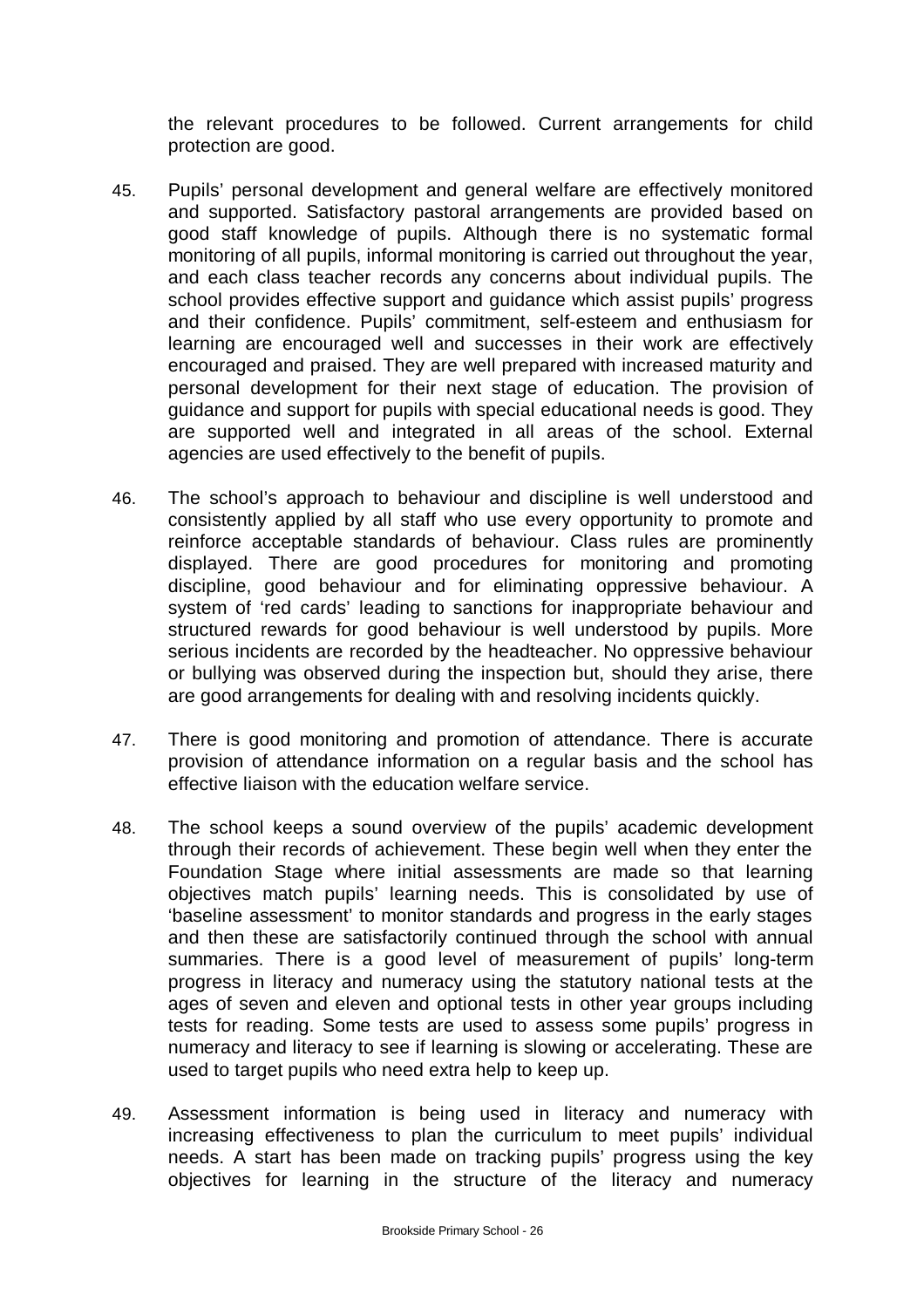strategies. However, such procedures do not apply to other subjects of the curriculum, and are a significant omission in science and in information and communication technology. Pupils' attainments in the key skills and knowledge are not tracked using the assessment structures that are now available in the new national schemes of work adopted by the school. Analysis is not yet precise enough to show how groups of pupils need to be targeted, or which specific aspects of teaching and learning in different subjects need to be the focus of school improvement. For instance, areas of improvement have been identified in the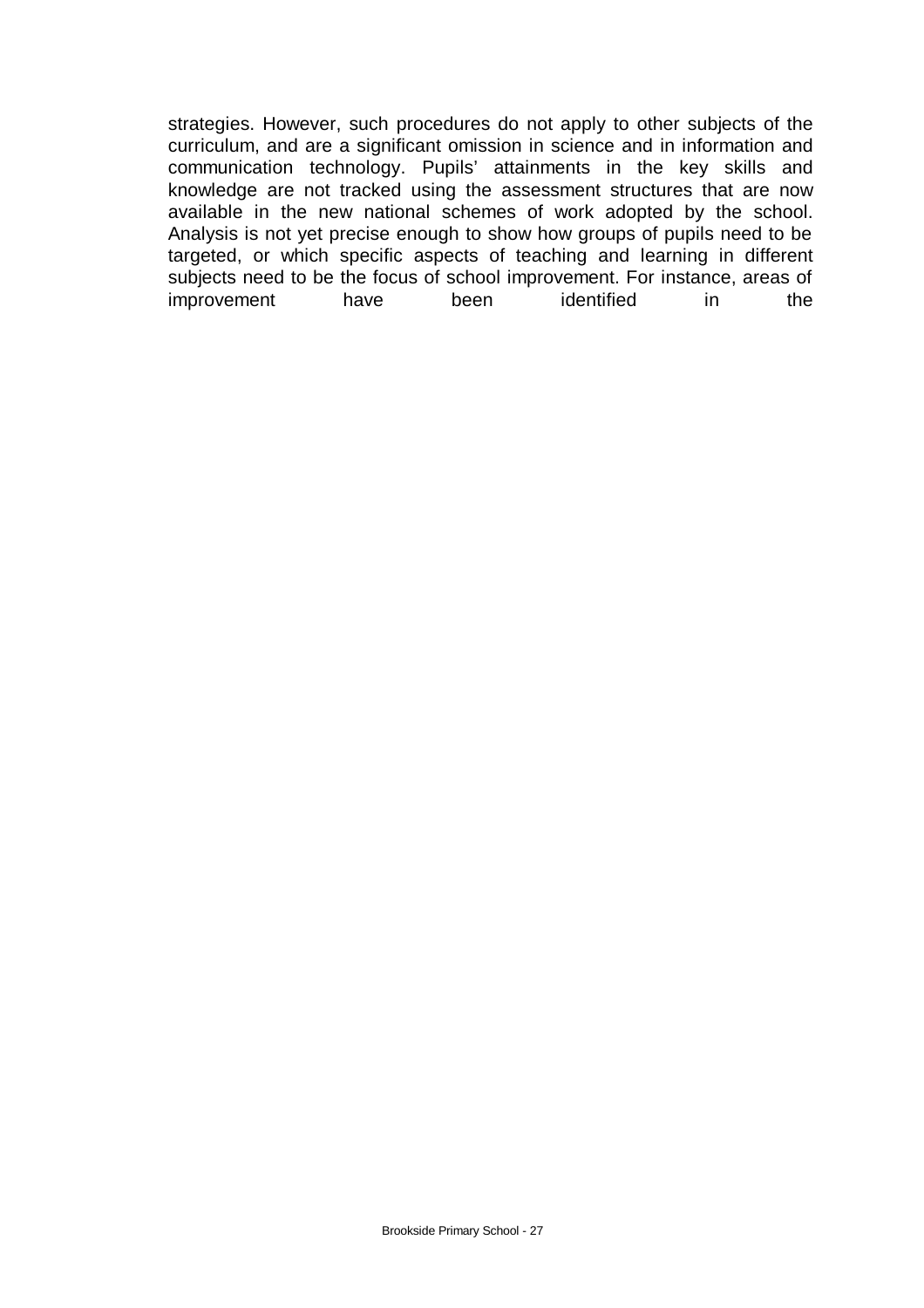teaching of mathematics, such as ratio and proportion, but no assessment has been made of the weakness of investigative work in science or the development of enquiry skills in history.

50. The new deputy headteacher who is leading improvement in assessment has made a good initial impact and improvement is moving forward well in Years 1 and 2. Teachers in other years are showing a willingness to follow this lead. A new format for short-term lesson planning that evaluates learning outcomes is being introduced across the school, so that teachers can work together to target teaching to maximise learning. Individual termly targets for older pupils in literacy and numeracy are beginning to work well and staff and pupils enthusiastically support them. However, the individual education plans for pupils with special educational needs do not specify sufficiently clear targets or review progress toward them with sufficient frequency.

### **HOW WELL DOES THE SCHOOL WORK IN PARTNERSHIP WITH PARENTS?**

- 51. The school's links with parents are very good. Parents provide very good general and financial support to the school. They have very positive views of what it provides and achieves. The school values its partnership with parents and maintains successful relationships with them. There is good involvement of parents in the school and parents' contribution to their children's learning is also good. The previous inspection report stated that parents were very supportive of the school, that there were high levels of parental involvement and good quality information for parents. With the exception of the quality of information, which is currently satisfactory, these positive features have been maintained.
- 52. Parents hold high opinions of the headteacher and staff, finding them approachable and welcoming. They consider that the school provides a caring and supportive environment for their children. This is a key element in the very good relationships and links that have been forged between parents and the school.
- 53. The school communicates frequently with parents. The quality of information contains both strengths and weaknesses although overall it is satisfactory. The governing body's annual report to parents is satisfactory while the current prospectus is well produced and informative. The prospectus has some minor omissions which have been brought to the school's attention. There are frequent general newsletters. These are produced in an attractive style and provide a useful regular source of information for parents. This general information is supplemented by the continuous contact between parents and class teachers. Parents also receive curriculum and topic information each term which is supplemented by the DFEE 'learning journey' booklets for pupils aged five and seven.
- 54. The annual reports to parents are unsatisfactory. While they contain information on the areas of work that pupils have covered, they provide very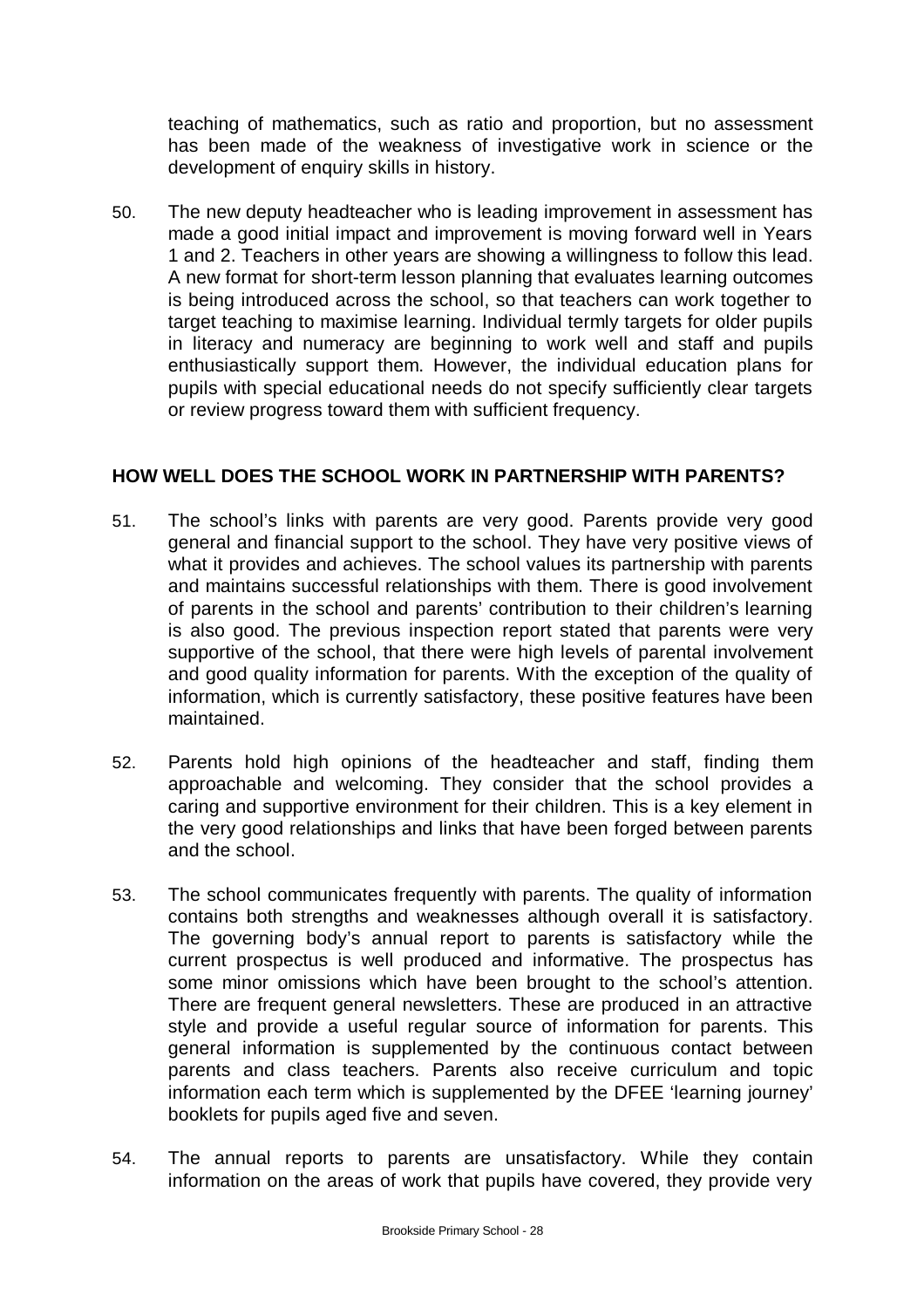limited information on pupils' progress stating what they know, understand and can do and then generally only in English and mathematics. Except in some younger pupils' reports, areas for future development are not included. However, information for parents about their children is frequently broadened by discussions with staff both throughout the year and at consultation evenings. There are two opportunities for formal meetings as well as a third opportunity following the issuing of pupils' annual reports in the Summer term. These are very well supported by parents, who value this informative and constructive interaction with staff. The school has arranged meetings about the curriculum for parents and responded well to parents' requests for further information, for example on numeracy. Parents of pupils with special educational needs are kept informed of annual reviews. They are invited to attend and participate in meetings with school staff and outside agencies.

- 55. New homework arrangements introduced this year took good account of parents' views and needs. The school sent out information to parents and also arranged a meeting to explain the new homework system. Wellstructured, consistent and systematic arrangements include homework records and a weekly sheet setting out content, frequency and recommended time allocations. Parents are therefore provided with valuable opportunities for good involvement, enabling them to make a significant impact on their children's education.
- 56. The contribution of parents to their children's learning at school and at home is good. Parents give good general support to school activities. The school encourages parents to take an active part in the life of the school and there is good direct involvement by a number of parents in lessons, for example helping with reading, mathematics and craft activities. There is a good link with the South Nottinghamshire College and courses for parents are held in school. There is an active 'Brookside Fund-raising Group' which provides valuable financial assistance to the school.

### **HOW WELL IS THE SCHOOL LED AND MANAGED?**

- 57. The leadership and management of the school show some strengths and some areas for improvement and are judged to be satisfactory overall.
- 58. The headteacher gives good leadership to the school's aims and values in relation to the creation of a caring environment for learning where relationships are kind and supportive. All staff strive consistently and effectively to realise these aims and embody these values. This is reflected in the very good attitudes and relationships found in the school and in its positive relationships with parents and governors. The headteacher is well liked and respected by pupils and their parents. After a three-year period marked by several key staffing changes, the headteacher now leads a settled, united and hard-working team which is working together, increasingly closely, in a good shared commitment to improving the school.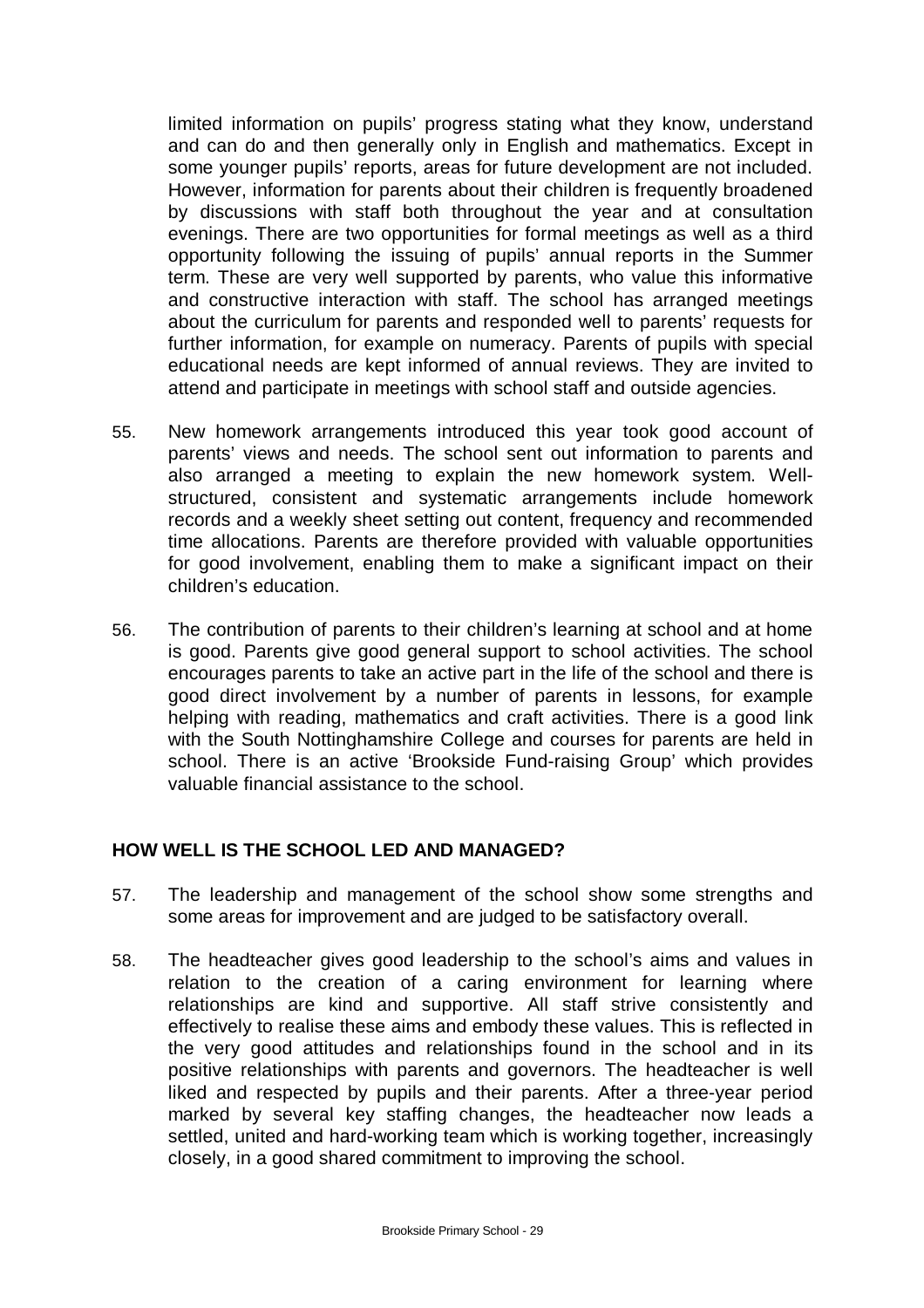- 59. In general, the school has maintained the good standards and quality of education reported at the previous inspection in 1997 and it has tackled satisfactorily the weaknesses identified at that time. Management of the curriculum and teaching is stronger resulting in greater consistency in the level of challenge in the work presented to pupils. Planning for school improvement is also more purposeful and systematic in providing related training for staff. In the overall picture of satisfactory improvement, the best features are the improvements in the quality of teaching for pupils aged five to seven and the resulting rise from the already good standards of work achieved in these classes. The quality of teaching of older pupils aged seven to eleven has also improved but less significantly and, here, pupils' achievement continues to be at the satisfactory level noted in 1997.
- 60. The development of the school has been hindered in recent years by many staff changes. These particularly affected classes for the oldest pupils. The school was without a deputy headteacher for two terms and responsibilities for co-ordinating subjects have been subject to many changes. During this difficult period, school governors showed a good awareness of the situation and were effectively active in supporting the school and enlisting the support of the local authority. Some successful development during this period did take place in that the National Strategies for Literacy and Numeracy were implemented and are now effectively in place. More recently, the school has taken effective advantage of national financial support to improve equipment resources for information and communication technology and to provide associated training for teachers, moves which are showing in improving standards in this subject. Success has also been achieved in the speedy introduction of new national arrangements for managing and rewarding teachers' performance, which are now fully operational. However, development of some other aspects of school management has been slow.
- 61. Procedures for monitoring and evaluating the school's performance have developed more slowly than in most schools and they are not sufficiently rigorous to show what precise actions are necessary to improve the school. The headteacher has undertaken a good deal of beneficial observation of lessons but there have been too few opportunities for subject co-ordinators to apply their expertise to observation of lessons in their subjects. As a result, the school is not sufficiently able to pinpoint precise strengths and weaknesses in teaching and learning as a basis for building on successful practice and making improvements where they are needed. However, after a period of some inertia, the last year has seen a good pace of development, helped by management training for the headteacher and the appointment of the new deputy headteacher whose monitoring and evaluation of work in science is providing a lead for other subject co-ordinators to follow. Closer tracking of pupil progress from year to year, sampling of pupils' work and setting of personal targets for pupils have been useful developments, mainly in English and mathematics, but here too there is room for greater precision to maximise improvements in teaching and learning and raise standards. The headteacher has rightly identified development of the subject co-ordinators' role in checking performance in their subjects as a top priority. Co-ordinators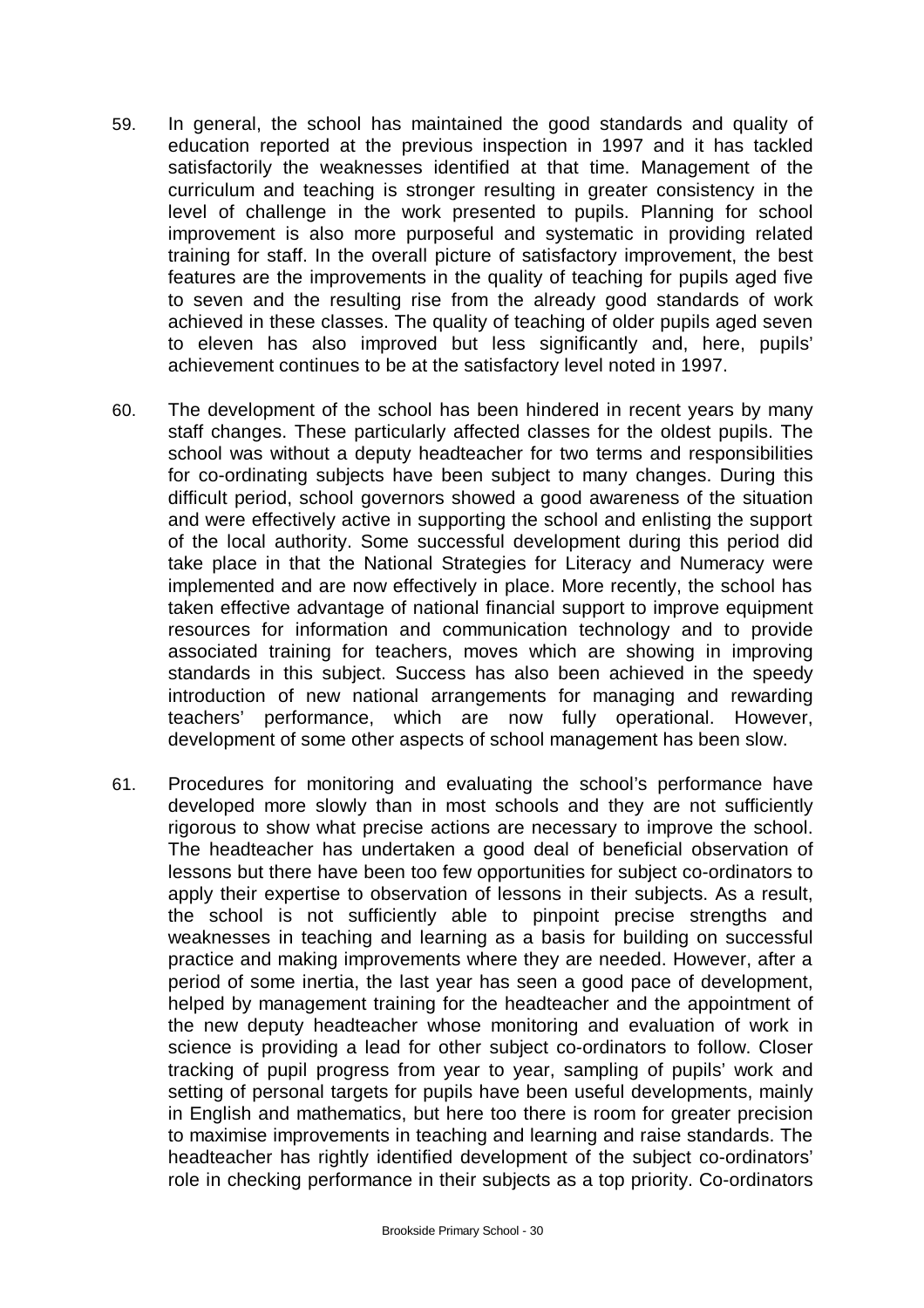are conscientious and aware of their responsibilities and are keen to have the necessary time and support to carry out more monitoring and evaluation.

- 62. School governors have continued to take an active, supportive and informed interest in the school. They have a sound general understanding of the school's strengths. The chairman, in particular, is fully aware of the need for governors to support the school by monitoring trends in standards and encouraging further improvement.
- 63. The school has satisfactory systems for the financial management of the school. The budget is set and monitored with local education authority guidance and control. The cost of this is low in comparison with the benefits gained from the central computerised support in day-to-day financial administration. Audit recommendations on good practice are followed. The computer back-up procedures are very good. The school makes good use of information technology for management and for education. The school office runs smoothly and gives helpful support to parents, colleagues and visitors. Purchase of materials and resources are carefully managed and monitored for efficiency. The additional grants to the school for specific reasons are used appropriately for the intended purposes. Governors and the senior management team have satisfactory procedures through the school development plan to identify priorities in using the resources available to target school improvement. The school has satisfactory systems that pay appropriate attention to the principles of best value.
- 64. The school has sufficient appropriately qualified and experienced teachers but the provision of support staff is lower than in most schools, with the most significant shortage in the support given to the reception class for the youngest pupils. Arrangements for the ongoing training of staff and for the support of teachers new to the school are effective.
- 65. Overall, the school has sufficient accommodation for its needs. The main school building contains sufficient classroom space for the number of pupils and there are a number of useful additional withdrawal areas. However, the library area and reception classroom are cramped and therefore inadequate. The older building provides further accommodation and houses the computer suite and a music room. The external decoration and fabric of the main building, especially many window frames, are in a poor condition. However, the flat roof has recently been repaired and it is understood that, in the near future, the necessary refurbishment and replacement of windows will be undertaken. The outside areas are spacious, with well-maintained playgrounds and playing field. However, there is no separate outside play area for the Foundation Stage children.
- 66. The school's resources of books, equipment and materials to support learning are adequate in most respects. However, there is a shortage of books and artefacts to support work in religious education, and of large toys and apparatus to help the Foundation Stage pupils' physical development. Since the previous inspection, the school has responded to comments made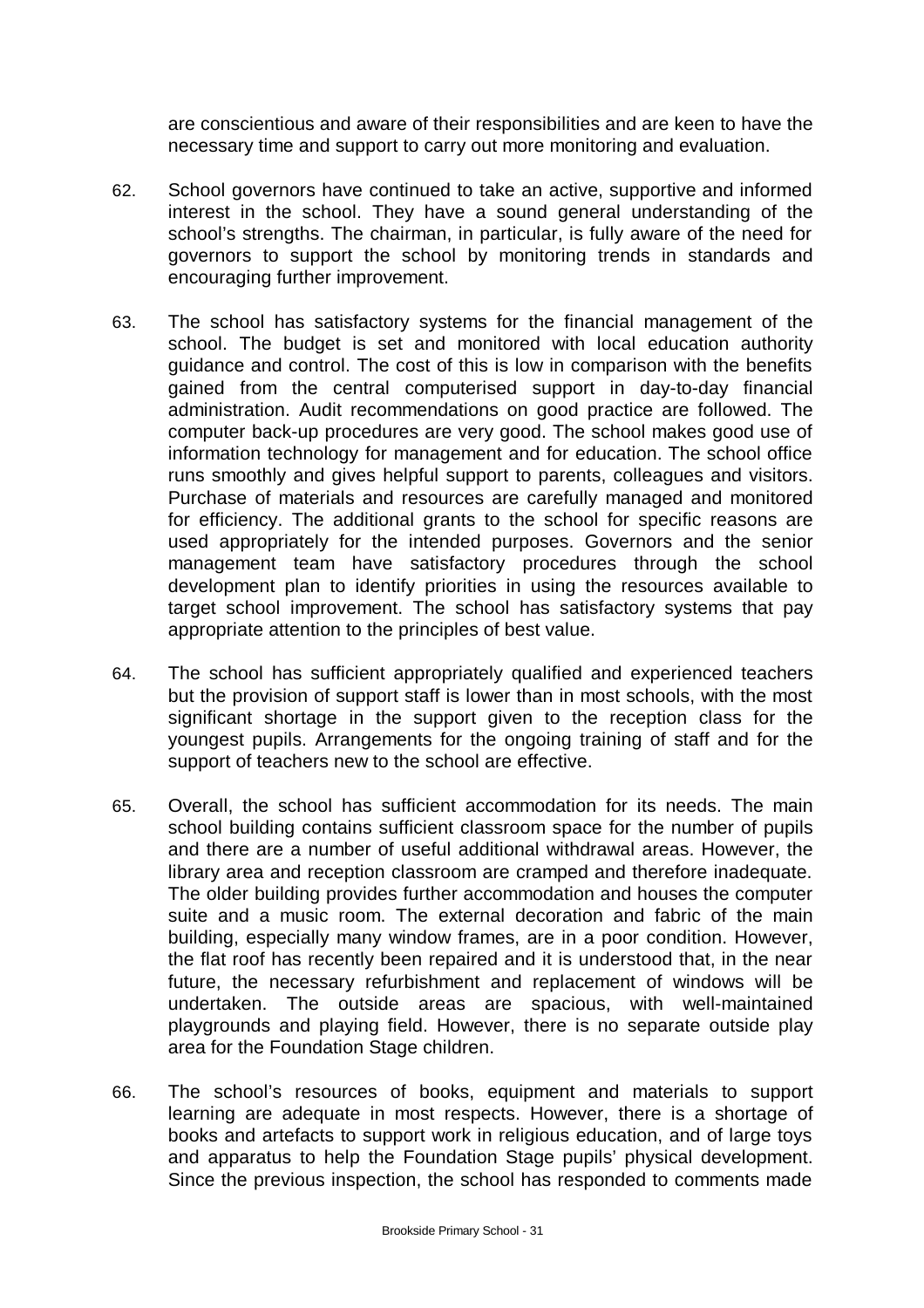then about library resources by removing old stock. Library books are now up-to-date and of good quality but still barely sufficient in number. The organisation of the library is not conducive to pupils' learning and practising skills of researching information from books.

# **WHAT SHOULD THE SCHOOL DO TO IMPROVE FURTHER?**

To raise standards and improve the quality of education further, the school should:

- 1. Carry out more frequent and rigorous checks on the effectiveness of teaching and learning:
	- provide time for subject co-ordinators to observe teaching and learning in their subjects through observation of lessons;
	- provide staff training in the skills and strategies for monitoring and evaluating teaching and learning;
	- use checks to identify effective practice and extend it, and to show exactly where teaching and learning can be improved;
	- ensure that the findings of these processes lead to effective action to promote improvement, and check for improvement by further monitoring and evaluation.

(Paragraph: 60)

- 2. Assess pupil progress more precisely and comprehensively, building on the good practice beginning to be seen in English and mathematics:
	- use assessments to identify the exact next steps pupils need to take at each stage of their learning;
	- use assessments to show where strengths and weaknesses in learning lie, and to plan relevant improvements in teaching;
	- check for improved learning by further assessment. (Paragraphs: 48, 49)
- 3. Give more time to the teaching of art, design and technology, geography and history, especially for older pupils, and check that, in each subject, this results in a sufficiently broad and balanced curriculum in line with the expectations of National Curriculum 2000. (Paragraphs: 29, 98, 101, 104, 110, 112)

### **OTHER ISSUES WHICH SHOULD BE CONSIDERED BY THE SCHOOL**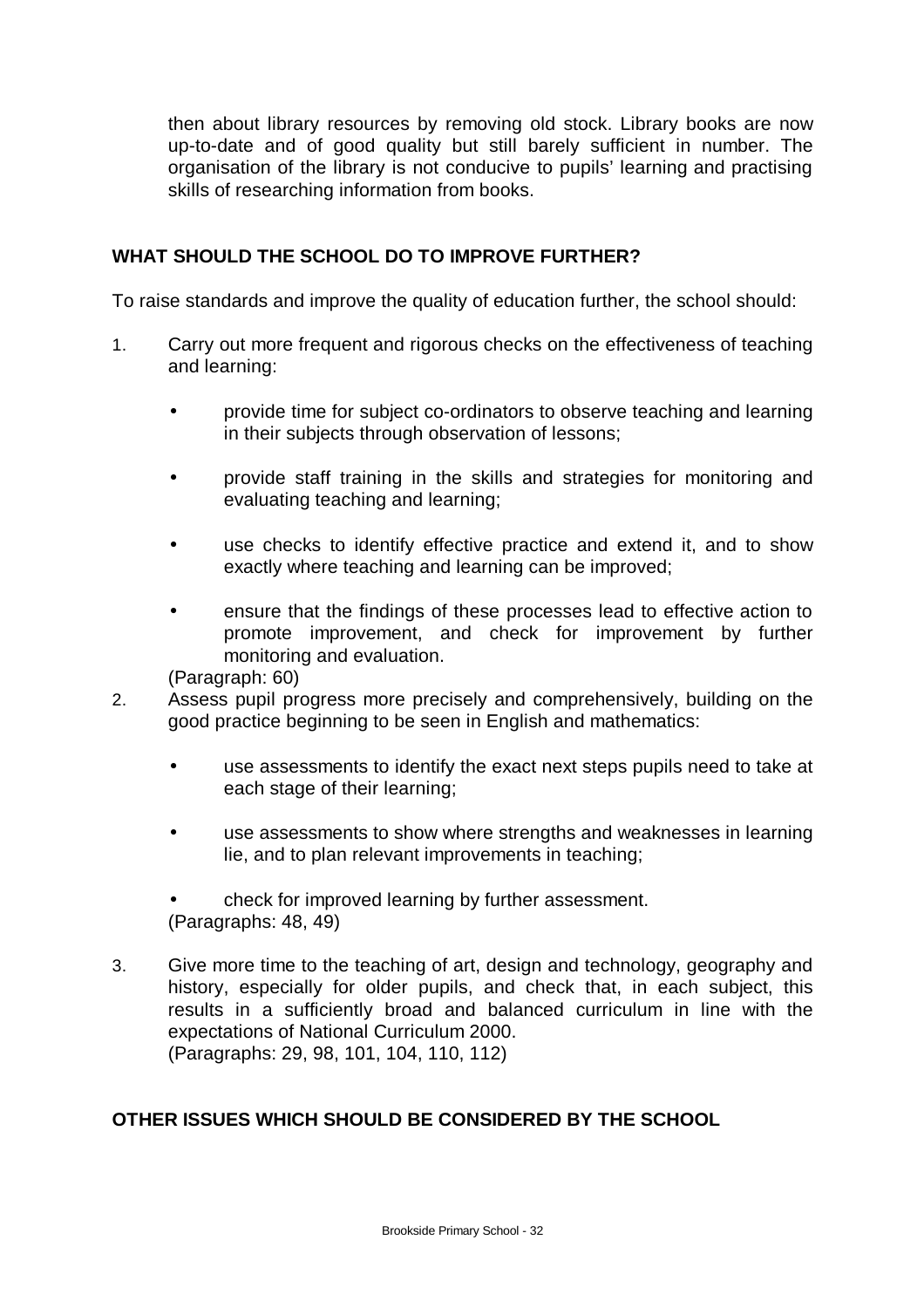- Giving pupils more opportunity to practise and develop skills in writing, mathematics and information and communication technology in their work across the curriculum. (Paragraphs: 23, 30)
- Increasing the range of opportunities for pupils to develop awareness and appreciation of cultures other than their own. (Paragraph: 40)
- Improving accommodation and allocation of support staff time for the Foundation Stage. (Paragraphs: 63, 65, 68)
- Pressing ahead with the planned improvement in library resources. (Paragraph: 65)
- Improving resources for religious education. (Paragraphs: 65, 133)
- Ensuring there is always sufficient playground supervision at playtimes and lunch-time. (Paragraph: 42)
- Improving annual reports to parents. (Paragraph: 53)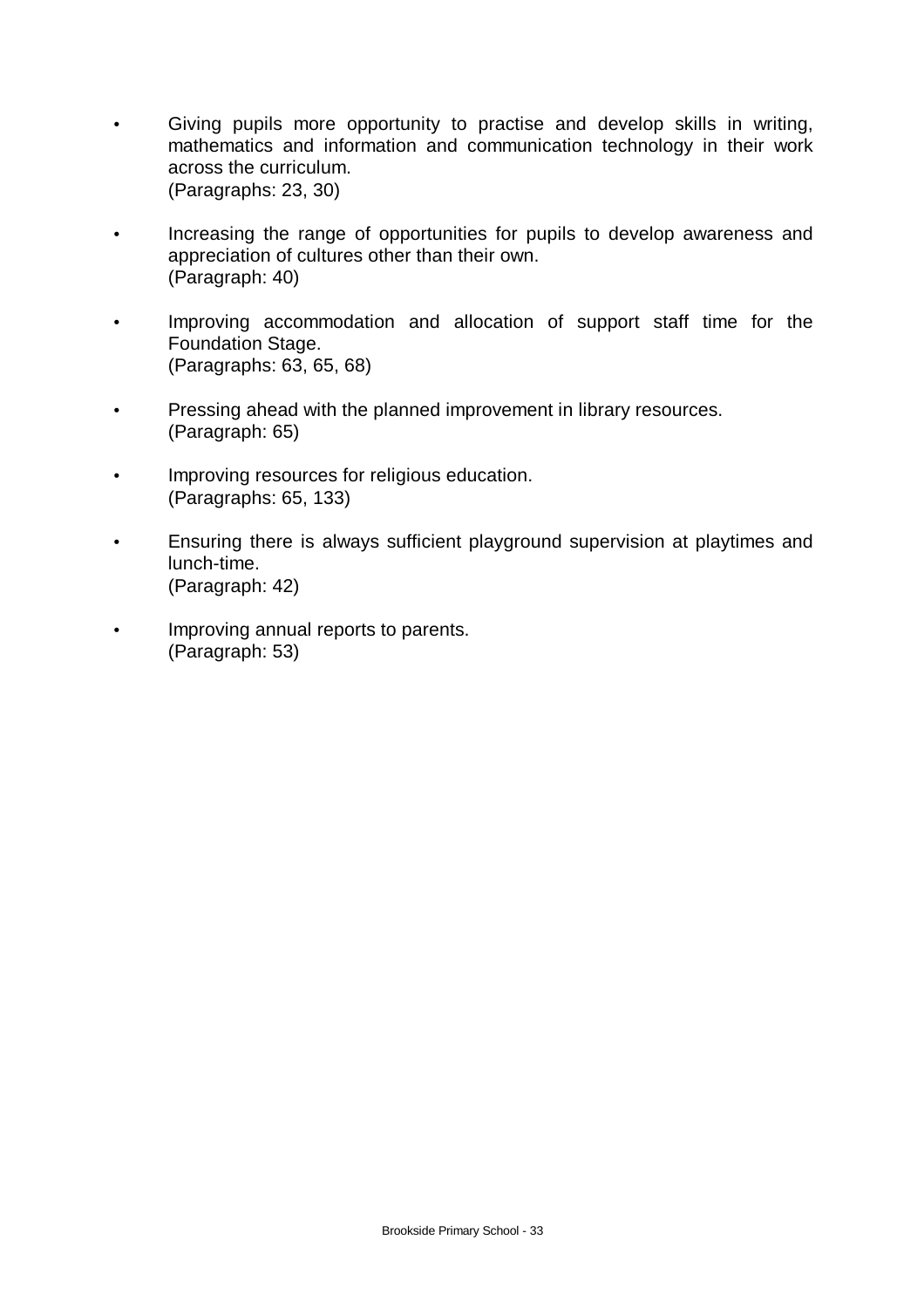# **PART C: SCHOOL DATA AND INDICATORS**

## *Summary of the sources of evidence for the inspection*

Number of lessons observed **47** and 47 and 47 and 47 and 47 and 47 and 47 and 47 and 47 and 47 and 47 and 47 and 47 and 47 and 47 and 47 and 47 and 47 and 47 and 47 and 47 and 47 and 47 and 47 and 47 and 47 and 47 and 47 a

Number of discussions with staff, governors, other adults and pupils 15

### *Summary of teaching observed during the inspection*

| Excellent | Very good | Good | Satisfactory | Unsatisfactory | Poor | Very Poor |
|-----------|-----------|------|--------------|----------------|------|-----------|
|           | 24        | 46   | 30           |                |      |           |

*The table gives the percentage of teaching observed in each of the seven categories used to make judgements about lessons.*

# *Information about the school's pupils*

| Pupils on the school's roll                                           | $YR - Y6$ |
|-----------------------------------------------------------------------|-----------|
| Number of pupils on the school's roll (FTE for part-time pupils)      | 209       |
| Number of full-time pupils known to be eligible for free school meals | 8         |
| $ETE$ moone full time oquivalent                                      |           |

*FTE means full-time equivalent.*

| Special educational needs                                           |    |  |  |
|---------------------------------------------------------------------|----|--|--|
| Number of pupils with statements of special educational needs       |    |  |  |
| Number of pupils on the school's special educational needs register | 27 |  |  |

| English as an additional language                       | No of pupils |
|---------------------------------------------------------|--------------|
| Number of pupils with English as an additional language |              |

| Pupil mobility in the last school year                                       | No of pupils |
|------------------------------------------------------------------------------|--------------|
| Pupils who joined the school other than at the usual time of first admission | 19           |
| Pupils who left the school other than at the usual time of leaving           | 18           |

### *Attendance*

#### **Authorised absence Unauthorised absence**

|                           | %   |                           | %   |
|---------------------------|-----|---------------------------|-----|
| School data               | 3.8 | School data               | 0.0 |
| National comparative data | 5.2 | National comparative data | 0.5 |

*Both tables give the percentage of half days (sessions) missed through absence for the latest complete reporting year.*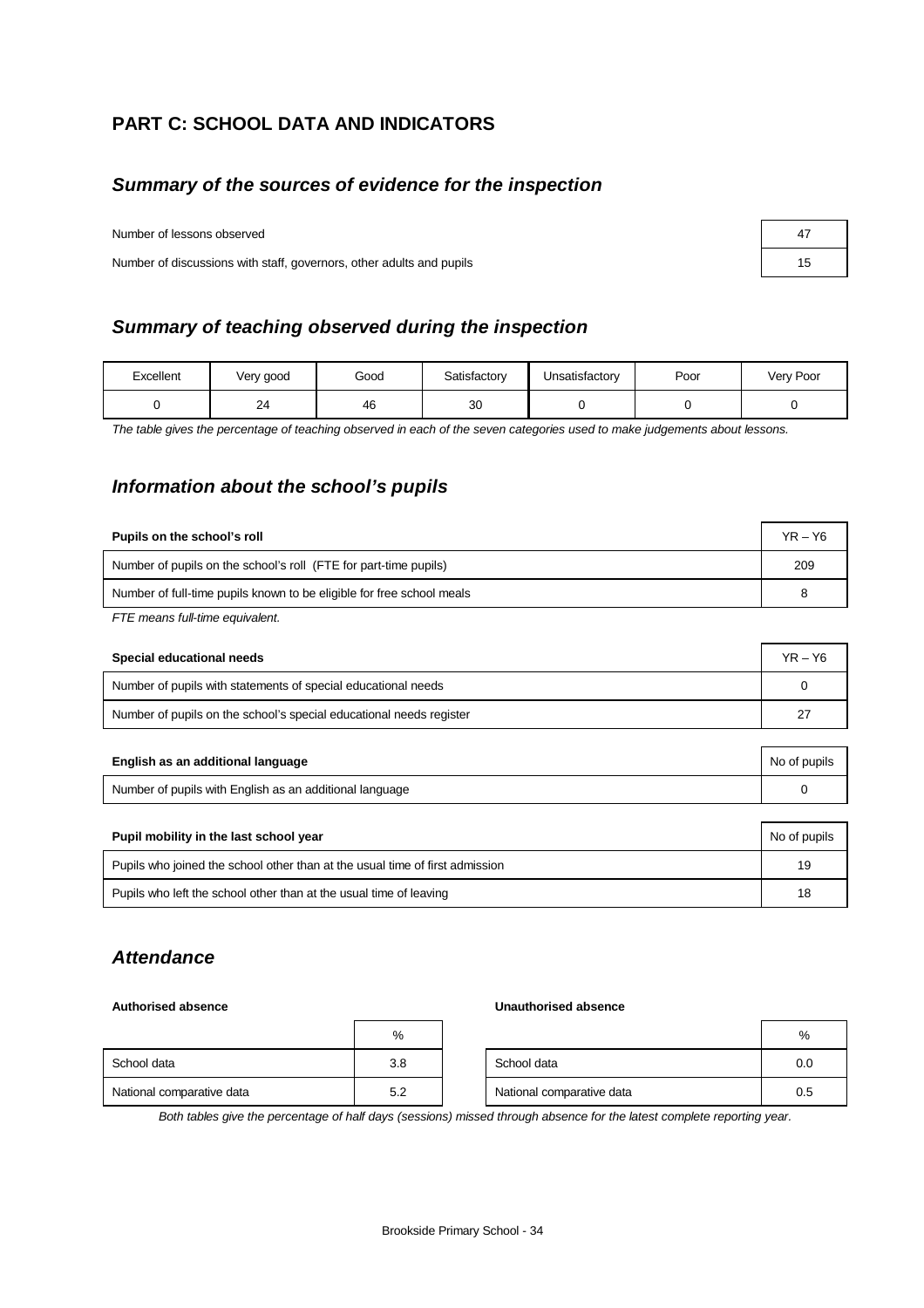## *Attainment at the end of Key Stage 1*

|                                                                                        | Year | <b>Bovs</b> | Girls | Total |
|----------------------------------------------------------------------------------------|------|-------------|-------|-------|
| Number of registered pupils in final year of Key Stage 1 for the latest reporting year | 2000 |             |       | 28    |

| <b>National Curriculum Test/Task Results</b> |             | Reading | Writing | <b>Mathematics</b> |
|----------------------------------------------|-------------|---------|---------|--------------------|
|                                              | <b>Boys</b> | 18      | 18      | 17                 |
| Numbers of pupils at NC level 2<br>and above | Girls       | *       | $-^*$   | $-^*$              |
|                                              | Total       | 26      | 25      | 26                 |
| Percentage of pupils                         | School      | 93 (93) | 89 (95) | 93 (98)            |
| at NC level 2 or above                       | National    | 83 (82) | 84 (83) | 90 (87)            |

| <b>Teachers' Assessments</b>                 |             | English     | <b>Mathematics</b> | <b>Science</b> |
|----------------------------------------------|-------------|-------------|--------------------|----------------|
|                                              | <b>Boys</b> | 18          | 17                 | 17             |
| Numbers of pupils at NC level 2<br>and above | Girls       | $-^{\star}$ | _*                 | _*             |
|                                              | Total       | 26          | 25                 | 24             |
| Percentage of pupils                         | School      | 93 (95)     | 89 (98)            | 86 (98)        |
| at NC level 2 or above                       | National    | 84 (82)     | (86)<br>88         | 88 (87)        |

*Percentages in brackets refer to the year before the latest reporting year.*

\* *Number of girls in year group is less than 10* 

## *Attainment at the end of Key Stage 2*

|                                                                                        | Year | <b>Bovs</b> | Girls    | Total |
|----------------------------------------------------------------------------------------|------|-------------|----------|-------|
| Number of registered pupils in final year of Key Stage 2 for the latest reporting year | 2000 | 16          | $\Omega$ |       |

| <b>National Curriculum Test/Task Results</b> |             | English | <b>Mathematics</b> | <b>Science</b> |
|----------------------------------------------|-------------|---------|--------------------|----------------|
| Numbers of pupils at NC level 4<br>and above | <b>Boys</b> | 13      | 14                 | 14             |
|                                              | Girls       | 17      | 15                 | 18             |
|                                              | Total       | 30      | 29                 | 32             |
| Percentage of pupils                         | School      | 77 (87) | 74 (87)            | 82 (91)        |
| at NC level 4 or above                       | National    | 75 (70) | (69)<br>72         | 85 (78)        |

| <b>Teachers' Assessments</b>                 |             | English | <b>Mathematics</b> | <b>Science</b> |
|----------------------------------------------|-------------|---------|--------------------|----------------|
|                                              | <b>Boys</b> | 14      | 12                 | 13             |
| Numbers of pupils at NC level 4<br>and above | Girls       | 18      | 16                 | 19             |
|                                              | Total       | 32      | 28                 | 32             |
| Percentage of pupils                         | School      | 82 (91) | 74 (87)            | 82 (100)       |
| at NC level 4 or above                       | National    | 70 (62) | 72 (69)            | 79 (75)        |

*Percentages in brackets refer to the year before the latest reporting year.*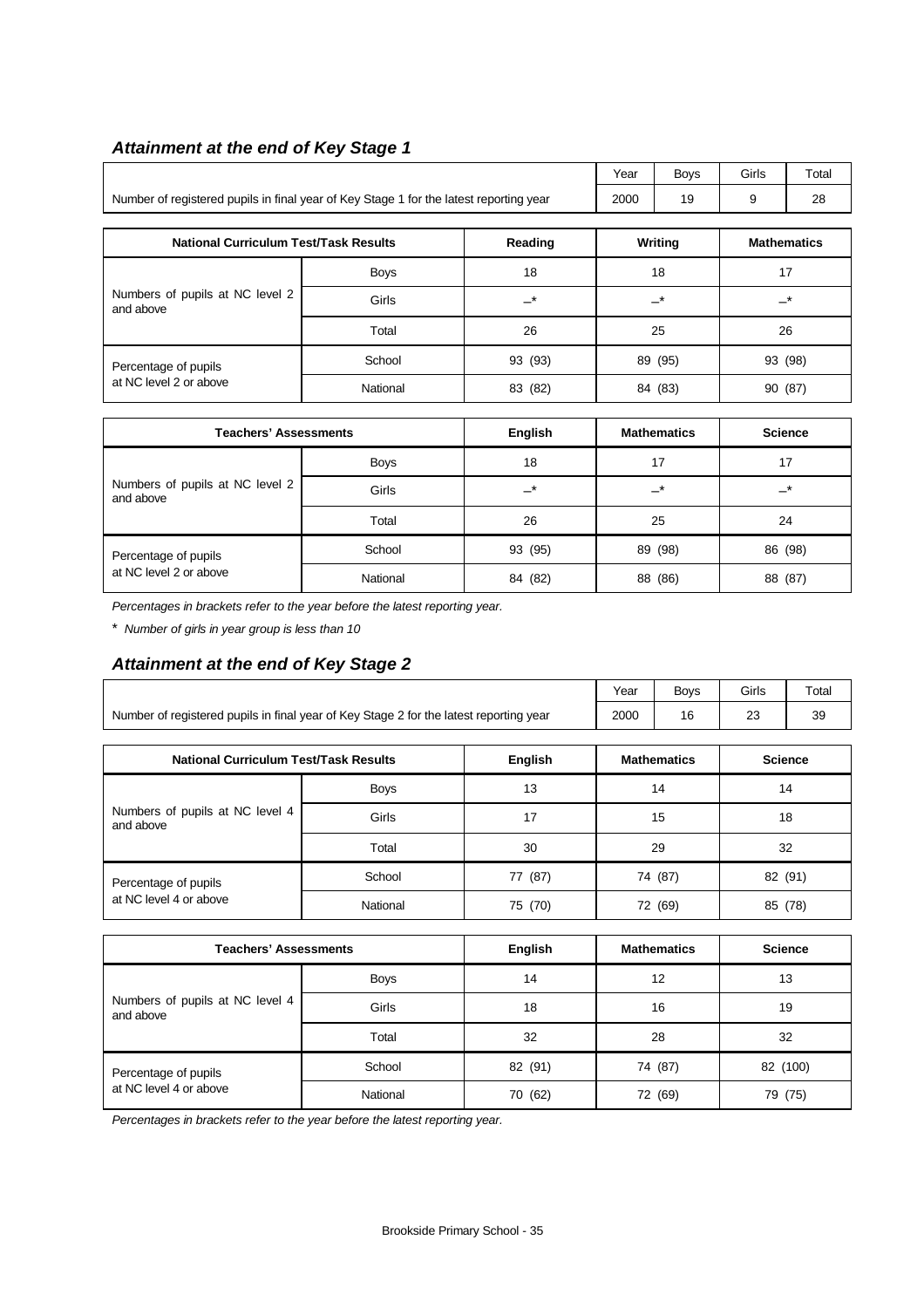|                                 | No of pupils |                              | Fixed period | Perma |
|---------------------------------|--------------|------------------------------|--------------|-------|
| Black - Caribbean heritage      |              | Black - Caribbean heritage   | 0            | 0     |
| Black - African heritage        | 0            | Black - African heritage     | 0            | 0     |
| $Black - other$                 | 0            | $Black - other$              | 0            | 0     |
| Indian                          | 0            | Indian                       | $\Omega$     | 0     |
| Pakistani                       | $\Omega$     | Pakistani                    | 0            | 0     |
| Bangladeshi                     | $\Omega$     | Bangladeshi                  | $\Omega$     | 0     |
| Chinese                         | $\Omega$     | Chinese                      | 0            | 0     |
| White                           | 186          | White                        | 0            | 0     |
| Any other minority ethnic group | O            | Other minority ethnic groups | 0            | 0     |

#### **Qualified teachers and classes: YR – Y6**

| Total number of qualified teachers (FTE) | 8.5  | Financial year | 2000/ |
|------------------------------------------|------|----------------|-------|
| Number of pupils per qualified teacher   | 23.1 |                |       |
| Average class size                       | 28   |                |       |

#### **Education support staff: YR - Y6**

| Total number of education support staff |  |
|-----------------------------------------|--|
| Total aggregate hours worked per week   |  |

# *Ethnic background of pupils Exclusions in the last school year*

| No of pupils |                              | Fixed period | Permanent |
|--------------|------------------------------|--------------|-----------|
|              | Black - Caribbean heritage   | 0            | 0         |
| ი            | Black - African heritage     | 0            | Ω         |
| 0            | $Black - other$              | 0            | 0         |
| 0            | Indian                       | 0            | 0         |
| 0            | Pakistani                    | $\Omega$     | o         |
| ი            | Bangladeshi                  | 0            | 0         |
| O            | Chinese                      | 0            | 0         |
| 186          | White                        | 0            | O)        |
|              | Other minority ethnic groups |              |           |

*This table refers to pupils of compulsory school age only. This table gives the number of exclusions of pupils of compulsory school age, which may be different from the number of pupils excluded.*

# *Teachers and classes Financial information*

| Total number of qualified teachers (FTE) | <b>Financial vear</b> |  |
|------------------------------------------|-----------------------|--|
|                                          |                       |  |

| Average class size                      | 28 |                                            |         |
|-----------------------------------------|----|--------------------------------------------|---------|
|                                         |    | Total income                               | 398,657 |
| Education support staff: YR - Y6        |    | Total expenditure                          | 391,736 |
| Total number of education support staff | 4  | Expenditure per pupil                      | 1,848   |
| Total aggregate hours worked per week   | 77 | Balance brought forward from previous year | 20,000  |
| FTE means full-time equivalent.         |    | Balance carried forward to next year       | 26,921  |
|                                         |    |                                            |         |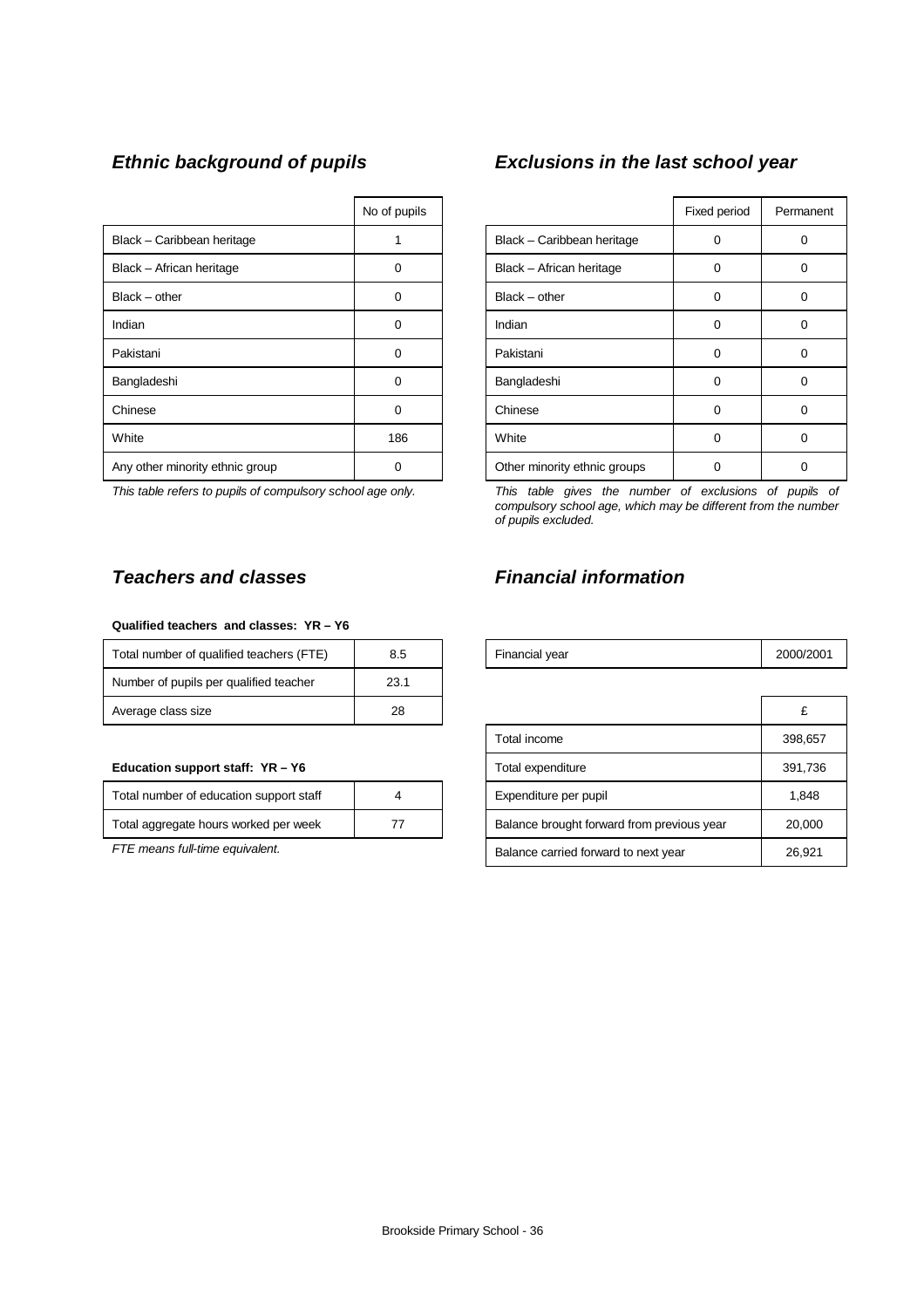# *Results of the survey of parents and carers*

**Questionnaire return rate**

| Number of questionnaires sent out | 150 |
|-----------------------------------|-----|
| Number of questionnaires returned | 124 |

 $\overline{1}$  and  $\overline{1}$  and  $\overline{1}$  and  $\overline{1}$  and  $\overline{1}$  and  $\overline{1}$  and  $\overline{1}$  and  $\overline{1}$  and  $\overline{1}$  and  $\overline{1}$  and  $\overline{1}$  and  $\overline{1}$  and  $\overline{1}$  and  $\overline{1}$  and  $\overline{1}$  and  $\overline{1}$  and  $\overline{1}$  and

| 150 |  |
|-----|--|
| 124 |  |

 $\overline{\phantom{a}}$ 

 $\overline{\phantom{0}}$ 

#### **Percentage of responses in each category**

| 6              | $\Omega$       | 0              |
|----------------|----------------|----------------|
| $\overline{2}$ | 1              | 2              |
| 1              | $\overline{2}$ | 2              |
| 13             | 4              | $\overline{2}$ |
| $\overline{2}$ | 1              | 1              |
| $\overline{7}$ | $\overline{2}$ | 1              |
| 4              | $\overline{2}$ | 0              |
| 3              | $\Omega$       | $\overline{2}$ |
| 6              | $\overline{2}$ | $\overline{2}$ |
| $\overline{7}$ | $\overline{2}$ | $\Omega$       |
| $\overline{2}$ | $\overline{2}$ | 2              |
| 10             | $\overline{2}$ | 4              |
|                |                |                |

 $\Box$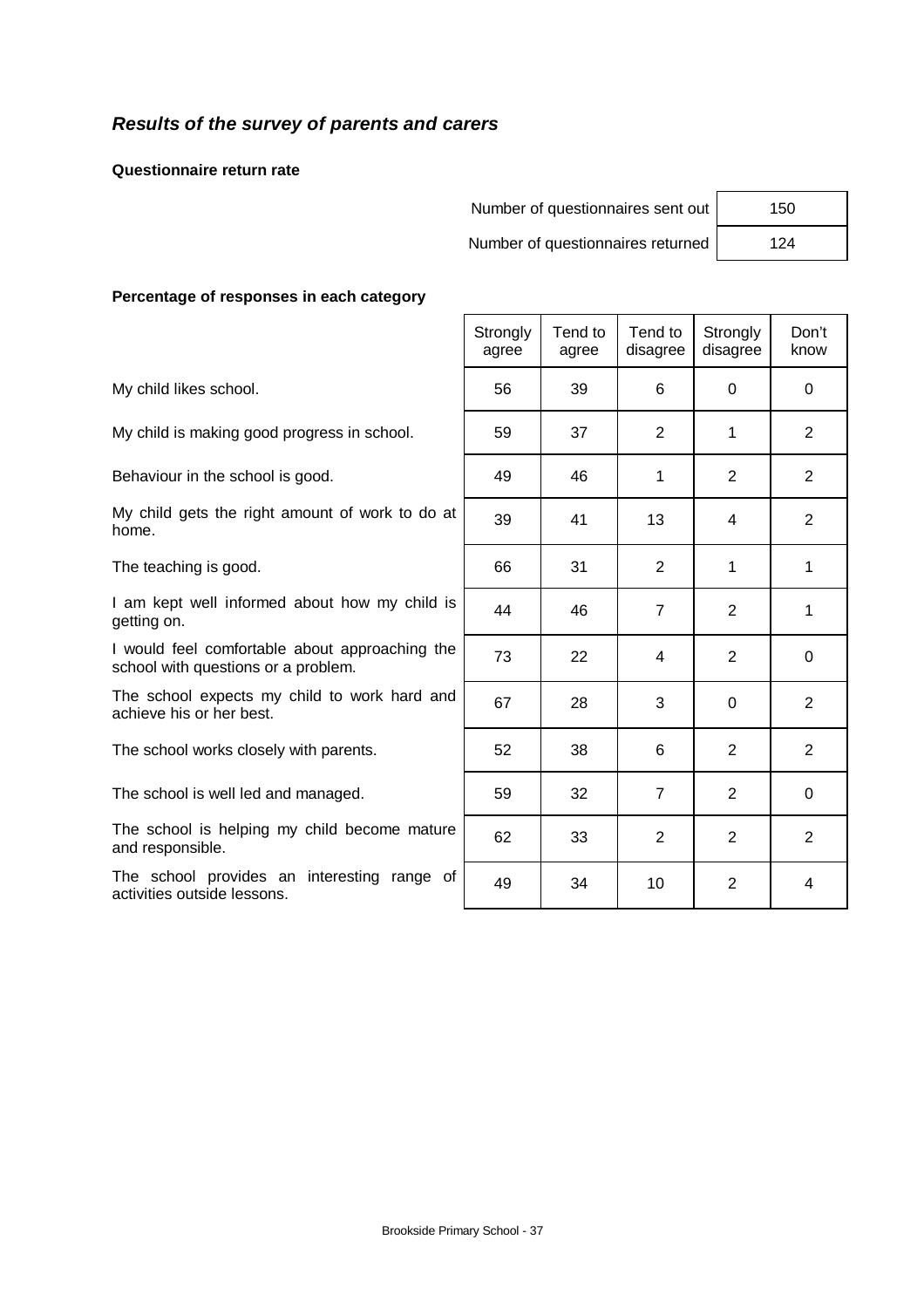# **PART D: THE STANDARDS AND QUALITY OF TEACHING IN AREAS OF THE CURRICULUM, SUBJECTS AND COURSES**

## **AREAS OF LEARNING FOR CHILDREN IN THE FOUNDATION STAGE**

- 67. The provision made for reception children is satisfactory and is successful in helping them to make sound progress overall. Children are admitted to the school in the term before their fifth birthday. Before the children start school, they make a number of visits in order to become familiar with the classroom environment. The good co-operation between the reception teacher and the nursery nurse ensures a consistent approach that moves the children steadily towards achievement of the Early Learning Goals officially recommended for the new Foundation Stage.
- 68. Children entering the reception class show a range of attainment but, overall, their attainment is above the average for their age. Satisfactory teaching ensures that, by the end of the reception year, the children's attainment has exceeded the nationally recognised Early Learning Goals for their age in all areas except creative development and knowledge and understanding of the world where attainment is satisfactory according to ability. Children who are ready are given focused tasks which prepare them well to embark on the National Curriculum on entry to Year 1.
- 69. By the end of the Foundation Stage, the majority of children's **personal, social and emotional** development is good. They have all progressed to the level where they will play and work with others, acknowledge their achievements and display independence in the classroom. A few boys, sometimes slow learning, do not concentrate in whole-class discussions. This is dealt with patiently and sensitively by the teacher. They show confidence and will communicate effectively, tackling many problems on their own. The staff carefully monitors and encourages children, which enables most to dress themselves or at least make a very good attempt. Most children understand the difference between right and wrong. They learn to share and play co-operatively. Good examples of this behaviour were seen in the roleplay area where children were dressing-up as characters in the doctor's surgery. They were able to take turns and give up the most sought-after roles such as the doctor and the nurse so that others could take on the role. The teacher and the learning support assistant make good use of praise and encouragement to highlight good behaviour, resolve the few conflicts amicably, and teach this area of children's development well.
- 70. In **communication, language and literacy**, children make good progress because of good teaching. By the end of the Foundation Stage, most children are above the expected levels for their age. Teaching uses skilful questioning and a friendly encouraging approach to ensure that, in language and literacy, most children are able to listen for a reasonable period of time without losing attention, although some boys have to be frequently encouraged to concentrate. Most children are confident when discussing their own ideas in front of the class or explaining what they have been doing. The staff have a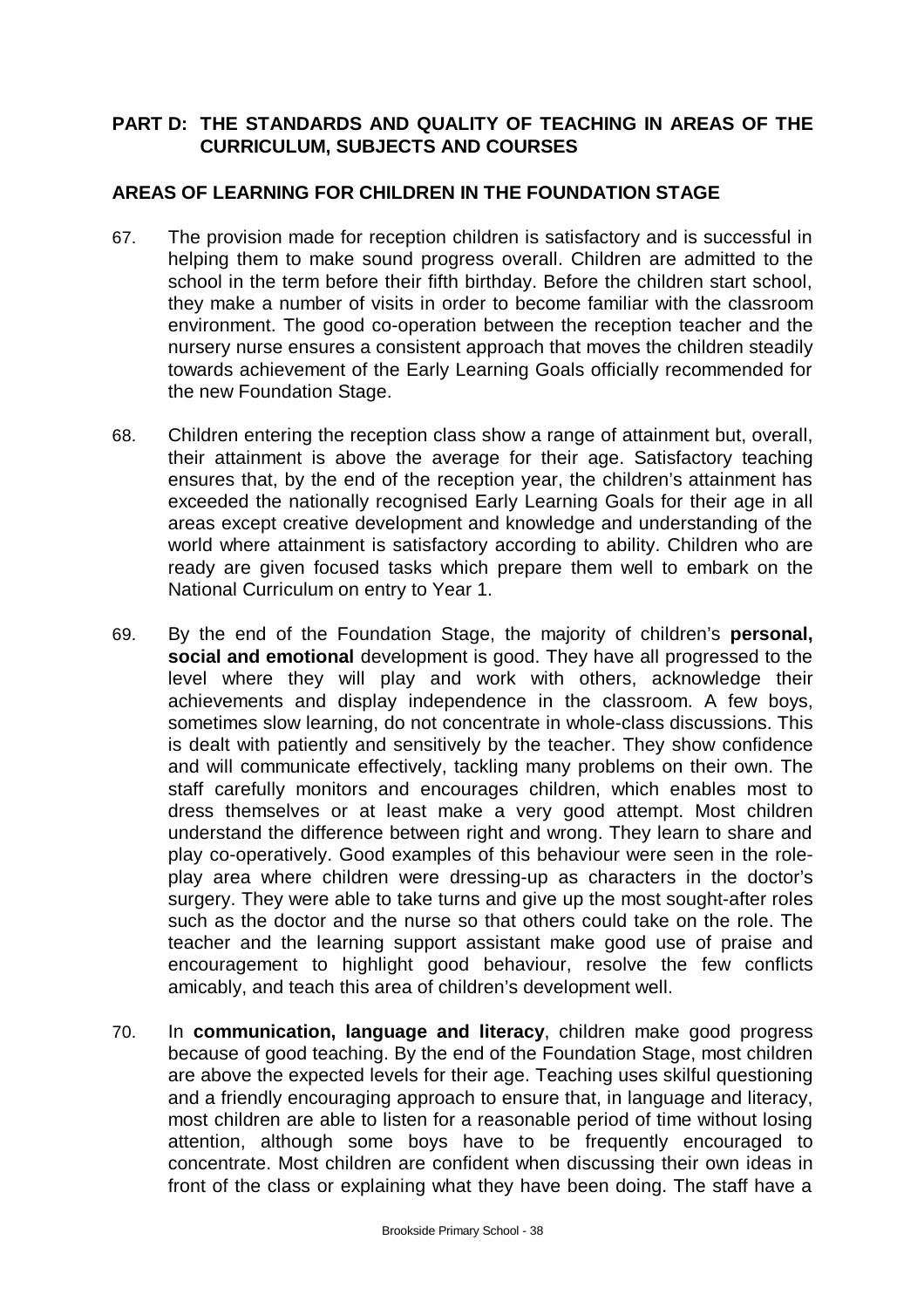good understanding of these children. They teach the basic skills well, which enables most children to recognise their own names and to form letters with reasonable consistency. Many children write their own names and are able to copy sentences. Most children recognise very simple, common words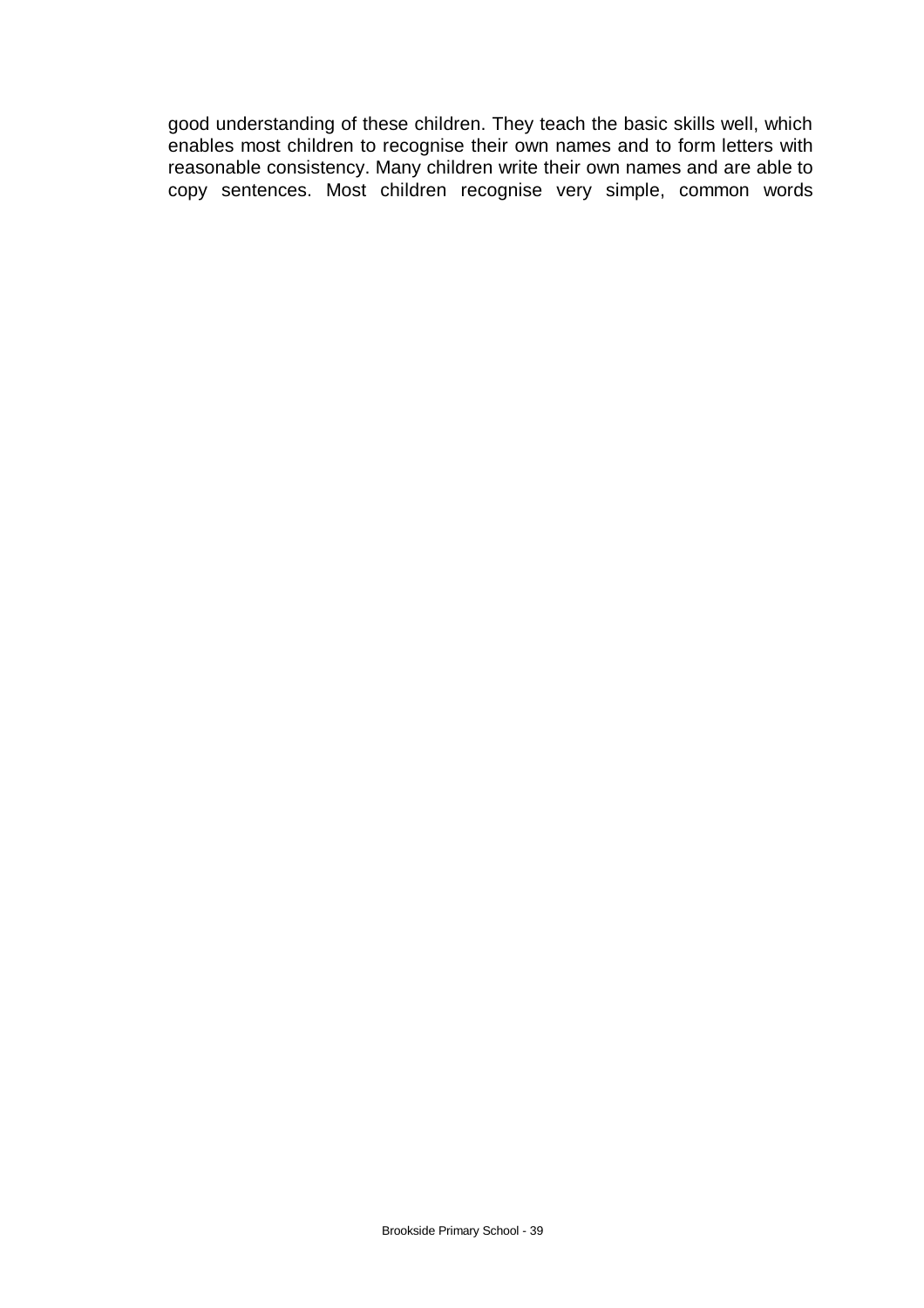and many children are reading books in the early stages of the school's reading scheme. A qualified volunteer works effectively with the most able children to develop their writing skills to a high level. They are able to write sentences with full stops and capital letters using advanced vocabulary for their age.

- 71. In **mathematics**, children make satisfactory progress in response to sound levels of teaching. By the end of the Foundation Stage, the majority of children have exceeded the levels expected for their age. Teaching makes good use of resources in mathematics to enable the children to be confident in counting and putting numbers in order. Many children are able to count beyond twenty with the support of the teacher and the more able to hundred. Some work out that there are forty fingers on four people's hands and know about odd and even numbers. Many children are able to recognise and name numbers and have a good understanding of the tallest and smallest person in the classroom. They have a good knowledge of shapes, and the most able order random numbers to a hundred. Many can count backwards and forwards to thirty. The sound teaching stretches pupils of different abilities and challenges them at their own level. The review sessions at the end of lessons are used effectively to reinforce learning points. Most children are eager to talk about what they have done. Overall, children have developed good concepts of mathematics at this early stage.
- 72. The teaching provides a satisfactory range of experience and activities to ensure that children develop their **knowledge and understanding of the world.** The quality of teaching is sound and pupils learn about how changes take place over time and their knowledge of past and present, developed by observing old toys, photographs and talking about grandparents, is good. In one lesson, children had guidance in entering information about themselves into a datahandling program on the computer such as shoe size, favourite colours and food. They used the mouse well in operating instruction icons. Later, discussion of the outcomes using print-outs of pictograms demonstrated their knowledge of 'greatest' and 'least' and their good ability in interpreting pictorial data. The teacher's knowledge and understanding produce good learning in this area and children play games effectively on the computer and use the mouse to select items on the screen relating to mathematical and reading skills. The general level of display in the classroom to consolidate learning and excite interest is disappointing. Most children make sound overall progress in this area of learning and some exceed what is expected within the Foundation Stage curriculum.
- 73. By the end of the Foundation Stage, most children have made good progress in **physical development** and achieve above the expected levels for their age, despite the lack of purpose-built facilities. The management of children is good and enables them to show confidence in their physical development. Children respond well to music and are able to move with good control in dance lessons, whilst co-operating with a partner. They control their movements with sensitivity and co-ordinate body movements in time to the music. They are beginning to understand what a sequence of movement is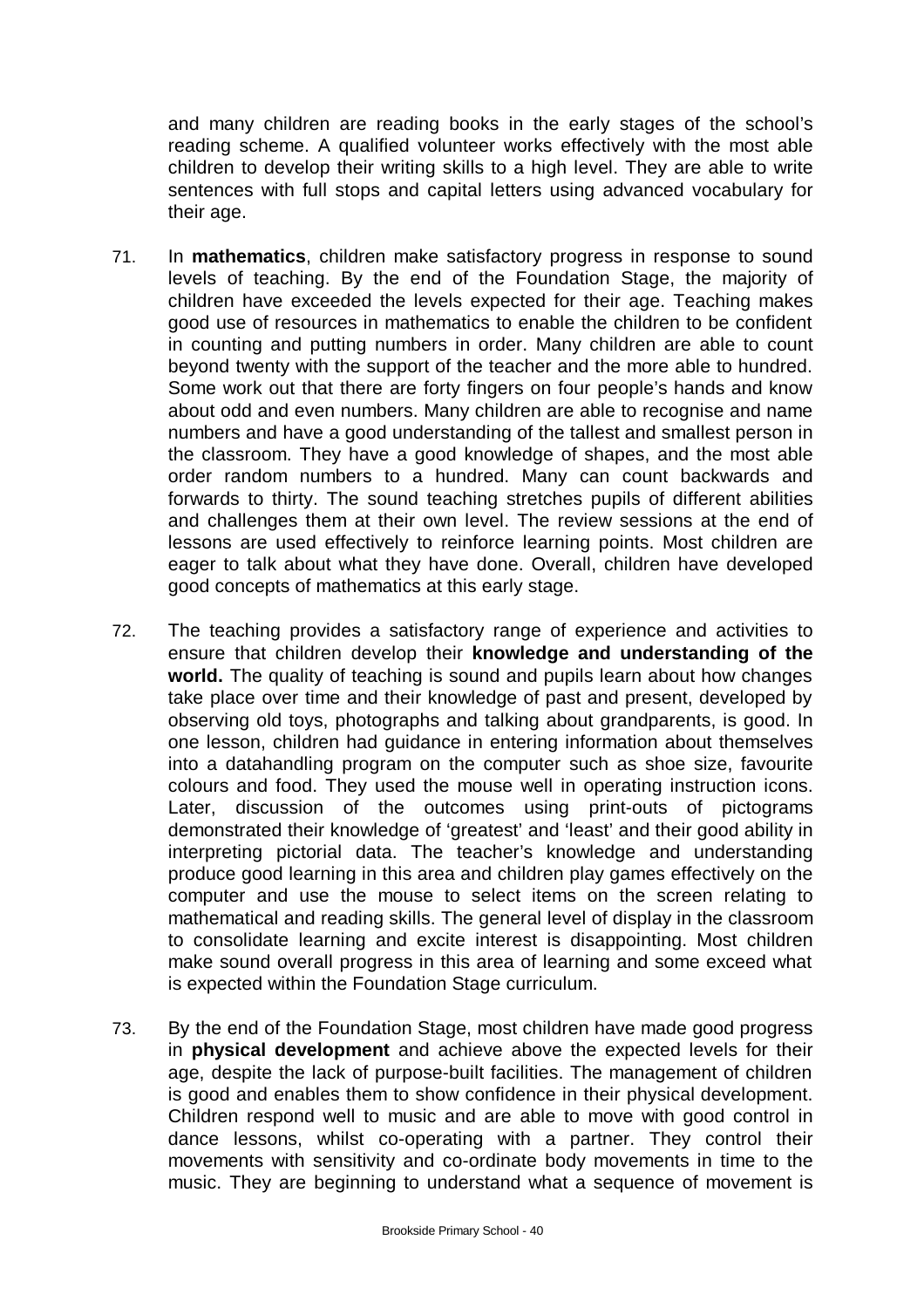and are good at performing a variety of action rhymes. Most children handle small apparatus and equipment well. They show good levels of manipulative skills when using construction equipment or tools such as scissors. The quality of teaching in this area is good with effective planning providing challenging opportunities for children to develop their physical skills. However, opportunities in this area of learning are limited by the present lack of suitable and secure outdoor accommodation for physical activity.

- 74. In the area of **creative development,** most children make satisfactory progress because of the sound and effective teaching, coupled with the quality of their own response. Children are able to select a variety of colours and paint onto a spiral outline, using scissors they cut out the spiral mobiles with good accuracy and skill. The teacher and learning support assistant introduce suitable songs to the children who join in with enthusiasm when in the classroom or in assembly. Children invent scenarios when in the role-play area. Children use paint, crayon and pencil imaginatively to make meaningful marks and representation on paper. Overall, by the end of the Foundation Stage, children have reached the expected levels for their age.
- 75. The accommodation is unsatisfactory for the children and the lack of space restricts their opportunities for learning. For instance, the sand play area is cramped into the cloakroom area and water play is not available unless the sand tray is emptied to receive water. The teacher and learning support assistant have little space to organise structured role-play and constructional play activities. The minimal painting and craft area is jammed up against the computer area and pupils struggle for space. During the inspection, the teacher had only 70 per cent of the timetable supported by the learning support assistant. Insufficient support makes the teacher's task difficult and limits the effectiveness of teaching when the class reaches its highest numbers during the Summer term. The equipment resources for this age group are satisfactory overall but there is a need for a suitable outdoor area, wheeled toys, and portable apparatus to promote physical development.

### **ENGLISH**

76. The oldest pupils achieve overall standards in English which are above average, maintaining the standard reported at the previous inspection. Standards in speaking and listening and in reading are above average while writing is in line with the national average. The results of the 2000 National Curriculum tests for former pupils aged eleven were close to the national average but below the average for similar schools. These results were not as good as in the previous year's tests or as positive as the inspection judgements for the present eleven-year-olds. However, the group taking the 2000 tests was unrepresentative (see paragraph 1). Comparing past and present pupils' attainment with their earlier attainment in other national tests taken in previous years shows them achieving satisfactorily: they make the expected progress and achieve the realistic targets set for them by the school in agreement with the local authority. This is consistent with the evidence of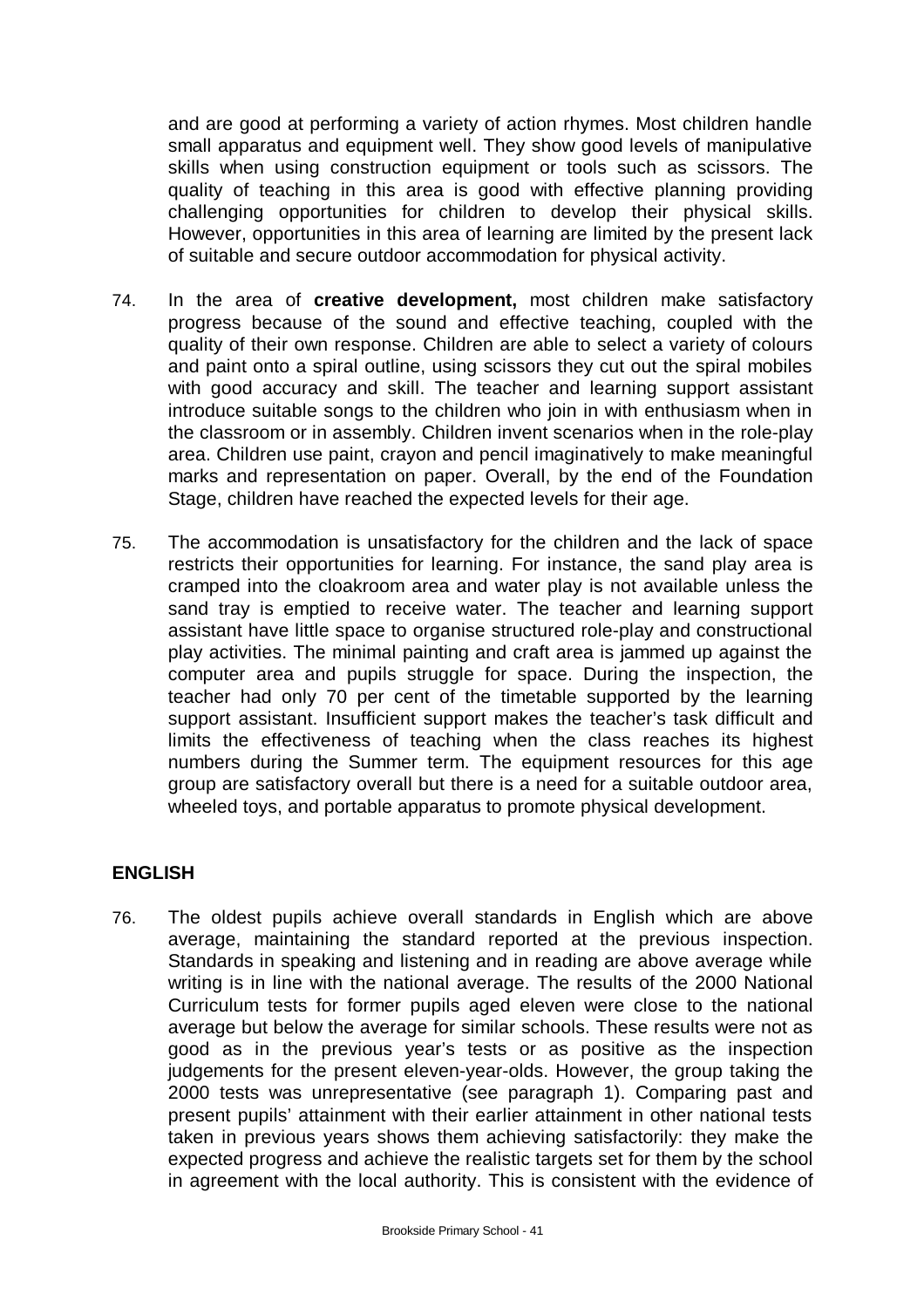satisfactory achievement within lessons observed during the inspection where pupils of all ability levels were seen to work well in response to the appropriate expectations of teachers.

77. Inspectors judge that younger pupils aged seven achieve standards which are well above the national average. This is true for all aspects of the subject: speaking and listening, reading and writing. This means that the standard of writing, judged to be average at the previous inspection, has improved significantly since then. Inspection judgements are consistent with the results of the 2000 National Curriculum tests for seven-year-olds where pupils achieved results well above the national average. Results were also above the average for similar schools, pointing to good achievement. This is in line with the good progress and learning seen in lessons in Years 1 and 2, where pupils respond to challenging teaching with much endeavour.

## *Speaking and Listening*

78. Many pupils have quite well-developed speaking and listening skills when they complete the Foundation Stage to start work on the National Curriculum. In Years 1 and 2, these skills are further developed as pupils are encouraged to take part in class discussions and, after listening carefully, they offer their ideas clearly and with confidence. The teachers value what the pupils say and this encourages them to participate happily when explaining or describing something in literacy lessons. Pupils are encouraged to answer in sentences, speak clearly and are given time to express their thoughts. Their vocabulary is good and used effectively across the curriculum. By age seven, pupils are careful listeners and keen to express themselves. These skills are further developed and used to good effect in later years. In Years 3 and 4, pupils listen attentively and answer questions using complex sentences and have a wide vocabulary. They put their skills to good use when asked to compose limericks and poems and enjoy themselves when reciting them back to the class. By the time they complete their primary education, pupils can engage in topical discussions. They listen intently to the views of others and are keen to contribute their opinions using well-framed sentences. Teachers provide good leadership in these discussions, introducing their own questions to guide and add depth to the argument where necessary. This was seen in a Year 5 class on cultural differences and a Year 6 class discussing persuasive language. Pupils with special educational needs are encouraged and included in all discussions and are making good progress.

### *Reading*

79. The early skills of reading are well taught and pupils start on the National Curriculum in Year 1 already able to recognise a good range of words by sight. They recognise key words in their reading scheme and use a good knowledge of the relationships between sounds and letters, or combinations of letters, to work out unfamiliar words. In Year 1, the pupils are taught to read both fiction and non-fiction and use an increasing number of strategies to tackle unfamiliar words and establish meaning. By the end of Year 2, pupils use their reading skills very well. They enjoy books and can express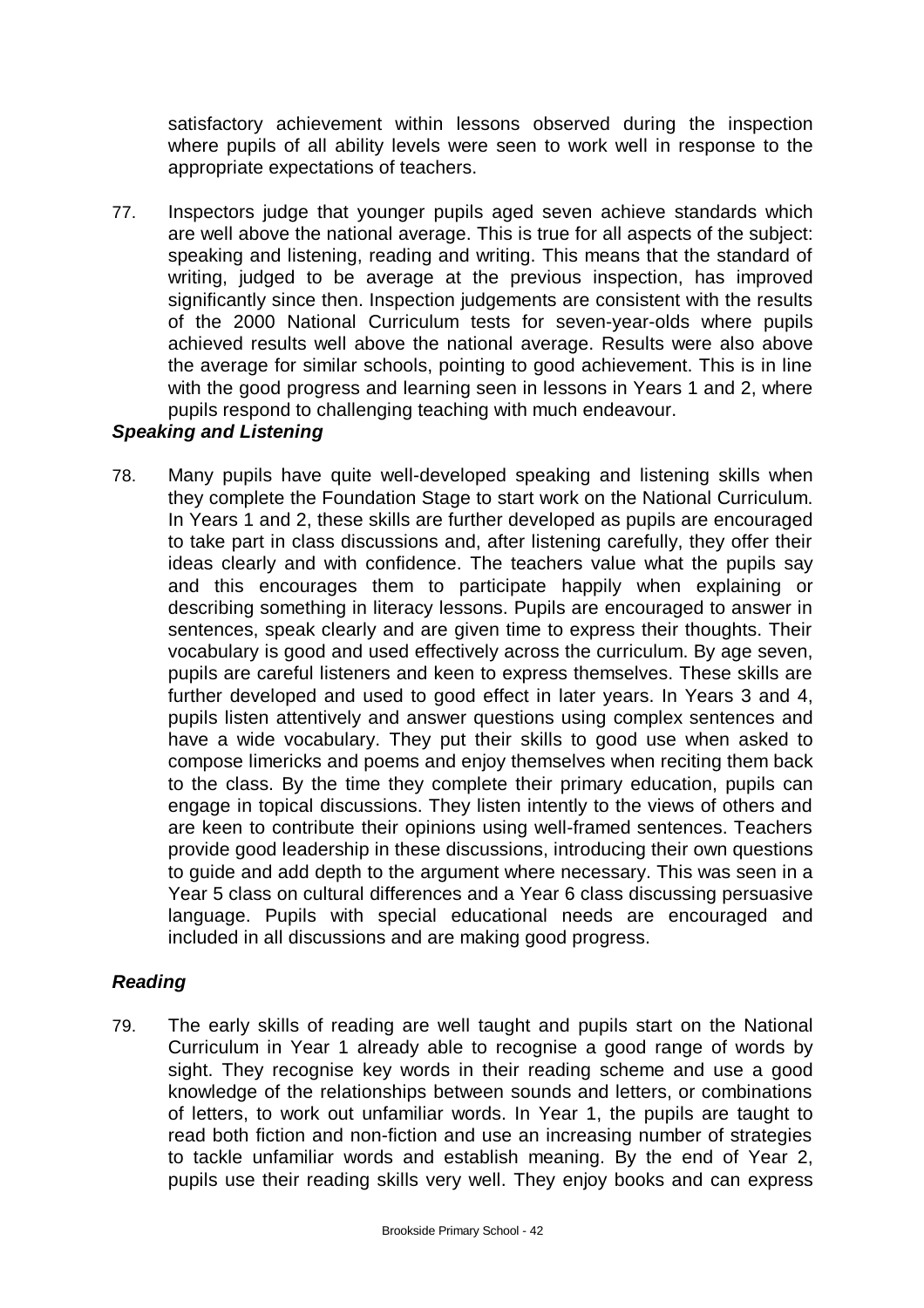opinions about events in stories and poems. In subsequent years, reading skills are developed further with the large majority of pupils becoming proficient and independent readers by Year 6. They are able to use their skills to access information from books and the majority of pupils read widely for pleasure. They read with expression and comprehension, summarise, give character analyses and predict what might happen next. They appreciate that reading is the cornerstone to all their learning. As one Year 6 pupil explained 'Being a good reader will help me to be good at all my other subjects because I can find out so much from books, and you need to be a good reader to use the Internet'. The pupils who receive additional literacy support are growing in confidence with their reading.

### *Writing*

- 80. Younger pupils, including those with special educational needs, make good progress in writing. Pupils learn the correct formation of letters and are taught to join their writing, though not all pupils do this consistently. Spellings of high frequency words are usually accurate and the knowledge of letter patterns learned in reading is used effectively in spelling. Pupils can compose sentences using capital letters and full stops and some are beginning to use speech marks and are able to write a sequence of sentences in longer pieces of work. Pupils learn to take pride in their written work, which is legible and well presented. Older pupils learn to write for a growing range of purposes and, by Year 6, pupils write stories, playscripts, poetry, notes, dialogues and letters. They learn to analyse poetry, using terms such as rhyme, rhythm, alliteration and onomatopoeia, to identify how writers achieve special effects and are using it in their own writings. Several older pupils have had their poems accepted for publication in a Young Writers' competition and Year 6 pupils have written very convincing protest letters to the parish clerk using persuasive language to argue for pedestrian crossings in the main street. Some pupils use rich, imaginative vocabulary in their work such as 'the moon is a sausage sprinkled with icing sugar' and 'grimmer than a gargoyle'. Writing shows a satisfactory standard of accuracy in spelling, punctuation and grammar and work is well presented.
- 81. The teaching of English throughout the school is of good quality. No unsatisfactory teaching was seen. The school has incorporated the requirements of the National Literacy Strategy very well. There are indications of improvement following recent developments in teaching strategies and the monitoring of pupils' work. Teachers have a good understanding of what is required and their planning is detailed and well focused. However, a weakness in the teaching of writing is that opportunities to give pupils practice in using and developing their writing skills are missed in the planning of lessons other than English. Teaching of literacy skills is both systematic and stimulating. Introductions to literacy lessons involve all pupils in discussions and the sharing of views, and this provides a stimulating start to pupils' learning. Teachers use challenging and open-ended questioning to establish comprehension. They have high expectations. Independent group work is well managed and organised with tasks closely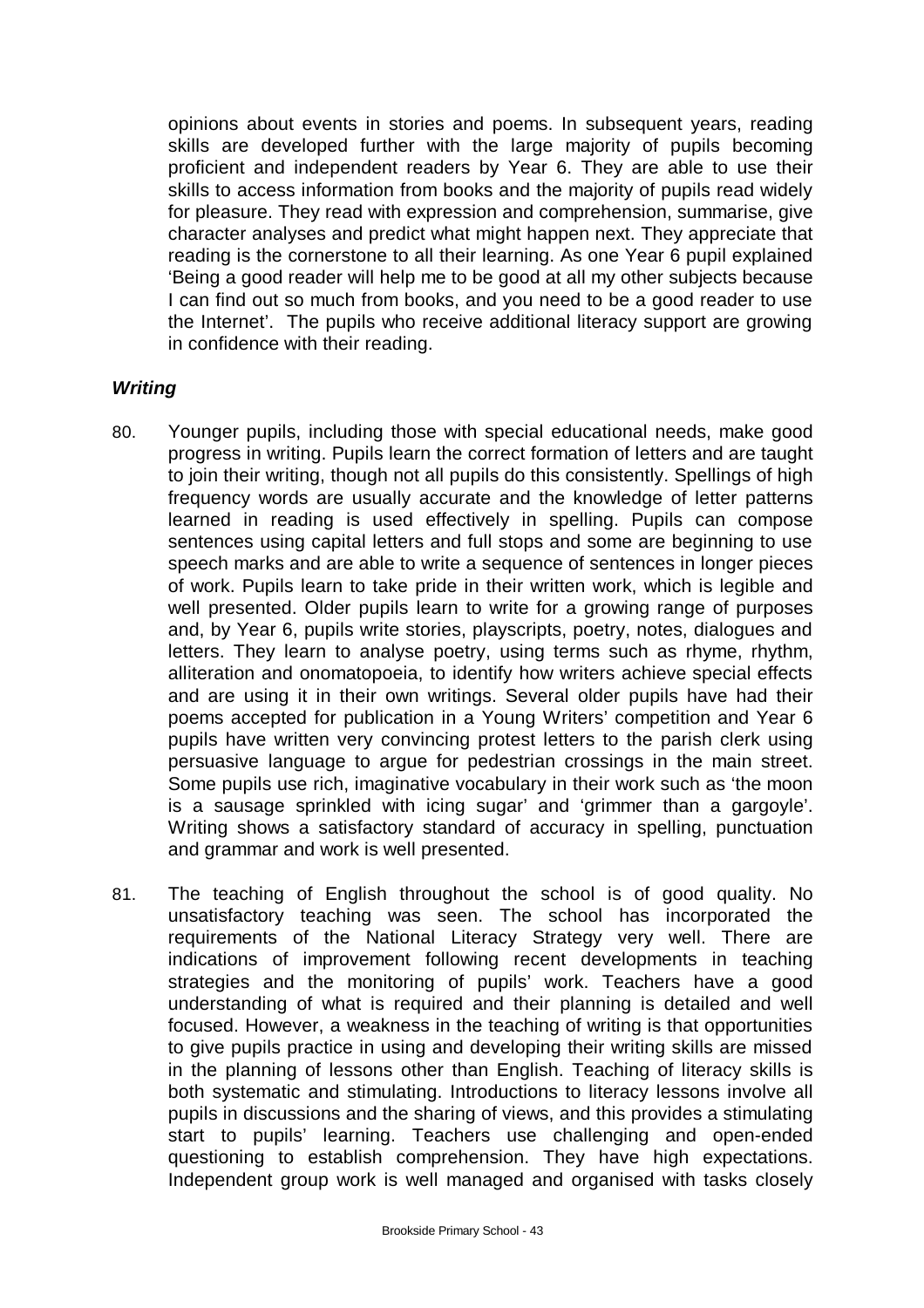related to the lesson objectives so that pupils can achieve the tasks set them and enhance their learning. Pupils with special educational needs receive good support in improving their basic literacy skills, sometimes within the class and sometimes when withdrawn as a small group intensively taught by support staff. They make good progress. Higher attaining pupils are recognised and given more challenging work. Teachers allow time at the end of a lesson for a review of pupils' learning so that they, and pupils, can assess the success of the lesson. Teachers encourage pupils to use information and communication technology for drafting and re-drafting letters, stories and poems on computers. Particular strengths of the teaching seen are the very good management of pupils and the promotion of good attitudes and behaviour. As a result, pupils are conscientious, stay on task and are proud of their achievements. All these qualities promote good learning. Appropriate homework related to classwork is given and makes a valuable contribution to learning.

- 82. The subject co-ordinator leads the planning and assessment of work conscientiously and has recently put in place several initiatives to improve the monitoring of standards and progress of pupils' work. This includes target setting, writing journals, spelling assignments linked to the National Literacy Strategy and close analysis of the strengths and weaknesses of samples of each pupil's writing. Some monitoring of class teaching has been undertaken and more indepth monitoring is planned. These initiatives have been in place for too short a time to judge their effectiveness.
- 83. Resources for teaching and learning are adequate. Each class has its own selection of fiction and non-fiction books and each area has a wide selection of guided reading books. The school acknowledges that the library in its present form is unsatisfactory but this is in the process of being updated and re-stocked.

### **MATHEMATICS**

- 84. In the standard National Curriculum tests taken by the oldest pupils in 2000, their results were broadly in line with the national average. Compared with similar schools, results at Brookside were below average. The proportions achieving the expected level of attainment, or exceeding it, were average by national standards but below the averages for similar schools. The results were not as good as in the previous year but the year group taking the 2000 test was not typical for the school (see paragraph 1).
- 85. Compared with the previous year's test results, the work seen during the inspection shows more of the oldest pupils reaching the higher level of attainment and a better proportion reaching the expected levels. The attainment of the school's present oldest pupils is judged to be above the national standard.
- 86. Younger pupils aged seven taking the national tests in 2000 achieved results well above the national average and broadly in line with similar schools. Work seen during the inspection indicates that younger pupils' attainment is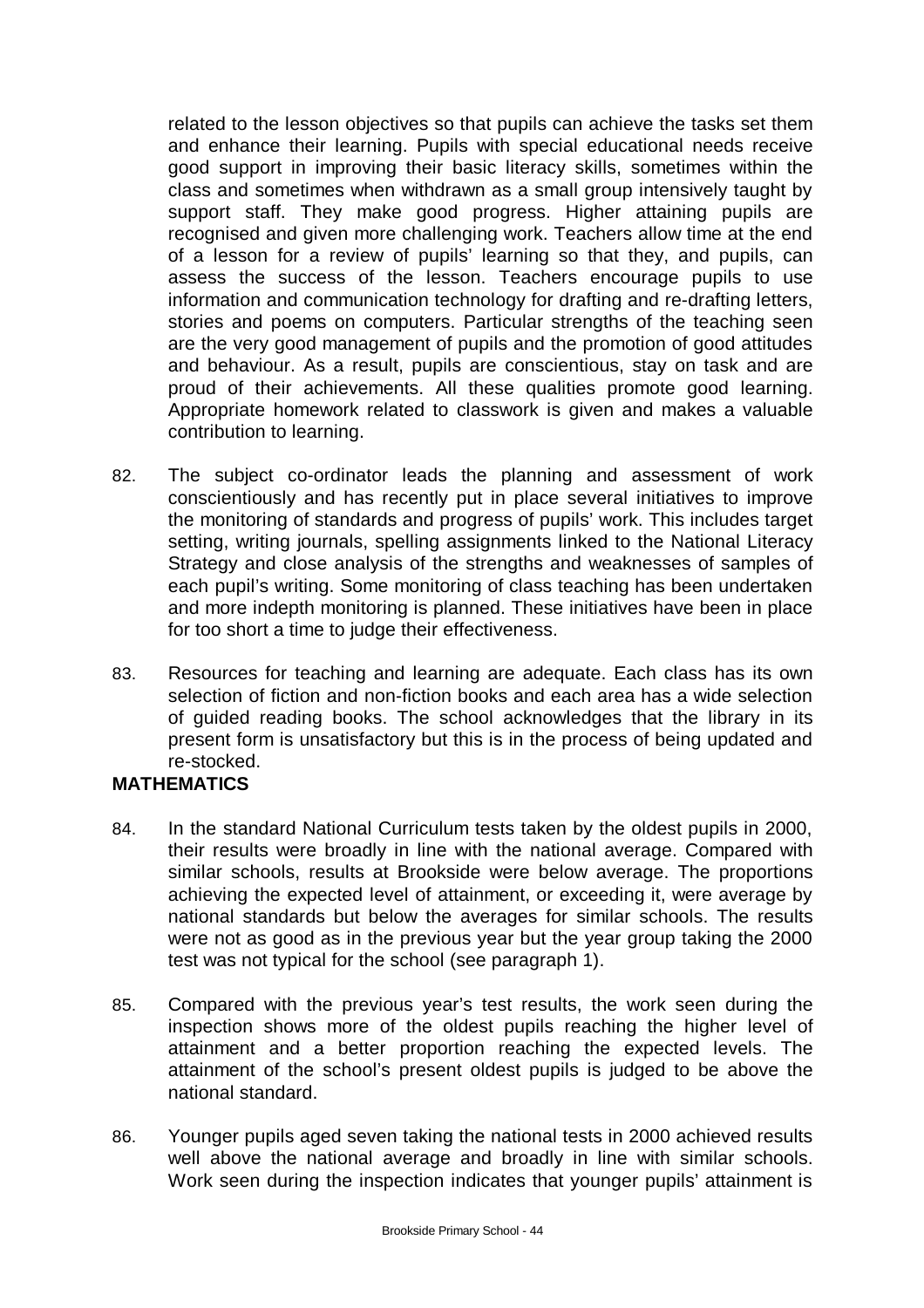even better than shown by the previous year's test results and better than the good standard reported at the previous inspection.

- 87. Comparing pupils' attainment with their performance in national tests in earlier years shows them progressing well. This includes those with special educational needs. Additional booster groups that include the oldest pupils are proving of particular benefit. Pupils are now achieving well in mathematics as a result of a number of factors and improvements. The staff works well together to deliver the National Numeracy Strategy. The school responded to the issue raised at the last inspection concerning the poor structures for meeting the learning needs of the higher attaining pupils. Teachers now challenge pupils of all abilities. The use of assessment, to identify strengths and weaknesses in provision and teaching, has led to improvements. For instance, areas of learning such as datahandling and ratio have been targeted for improvement, and the weakness in pupils' work on datahandling and in the interpretation of graphs and charts noted at the last inspection have been fully addressed. Opportunity within the National Numeracy Strategy to strengthen skills in mental mathematics is used well. Finally, the response to the large numbers in Year 4 of placing pupils into two small sets is having a good impact.
- 88. The work seen during the inspection shows that pupils make the most progress in mental calculation and basic number work. They are given good opportunities to apply their knowledge in real life situations and solve problems. This is a strong feature of learning in all years. Pupils show good skills on worksheets designed for this purpose or in their success in challenges set by teachers as extension work, often for the higher attaining pupils. This consolidates their conceptual knowledge and enriches their learning and mathematical vocabulary. They have a good knowledge of the number system and place value. Older pupils' good knowledge of datahandling and graphs enabled pupils to group and analyse data concerning the village traffic survey and parent questionnaire. They used their skills in information and communication technology well in producing this work.
- 89. By the age of seven, most pupils can count up and down in tens and fives and know they are dealing with multiples. Many can think of various two-digit numbers that are multiples of three or four and subtract 20, and then 21 from three-digit numbers using their good knowledge of patterns. Most are able to partition numbers into tens and units. The more able can use formal notation for addition and subtraction. They have similarly good knowledge and skills in fractions, shape measurement, the metric system and datahandling.
- 90. By the age of eleven, pupils have used their developing knowledge of patterns and mental strategies to know most of their multiplication tables and find quick methods of mental calculation. They have achieved a good knowledge of arithmetical operations and equivalence. This means that most pupils progress well in understanding conceptual ideas, using them as tools for investigation. For instance, the recent good work on ratio and proportion,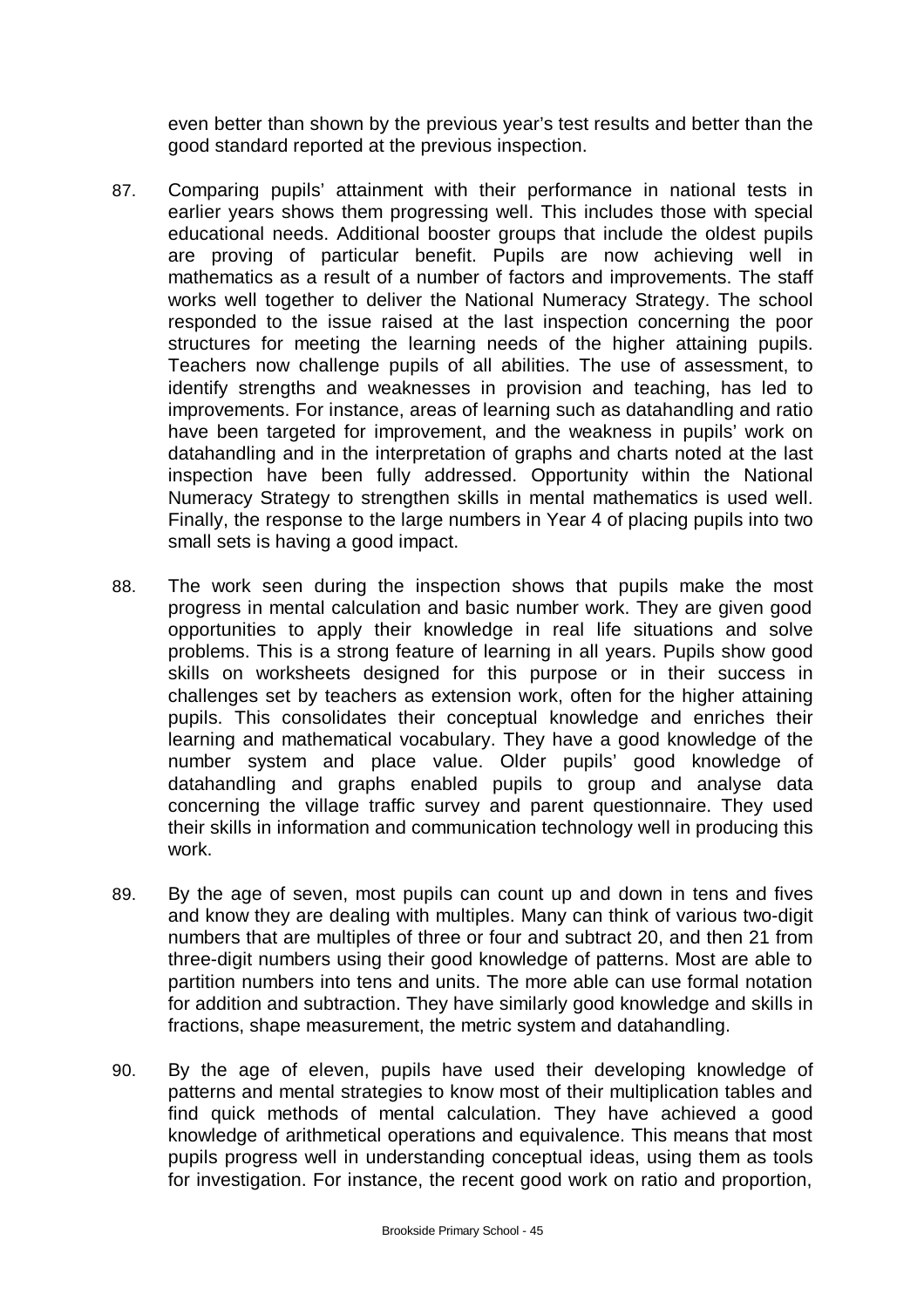or on mathematical functions in Year 6, was well understood by most. In discussion, the most able show they can construct algebraic expressions as a statement or as a graph. Pupils have a good working knowledge of fractions, averages, decimals, metric measure and area. Their work on shape, symmetry and graphs is good. Block, line and pie graphs are well constructed by pupils from data obtained in a local investigation and neatly presented. Computers are used for this purpose.

- 91. The quality of teaching of younger pupils in Years 1 and 2 is very good. Targets for learning are shared with pupils and the pace of lessons moves learning along quickly so that pupils are constantly challenged to achieve. To keep all pupils attentive and highly motivated, teachers provide tasks that challenge those at all ability levels to take their next steps in learning. This is achieved by good planning, effective evaluation of previous learning and high expectations of all pupils based on this very good analysis. In a very good lesson in Year 2, the teacher set good tasks for all abilities for the independent activity on number patterns. Very effective praise for pupils learning from their mistakes, and very good modelling by him of thinking things through, inspired pupils. Pupils had high levels of perseverance and concentration and were confident in taking risks with their strategies in this high quality learning environment. Similarly, in a Year 1 lesson, the teacher used the number stick very effectively in whole-class discussion to demonstrate the idea of counting in three's. Very good questioning challenged all abilities, as did the independent learning task. A very effective plenary reinforced and extended learning and assessed how far different groups of pupils had progressed. Teaching of younger pupils is lively, conducted at a brisk pace and shows good skills of managing pupils. As a result, pupils behave well and work hard.
- 92. Teaching of older pupils in Years 3-6 is good. Pupils of all abilities are taught well and this is good, an improvement since the last inspection. Teachers work well together to ensure that pupils progress smoothly from year to year within the structure of the National Numeracy Strategy. The mental mathematics session is used effectively to challenge pupils of all abilities in developing strategies in mental calculations. The exception was in Year 5 where the pace of teaching was slow and the level of challenge was pitched at the middle group. In all other respects, this lesson was at least satisfactory and planning and assessment were good. In a good lesson in Year 6, all pupils were challenged in mental calculations involving the effect of brackets on sequential number operations. The teacher skilfully moved the level of questioning according to ability. All pupils were concentrating and learning at a good level, knowing it might be their turn next and keeping up with the pace of the learning. They were confident and eager to answer as the teacher encouraged and praised them for accuracy, and built constructively on their errors. The teachers in Years 3 and 4 work together as a team to ensure that their planning and assessment build pupils' knowledge and skills progressively. In a very good lesson in Year 4, the mental starter was lively and challenging and questions tested pupils of all abilities. Individual white boards were used well when pupils showed their answers and the teacher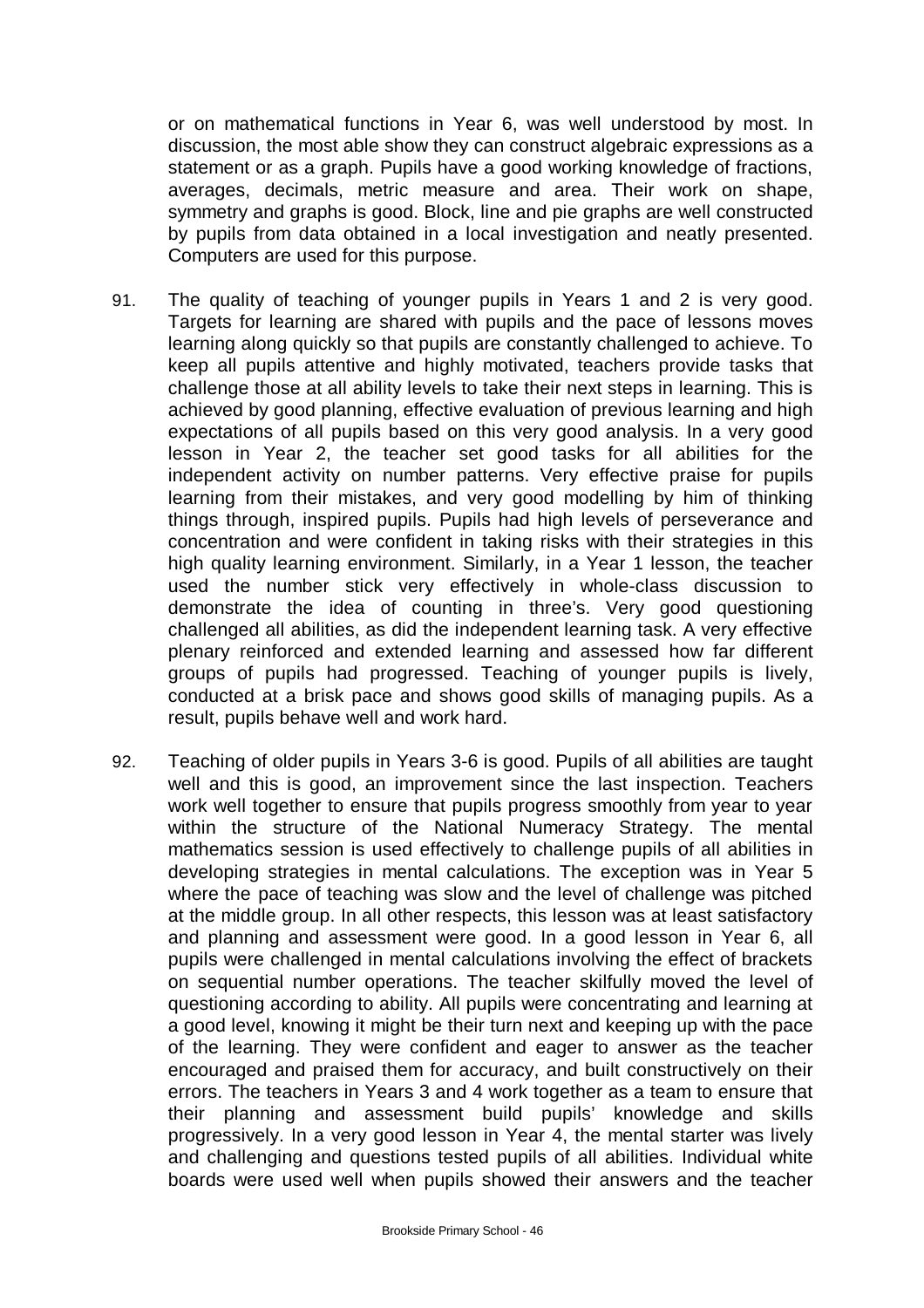assessed their learning to pitch the level of difficulty correctly. Pupils made very good progress in the main session as they learned about co-ordinates and translations. This was because all abilities had challenging tasks, the main points were reinforced and the final whole-class discussion consolidated mathematical vocabulary so that pupils could express their ideas and thinking. This is generally done well throughout the school. Pupils' books are neat and orderly and they can use past learning to revise. This results from the good standard of marking that often clearly shows pupils the next step in learning or corrects errors. Pupils enjoy their numeracy work and are keen to learn. They are mostly eager to undertake homework that builds greater understanding of their work in the classroom and this is well organised by teachers. Like younger ones, the older pupils respond to the good teaching with good behaviour and with effort and industry.

93. The management of the subject is good. Assessment procedures are well established to measure attainment and annual tests have been analysed to pinpoint areas for subject improvement. Good analysis of test results allows targets to be set for attainment at ages seven and eleven. Monitoring of the effectiveness of teaching and learning by direct observation is less well established, and too little time is made available to the co-ordinator for this. However, there has been systematic monitoring of the teaching of mathematics by the headteacher and, through sampling of pupils' written work, by the co-ordinator. The co-ordinator has led staff successfully in implementing the National Numeracy Strategy as the main platform for planning and teaching. This has helped to achieve the improvement in the quality of teaching since the previous inspection.

# **SCIENCE**

- 94. In the standard National Curriculum tests of science taken by the oldest pupils in 2000, their results were below the national average and well below the average for similar schools. The test results of this year group were not as good as those in the previous two years when they had been well above the national average. Work seen during the inspection in lessons, examination of past written work and discussions with pupils, show that the present oldest pupils achieve above average standards. The great majority reaches at least the level of attainment, Level 4, expected at their age, and the proportion of pupils exceeding this level by attaining Level 5 is larger than the national average. Comparing their attainment with records of their earlier performance shows that they have achieved satisfactorily. This is in line with the satisfactory achievement of older pupils seen in lessons during the inspection. The inspection judgement is more favourable than the 2000 test results mainly because of the unrepresentative nature of that particular group of pupils (see paragraph 1).
- 95. Inspection findings support the picture given by teachers' own formal assessments that younger pupils aged seven achieve well above national average standards. Again, almost all reach at least the level of attainment,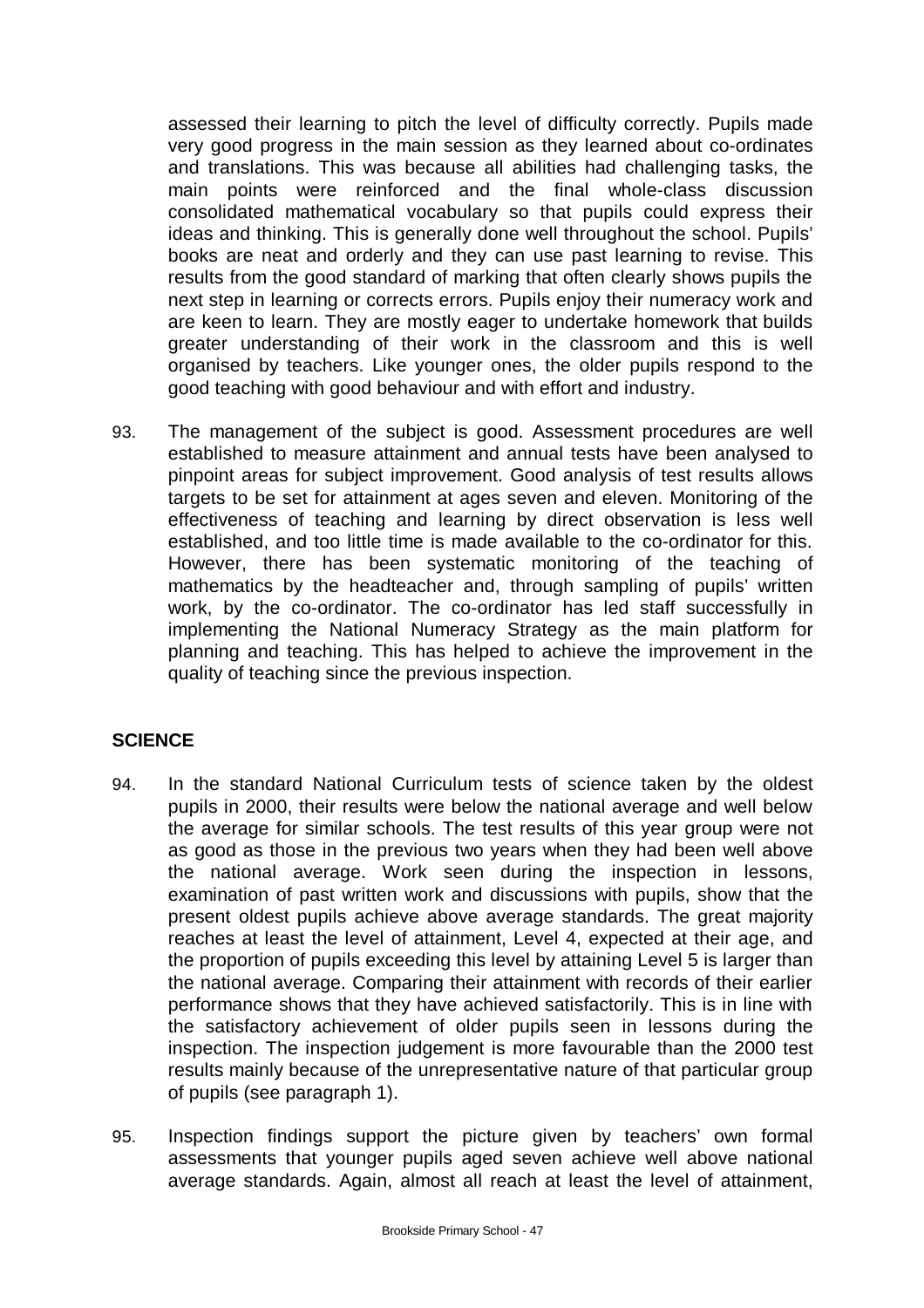Level 2, expected at their age and the proportion of pupils reaching the higher Level 3 is high by national standards.

- 96. The high standards of seven-year-olds reported at the previous inspection have been maintained. The standards of eleven-year-olds have improved in that a higher proportion of pupils now attains the higher level of attainment. This is the result of improvements both in teaching and in the planning of the curriculum.
- 97. In Years 1 and 2, pupils progress well in developing scientific knowledge, recognising that the physical world can be exactly divided according to different concepts and categories and properly labelled. They learn, for example, that there are important differences amongst animals according to how they reproduce and what they eat, and they take pride in their ability to describe differences using proper terms. During conversation over lunch between Year 2 pupils and an inspector, pupils volunteered their definitions of carnivore, herbivore and omnivore! In a lesson seen, Year 2 pupils also showed good understanding of simple electrical circuits and an ability to draw significant conclusions from their experiments incorporating items of different materials in their circuits. Development of skills of making careful observations and recording them systematically also progresses well.
- 98. In Years 3-6, pupils build well on this firm basis so that, by age eleven, almost all have a good depth and breadth of scientific knowledge which they are able to express through a good vocabulary of precise technical terms. In discussion with representative Year 6 pupils, they gave good explanations of the causes of day and night and the seasons, and accurately described processes of plant reproduction, correctly naming the parts of plants and their functions. They could explain physical forces like gravity and upthrust and the behaviour of materials as insulators or conductors of heat or electricity. Skills of investigation also develop satisfactorily. Pupils progress toward a secure understanding that scientific tests must be fair and an ability to identify the variables in a test that needs to be controlled or changed. A very good example of such learning was seen in a lesson for Years 3 and 4 pupils when they tested the effects of warmth, water and light on the growth of young plants. However, the investigative work provided for Years 5 and 6 pupils is not sufficiently extensive or challenging in terms of collecting precise measures, or in analysing or interpreting data collected. Nor does it employ information and communication technology, for example to monitor changes such as temperature in tests or to organise, present and analyse test data.
- 99. The good standards in science are the products of pupils' good achievement in lessons, which are mostly well taught and always at least satisfactory. The overall good quality of teaching seen during the inspection included examples of very good teaching. Good planning of lessons shows that teachers have good knowledge of the subject and identify clearly exactly what pupils are intended to learn. Teachers also ensure that pupils with special educational needs are set appropriate tasks and given help, sometimes by support staff, to progress well. Lesson activities are well organised and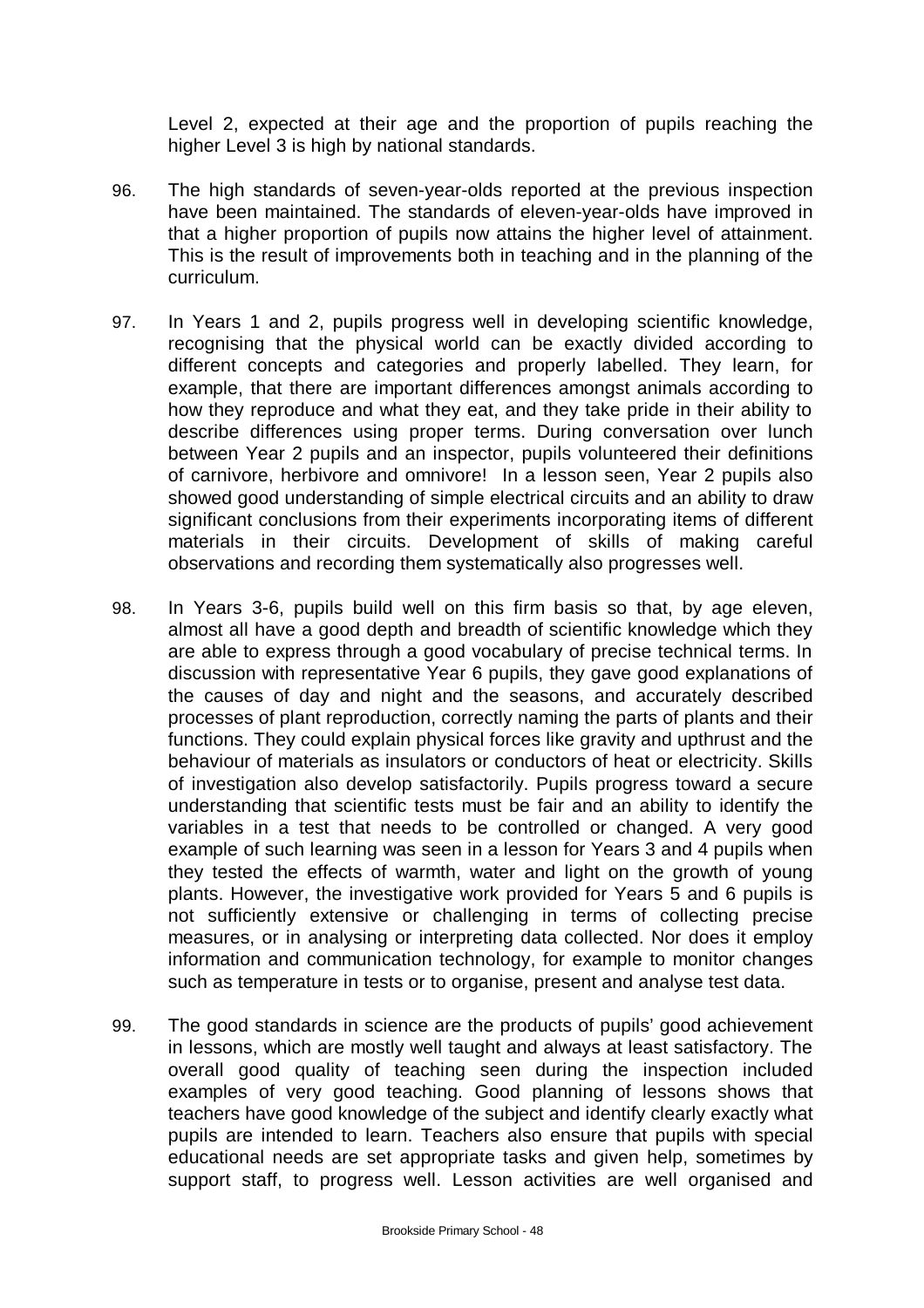managed but useful practical work or class discussion is not sufficiently reinforced by written tasks that ask pupils to explain or interpret in detail. This deprives pupils of opportunities both to reinforce their understanding through explanation in their own words and to practise literacy skills. Teachers present stimulating and interesting work in a lively way. This proves effective in promoting very positive pupil attitudes towards the subject and the work. Pupils take a lively interest, have a responsible approach to their own learning and accordingly behave very well. These valuable aspects of learning are also the result of teachers' very good skills of managing pupils' motivation and behaviour and of making very co-operative relationships with them. All these qualities were well illustrated by a very good lesson in Year 2 which gave pupils a very well-designed opportunity for 'hands-on' investigation of electrical circuits and the properties of different materials as conductors. Allied with the teacher's effective questioning, the investigation stimulated pupils very effectively to develop their understanding.

100. The co-ordinator is new to the school this year but is already making a good impact on the development of work in the subject. Although there has been little allocation of time for leadership of the subject, and therefore limited monitoring of the effectiveness of teaching and learning, the co-ordinator has correctly identified the priorities for improving the work: more written work; more extensive and challenging investigative work (especially for the oldest pupils); development in pupils' handling of data; and use of information and communication technology. However, analysis of pupils' performance in standard tests and direct observation of lessons are not sufficiently used to identify precisely all the ways in which teaching and learning can be improved.

# **ART AND DESIGN**

- 101. The oldest pupils' attainments in art are in line with the national standard but younger pupils exceed the national standard at age seven. This means that, since the previous inspection, the standards of younger pupils have improved while those of older pupils have been maintained.
- 102. In Years 1 and 2, pupils learn well about colour, pattern and texture and use their knowledge as they experiment. They show good skills in drawing selfportraits, sketching still-life, making collage, painting pictures and producing pattern. They learn how to handle clay and how to use tools to create texture and pattern. Pupils have made interesting two-dimensional pictures of their own houses from clay, constructed abstract sculptures using paper and wire and produced well thought out images of their school using a variety of different textured materials. They have some knowledge of famous painters and their distinctive styles.
- 103. In Years 3-6, pupils develop a satisfactory knowledge of famous artists and create pictures of a satisfactory standard using artists such as Picasso, Van Gogh, Monet and Lowry as inspiration for their work. They can explain well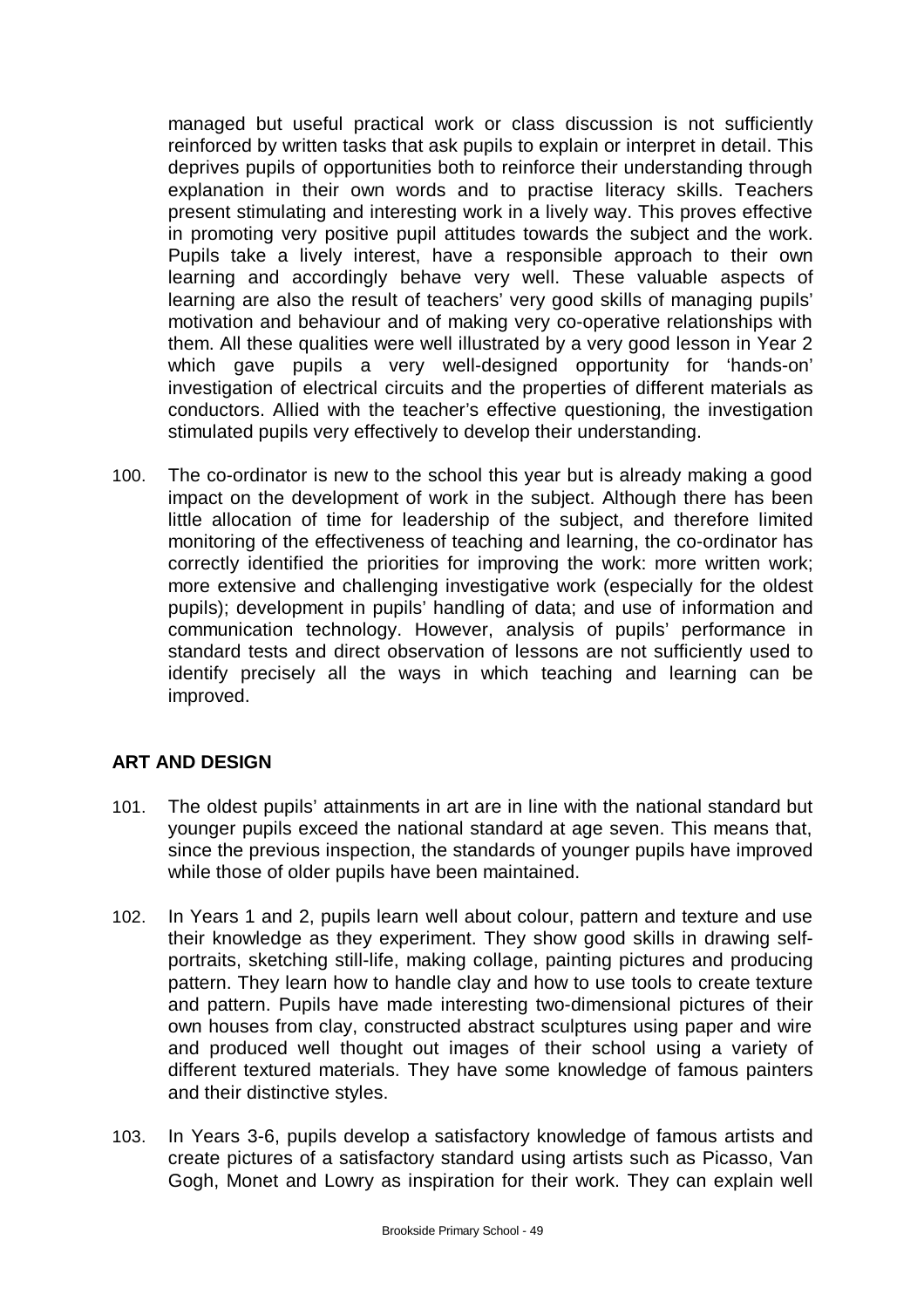the differences in style and discuss methods. Art work is often linked to history as when Years 3 and 4 pupils have designed and decorated Greek masks and plates using papier-mâché. Local artists have worked with pupils to create paper relief motifs that are being transformed into bronze roundels (large, round, bronze plaques) as part of village improvements. No art lessons were seen in Years 5 and 6 but pupils have investigated movement, made drawings of people in action and worked with clay to produce coil, slab and thumb pots as part of their project on containers. All pupils have sketchbooks, which remain with them throughout the school and provide a measure of progress. Years 5 and 6 pupils have visited the Castle Museum and experienced art and music as part of their study of Africa. Art makes a valuable contribution to pupils' spiritual, moral, social and cultural development.

- 104. Teaching observed was good throughout the school. Teachers have excellent relationships with pupils, plan their work carefully, and use constructive comments, careful illustrations and appropriate strategies to encourage pupils. In a good lesson for younger pupils, the teacher used the work of famous artists to get across the difficult message that 'image' does not have to look like a regular picture. In a Year 4 class, the teacher played music to good effect in creating an appropriate mood as pupils worked. Pupils enjoy their art lessons very much and they work with care and concentration. Allied to teachers' high expectations, this means that pupils achieve well. Teachers incorporate art across the curriculum to enhance pupils' work.
- 105. The enthusiastic co-ordinator is new to the post and is working on the development of a scheme of work for the whole school. She has planned for Years 5 and 6 but, in other years, teachers have done their own planning from a brief whole-school framework. There are, as yet, no clear assessment procedures, but the co-ordinator has made a start on monitoring and evaluating art. There is too little time given to art in Years 5 and 6 and this is having a detrimental effect on pupils' progress. Resources are satisfactory. Each class has a set of materials for general needs and the co-ordinator has produced a catalogue of all other resources that are centrally located and easily available. The co-ordinator has plans to develop a programme of art appreciation, particularly visits to galleries and museums.

### **DESIGN AND TECHNOLOGY**

106. Only two lessons devoted specifically to this subject could be observed during the inspection and little additional evidence of standards was available. Very few examples of the products of pupils' making skills from previous lessons had been kept. No overall judgements about standards or teaching are therefore made. However, where past or present work could be seen, as in the case of model houses made by Year 2 pupils or slippers made by Years 5 and 6, it was of a satisfactory quality.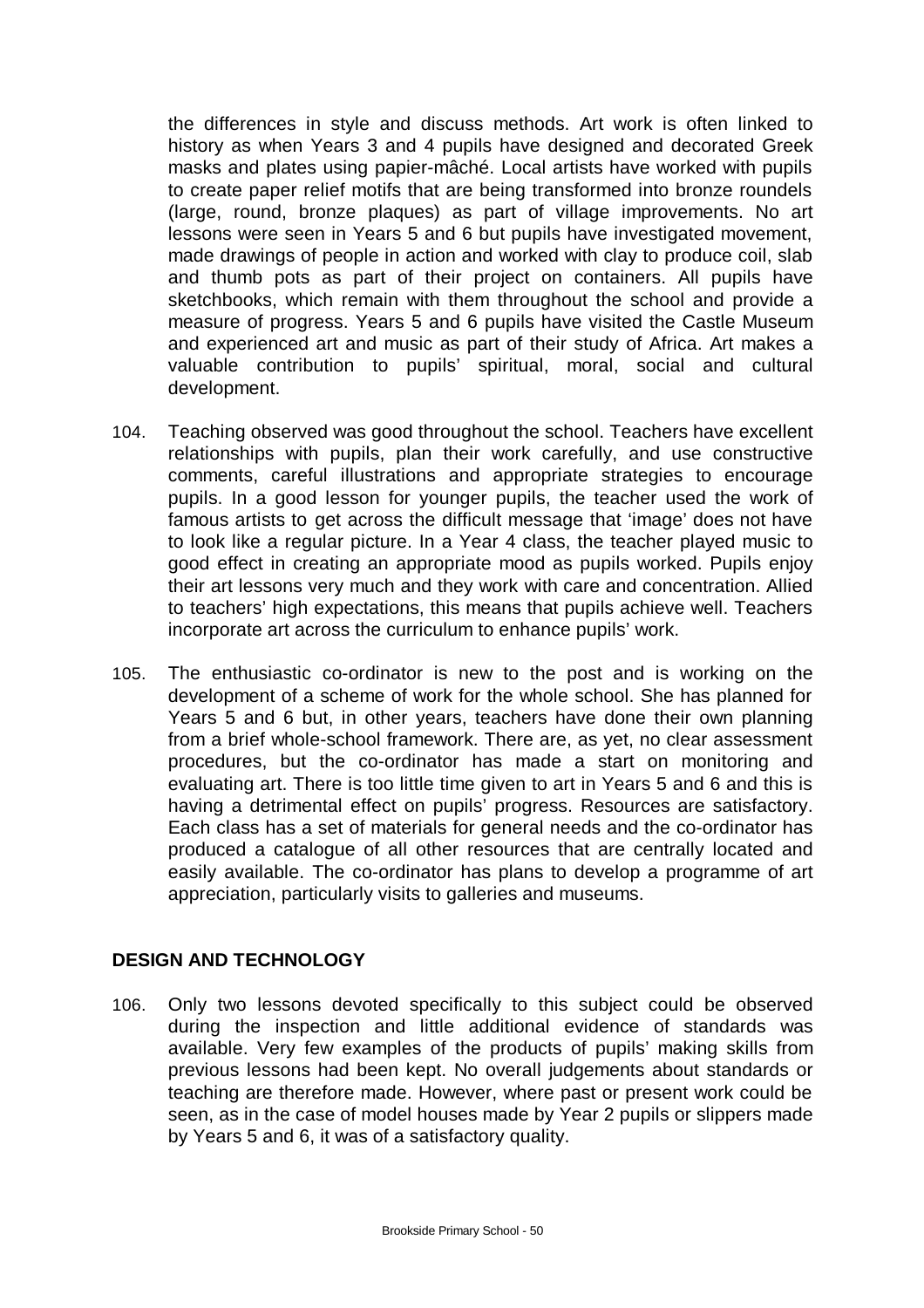- 107. The two lessons seen both benefited from sound planning that set appropriate tasks. In both lessons, teachers also led good discussions and asked questions that were effective in helping pupils progress well in their understanding of design. Pupils recognised that there was a range of questions they needed to ask themselves about the purposes of the items they were designing, the needs and wants of the user and the practicality of the materials and techniques to be used in making. In discussion, some of the oldest pupils also showed such understanding when talking about past projects and when presented with an unfamiliar design challenge. Pupils showed interest, enjoyment and good behaviour in the lessons seen.
- 108. Planning documents and photographic records show pupils undertaking a variety of appropriate activities, which reflect national guidance on the subject. Planning of the work often makes effective links with other subjects, for example when designing and making sandwiches reinforces pupils' learning in science about foods and health. However, the amount of time devoted to the subject in Years 3-6 is insufficient to do justice to the full range of the National Curriculum for the subject. The limits this imposes on pupils' progress are increased by the fact that the work is concentrated within short periods in the school year with long gaps in between. The subject coordinator has a good awareness of the role's responsibilities but the school has not facilitated checks on the effectiveness of teaching and learning or systematic assessment of pupils' progress in this subject.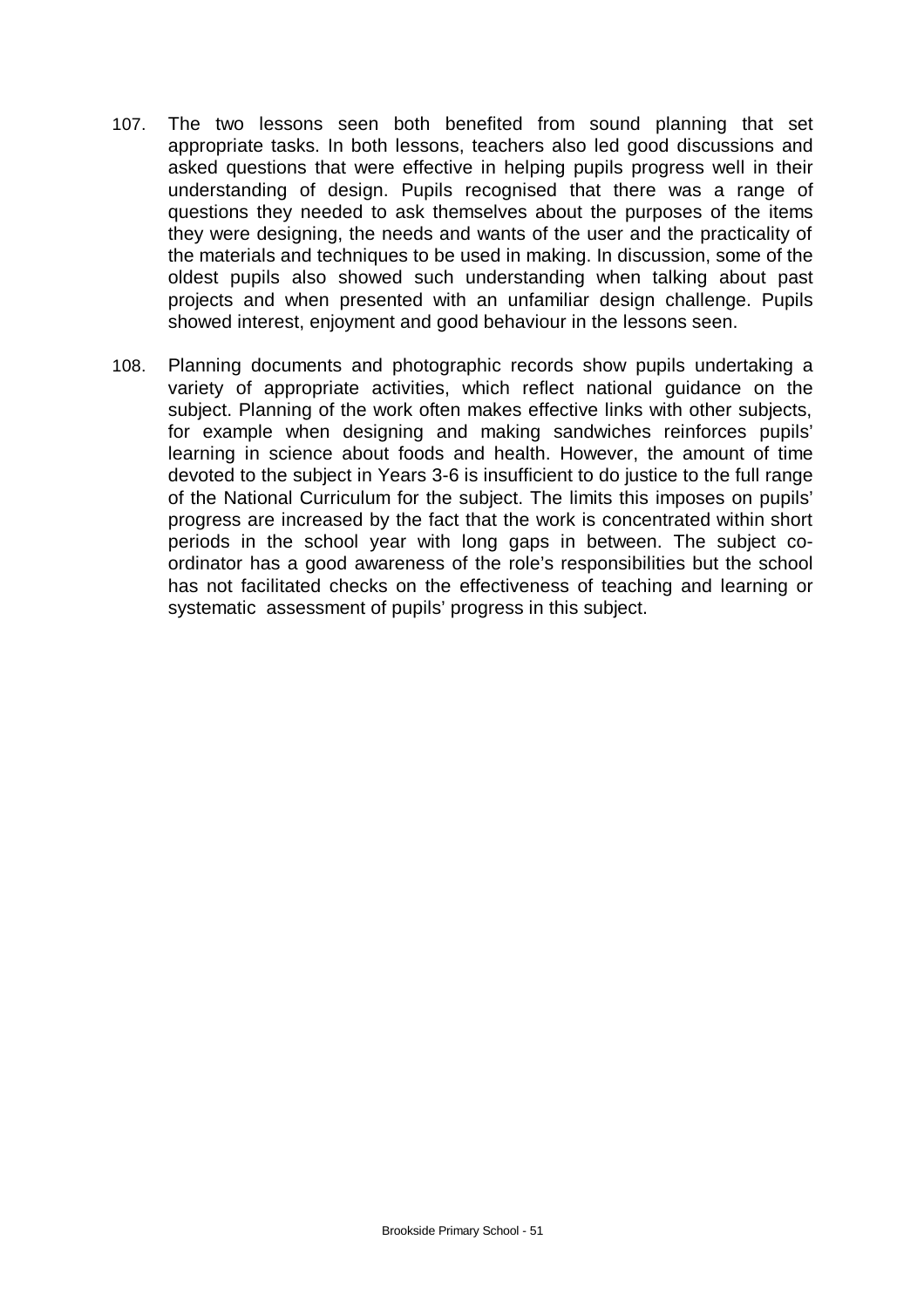# **GEOGRAPHY**

- 109. Standards in geography are above the national standard for younger pupils and in line with the national standard for the oldest pupils. Compared with the situation at the previous inspection, standards are better for younger pupils and similar for the oldest.
- 110. The quality of work achieved by pupils aged five to seven is good. Pupils get off to a good start in Year 1 in their work on the island of Struay, developing the ability to recognise important similarities and differences as they compare the island with their own neighbourhood. In a very good lesson for Year 2 pupils, they showed good knowledge and understanding for their age. In their study of the island of St Lucia, they showed good recognition of geographical features, using terms like 'coastline' and 'mountain' and could distinguish 'natural' and 'man-made' features of the environment. They could explain some differences between St Lucia and Britain. Pupils could give several examples of fruits that could only grow in one of these locations and the reason why. They also showed good skills of observing photographic evidence and a good understanding of maps, including the ability to use simple grid references. Pupils undertake some valuable written work which consolidates both their geographical understanding and their writing skills. In their own sentences about St Lucia, Year 2 pupils were extending themselves by using words like 'tropical', 'tourist' and 'European'.
- 111. Pupils aged seven to eleven show an overall satisfactory quality of work which includes areas of both strength and weakness. Some good quality work is achieved, for example in using and interpreting maps in Years 3 and 4. Pupils here make confident use of grid references and compass directions to identify locations on maps and trace routes. Some good work on the local environment takes place in Years 5 and 6 as pupils collect geographical data through field-study and surveys, and then analyse conflicting interests in an environmental issue such as pedestrianisation of the local main street. Some successful use of information and communication technology is made to organise and present this data but, generally, too little use is made of this technology in the subject. In other areas of the curriculum, the work undertaken lacks depth, especially in Years 5 and 6. By the time they leave the school, pupils have, for example, developed too little understanding of contrasting kinds of human settlement or of the way water affects the landscape and the features and processes of rivers. These areas of superficiality are the inevitable consequence of the fact that too little time is given to the subject for the older pupils. In addition, the school teaches the subject only for short intensive periods during the school year with long gaps between them. This makes it harder for pupils to develop skills progressively. The school has yet to adjust its allocation of time to the subject in line with changes in National Curriculum expectations made in September 2000.
- 112. Only four lessons in geography could be observed during the inspection but the majority of these showed good and, in one case very good, teaching. Well-planned and appropriately challenging work was undertaken and pupils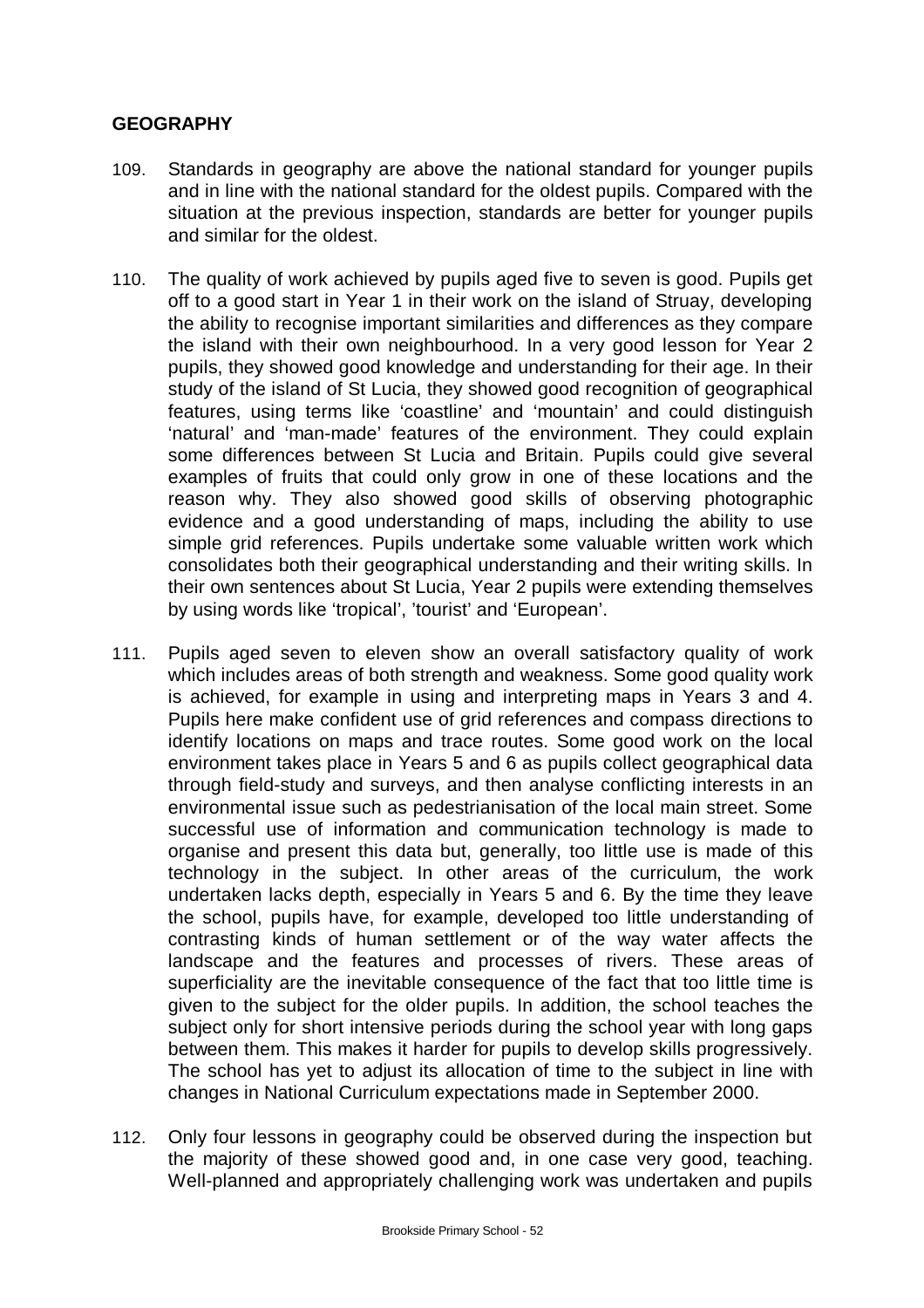were well managed. Pupils showed interest, concentrated well on their tasks and behaved well. Examination of pupils' past work shows that, in Years 3-6, pupils are not encouraged to do enough writing at length in their own words to reinforce their geographical knowledge and understanding or their literacy skills. Sometimes, this is because of the use of worksheets which restricts pupils to very brief answers.

113. The co-ordinator for the subject has a good awareness of the requirements of the role but has been given little time to undertake monitoring and evaluation of work in the subject. Some useful checks on planning and pupils' work have been made but, overall, too little is done to check the effectiveness of teaching and learning or assess pupils' progress for the school to identify exactly how improvements can be made.

## **HISTORY**

- 114. At this inspection, the timetable arrangements meant that no history lessons were seen. Judgements are based on an examination of pupils' work, teachers' planning and discussions with pupils and staff. Younger pupils achieve good standards, an improvement since the last inspection, while older pupils show satisfactory standards, maintaining the position at the previous inspection.
- 115. Younger pupils acquire a good body of knowledge as they learn about the lives of famous people such as Samuel Pepys and Florence Nightingale, and about some historical events, for example the Great Fire of London. They write extended imaginative accounts of being a common person as a victim of the Fire. They know of several ways of obtaining information about the past such as grandparents' memories, and artefacts such as carpet beaters. Visitors give first-hand information about Victorian household items and life, and pupils learn about differences in preserving food then and now. Pupils investigate similarities and differences between old and new buildings in their village using direct and photographic evidence. They explore local basket weaving during Victorian times and try weaving their own baskets in the old style,
- 116. Older pupils in Years 3-6 study a suitable range of historical topics and periods and, in discussion, they show a sound understanding of the work they have covered. The work in Years 3 and 4 indicates good teaching and good progress. An extensive study of the Ancient Greeks gives pupils a good knowledge of their culture, religion, daily life and their art. They know about the Saxons, the Vikings and the Gunpowder Plot. They learn to write extended accounts of their imagined life in those times, for example as a slave and about Greek gods and legends. They ask questions such as 'How do we know?' and 'What evidence is there?'. The visit by a Greek theatre group informs them of cultural life and they know about tragedy and comedy. They were inspired to make Greek pottery of good quality. Their topic books indicate their enjoyment of the subject. The organisation of the learning builds good knowledge and good enquiry skills.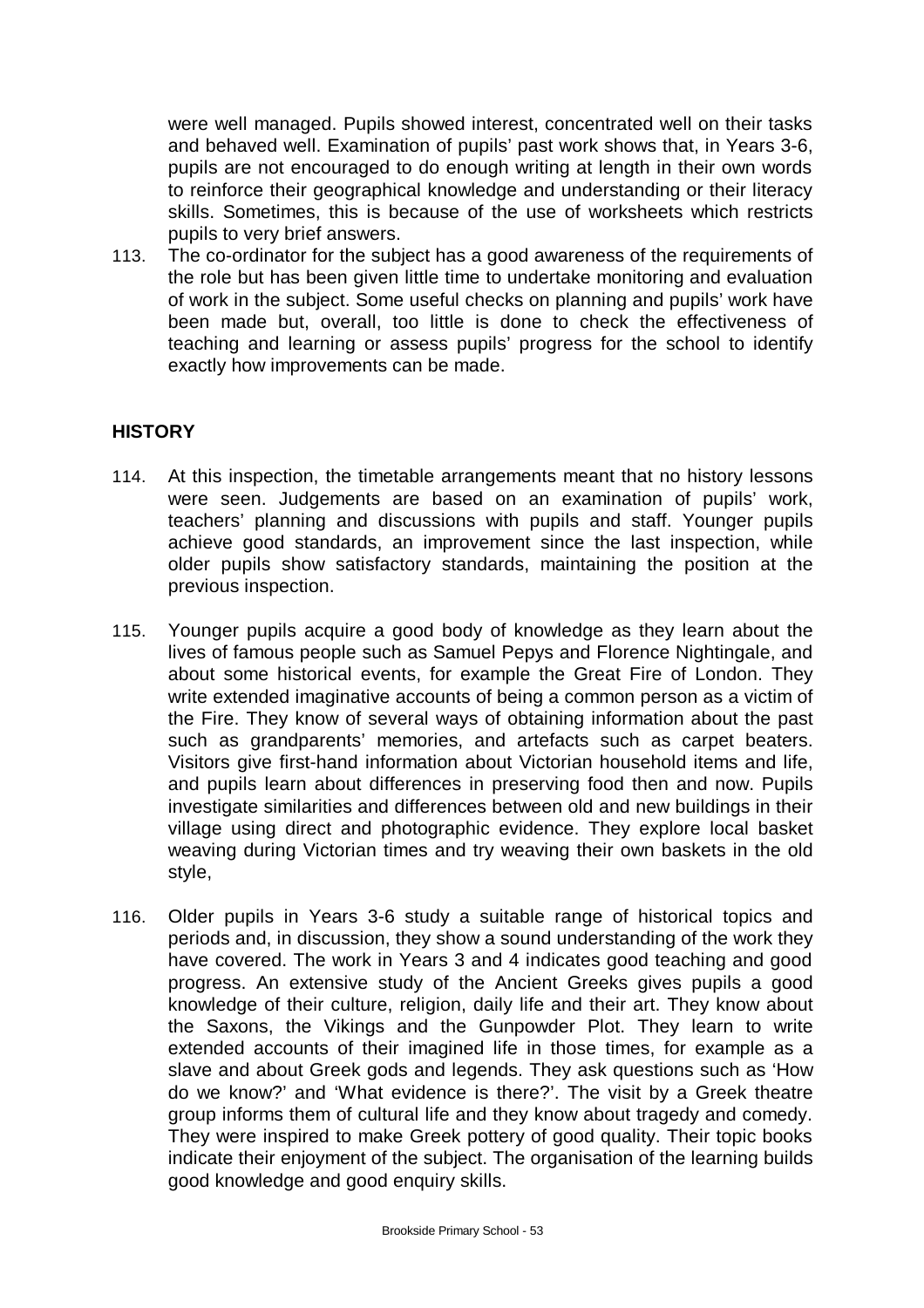- 117. In Years 5 and 6, pupils study the Tudor period and learn about the monarchs but particularly, Henry VIII. They produce satisfactory work on explorations and the life of ordinary people in Tudor times. Discussions with older pupils show that they have a sound understanding of the work they have covered and they order events in each period reasonably accurately. They are able to make satisfactory comparisons between different historical periods. For example, they identify differences in the clothes they wore, or differences in employment and their homes. They use dates but their grasp of chronology is too general to place historical events in different periods accurately enough, or fully appreciate how far they are apart. Although some good work is achieved, insufficient time is allowed for pupils to develop and widen their knowledge and enquiry skills in history. Also, they do not practise literacy skills effectively through the subject. For instance, in Years 2, 3 and 4, the subject is used well to practise writing for a purpose and to improve extended writing, and good evidence of this was seen in pupils' work. But, in Years 5 and 6, written work is limited and some of it copied. There is an over-reliance on worksheets that require missing word responses, restricting pupils' opportunity to achieve.
- 118. In all year groups, the pupils' work is well presented and spelling and punctuation is mostly accurate, indicating good attitudes to, and an enthusiasm for, the subject. Pupils with special needs achieve well and scrutiny of the work showed that all, including the higher attaining pupils, are given challenging tasks. They have satisfactory skills in historical enquiry, are able to interrogate, and identify sources of evidence. The curriculum is enriched by good use of visitors to the school.
- 119. The school has recently adopted a national scheme of work intended to ensure that pupils cover the content of the National Curriculum and that there is a broad and balanced curriculum. However, provision is complicated by the constraints of mixed-year groups, the two-year content cycle, the topic framework for study and the long gaps between units of work. For instance, pupils have gaps in learning of a term or more, and this inevitably means that pupils do not build on what they have already learned as effectively as they could. Nor does planning identify how skills are to be acquired progressively. The new scheme of work targets key skills and knowledge and provides a framework for assessment but, in practice, there is currently no proper assessment of pupil progress to indicate where teaching and learning might be improved. The subject co-ordinator has insufficient provision of time to monitor teaching and learning to identify areas for subject improvement.

### **INFORMATION AND COMMUNICATION TECHNOLOGY**

120. At the last inspection, the standards of attainment in information and communication technology (ICT) were broadly in line with national standards. At this inspection, standards were found to be good for pupils aged seven and satisfactory for those aged eleven. The school has very recently commissioned a new ICT suite and this,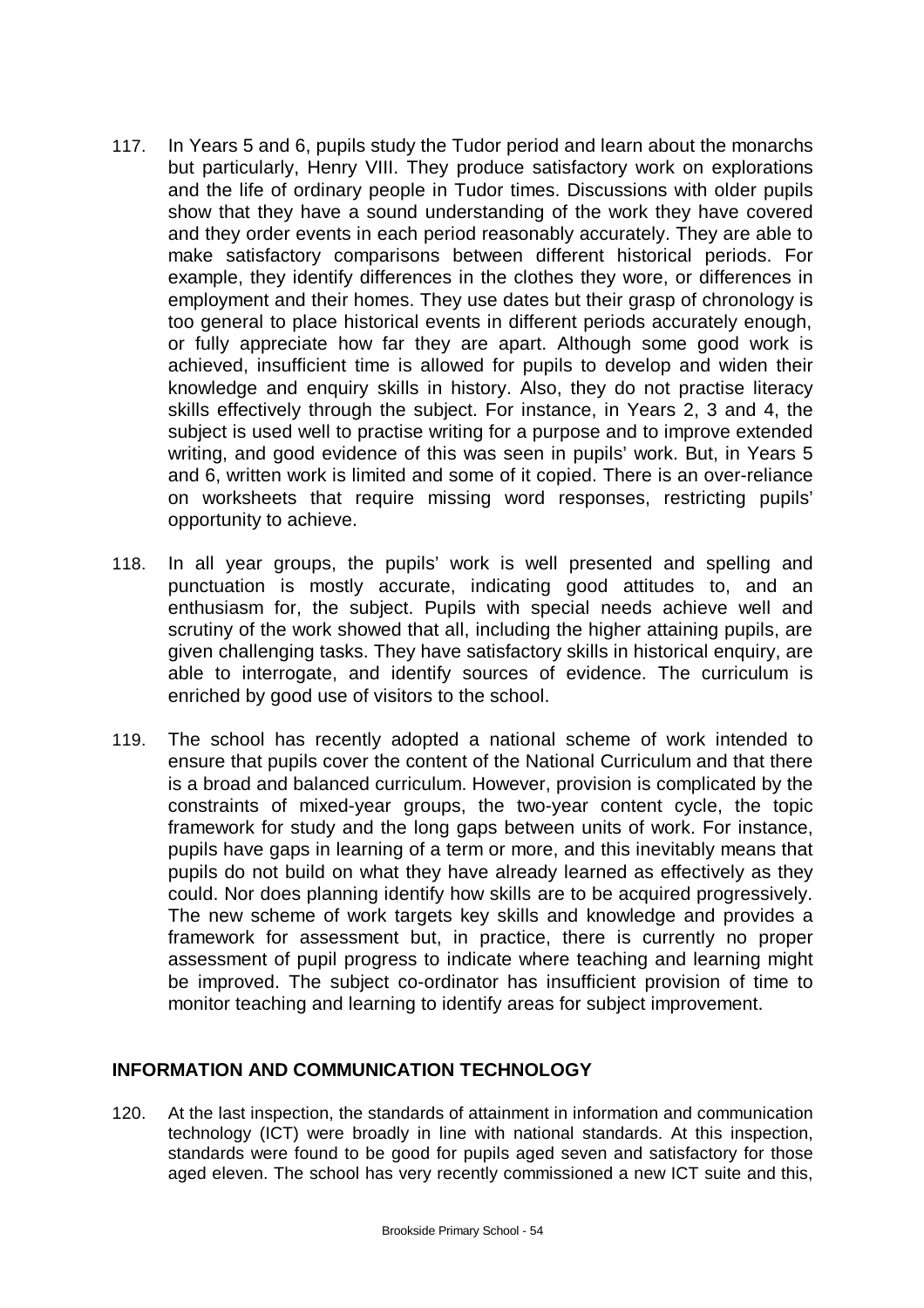together with associated staff training, is having a dramatic effect in raising standards, but the full benefit has yet to be consolidated. The use of the Internet for learning is still very limited. These factors currently limit the standards older pupils attain but, on the evidence of all lessons seen, pupils are now achieving well and making good progress.

121. Younger pupils make good progress in acquiring basic computer skills. By age seven, they have a good knowledge of the keyboard and the functions of different keys. They name the cursor and spacebar. This enables them to exercise control. For instance, they are able to select icons, use drag and drop techniques, and use the Paint program tools to give desired effects to pictures they draw to a good standard. They produce good illustrations of places of worship using these skills and can print from the screen. They have good skills in wordprocessing and are able to select fonts, size, and use techniques to modify text such as deleting errors and replacing with corrections or capital letters. This is a good support for learning in literacy. Good control work was seen when pupils in groups were able to use a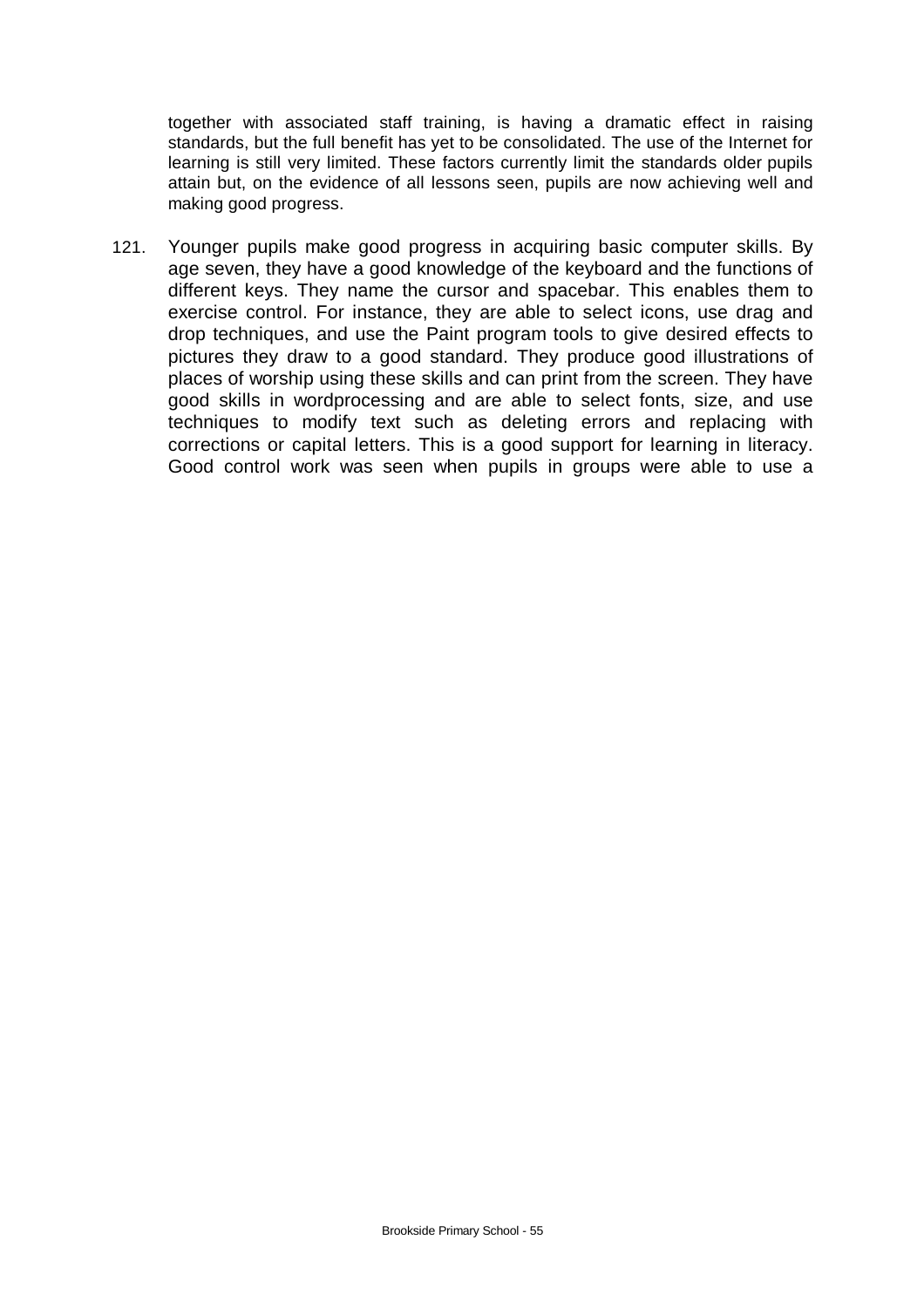programmable robot to follow a route, using left, right, forward and back commands. The higher attaining pupils were impressively able to synthesize these separate commands into a procedure requiring one command, a skill normally expected of much older pupils.

- 122. Older pupils make good progress in wordprocessing and this reflects the strength in the teaching of this aspect of ICT. By age eleven, they can highlight text and move it using the 'cut and paste' technique. They combine text and pictures from other sources, and save their work to folders. They have sound skills in using ICT for datahandling. In all Years 3-6, pupils produce graphs and charts displaying data from a traffic survey in East Leake. Year 4 pupils send e-mails to another school, and to Australia, and use the control program Logo to draw geometric figures on screen. Pupils are seen to interrogate CD-based encyclopaedia to access information on, for example, the Ancient Greeks. Pupils use sound equipment and calculators well for learning. The school has a website but, as yet, there is no access policy to enable pupils free access. A few pupils have had guided access to obtain information. They are able to use spreadsheets with good skills but this a very recent innovation for most of the pupils and derives from the few lessons in the ICT suite. Pupils throughout the school show independence and understanding in opening and closing programs and shutting down computers in the new suite.
- 123. The quality of teaching seen was good, with some examples of very good practice. Teachers work hard to improve their technical knowledge to make it better. This resolve, alongside the already good skills and knowledge of some staff, has ensured that the initial work on improving standards of attainment using the new ICT suite has been very successful. In the very good lesson in Year 1, the teacher planned the activity on wordprocessing carefully so that pupils of all abilities could achieve their potential. Thorough assessment of pupils' progress helped to indicate the individual next steps in learning for each pupil. The pace of the learning was very good and her interactions with pupils promoted high levels of learning. In a good lesson in Year 2 using the Paint program, the teacher's skillful questioning used the errors they were making on the task of creating a Caribbean picture to enhance all pupils' understanding, thus maximising learning. Pupils imported text and used the program's tools with good skills to create a good picture of the location. The pace was very good and this promoted very good learning. Pupils respond to this good teaching keenly, persevering and concentrating at a high level at all times. They are relaxed, confident and trusting of the teacher's guidance and fully receptive to learning. A good lesson in Year 6 allowed pupils to make good use of a spreadsheet program to build on their mathematical knowledge of arithmetic operations on a set of numbers. The good planning and the teacher's good knowledge and understanding allowed them to generate cells and convert variables to text using the formulae within the program to produce multiplication tables above those they would normally remember. Again, teaching showed good pace, high expectations and ongoing assessment to ensure that all pupils were challenged. Finally, a good class discussion reviewed pupils' success against the targets for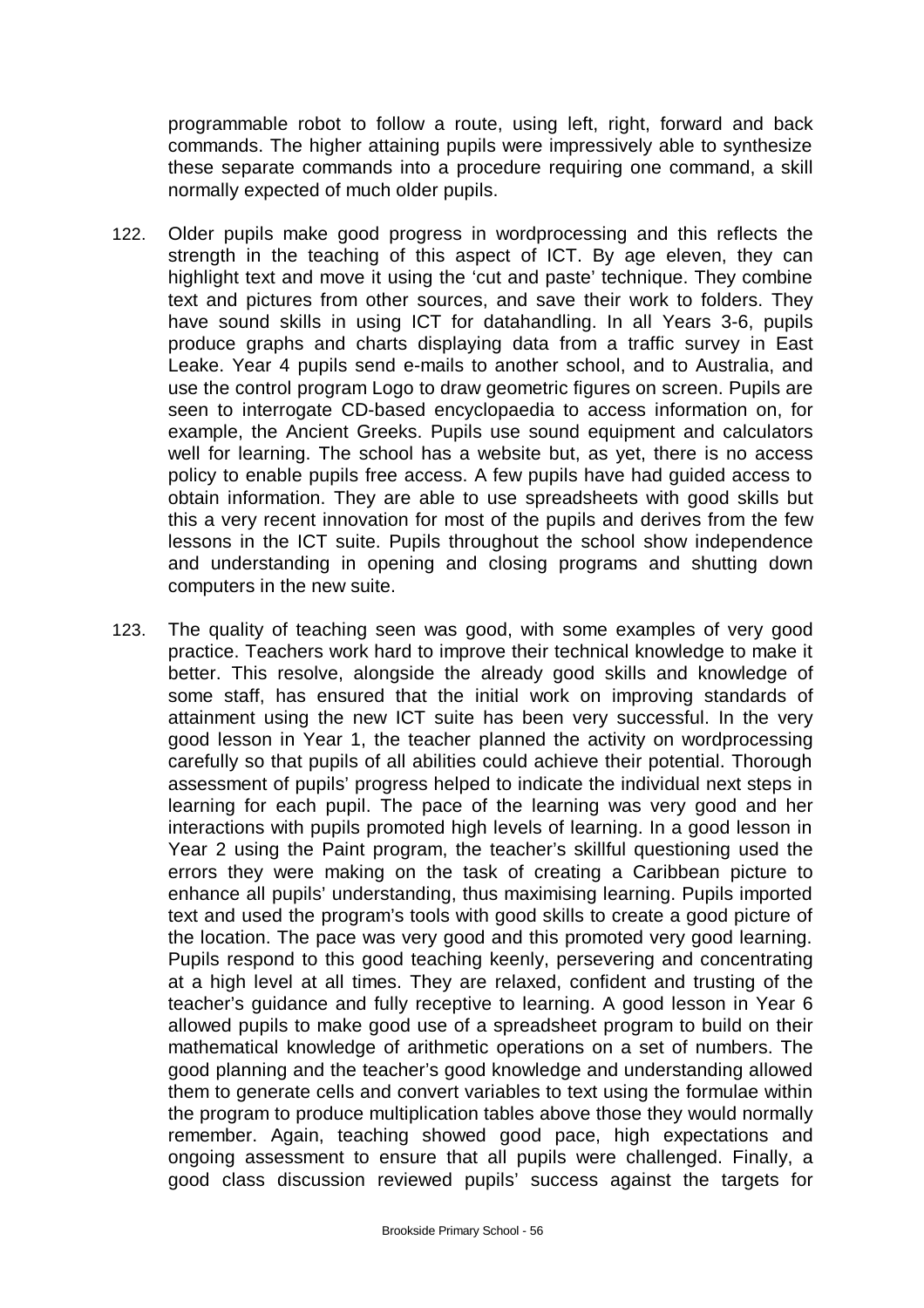learning the teacher had shared with them. Such means result in good achievement in lessons.

124. The ICT curriculum has recently been improved as the school has adopted a new national scheme of work that provides a structure that builds progressively on skills and knowledge from the simple to the more complex. The scheme also provides a structure for assessing pupils' progress but, as yet, this is not used by the school and there is no whole-school assessment process to guide planning of the work. The subject leader provides good leadership, has managed well the introduction of the ICT suite and is now working on improving the software available in classrooms to support the use of ICT across the curriculum. However, there has been no direct monitoring of teaching and learning, or setting of targets for improvements in attainment.

## **MUSIC**

- 125. Work in music seen during the inspection was of good quality, reflecting the good quality of teaching seen and the enthusiasm for the subject shown by staff and pupils. Standards have improved from the satisfactory level reported at the previous inspection.
- 126. Evidence for the younger pupils was mainly in the form of their singing, which they occasionally accompanied with rhythmic clapping. Pupils joined in enthusiastically showing a good awareness of the structure of the music, its rhythm and beat, and with most singing tunefully and expressively. Older pupils further develop their singing skills and learn to vary the volume and tone of their singing to suit the style and mood of the piece. This is especially true for the good number who take part in the weekly lunch-time choir. Older pupils also develop good understanding of musical devices and effects. They know that varying volume, tempo, rhythm and pitch can be effective and recognise that patterns and layers of sound can be arranged to good effect. They listen carefully to music played to them and show a sensitive appreciation when they compare the effects and moods of different pieces. Pupils show this awareness in their own compositions using either vocal or instrumental sounds. They perform their small group compositions with concentration and care and a good sense of ensemble.
- 127. A significant number of pupils exceed the level of musical knowledge, understanding and skill expected at their age through participation in the optional instrumental tuition from visiting teachers or through membership of the school choir, instrumental group or recorder groups which meet outside lessons. Occasional musical performances for parents and community such as a Millennium concert and an 'Extravaganza of Carols' also extend pupils' musical opportunities and experiences.
- 128. The school is fortunate in having two members of staff with substantial expertise in the subject. The good quality of teaching partly reflects the good guidance that helps teachers to plan appropriate and challenging activities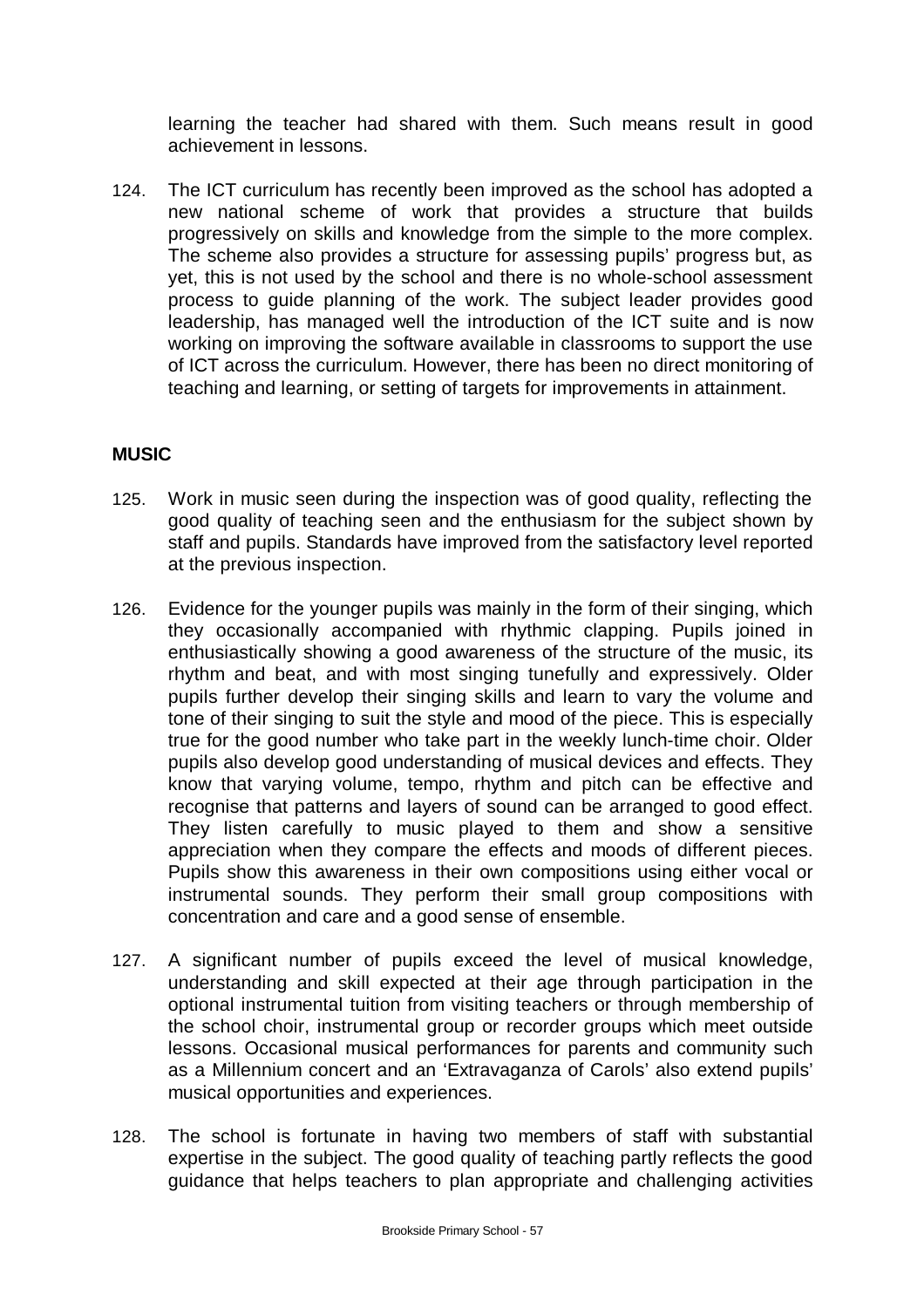that are well designed to achieve the intended learning. Teachers have the confidence to attempt some ambitious lessons that give every pupil good opportunity and encouragement to experiment with musical ideas. They show high expectations of what pupils can achieve. Teachers also have the good skills of managing pupils necessary to ensure pupils respond in a sensible and controlled way to the freedom for independent expression such lessons provide. Pupils respond enthusiastically, behave very well, co-operate well with each other in group composing and performing, and show care and concentration in their work. Although teaching generally offers a wellbalanced diet in music, the school's new resources for information and communication technology are not yet exploited to support the teaching of music in accordance with the new National Curriculum expectations.

129. The co-ordinator for the subject, new to the role this year, leads the work enthusiastically. Valuable recent developments have been the introduction of the choir and the instrumental group. The co-ordinator gives high quality leadership to these well-attended activities. Teachers are well supported with guidance. The existence of a room especially for music is a valuable asset. Instrumental and other resources are adequate. Little time is made available for monitoring and evaluation of work in the subject. As with assessment of pupil progress, these processes are largely informal and not sufficiently rigorous to show exactly where improvement in teaching and learning might be made.

### **PHYSICAL EDUCATION**

- 130. Throughout the school, pupils' work in this subject is above the standards expected nationally for their ages. Pupils make sound progress and some attain high standards. It was only possible to observe a few lessons in physical education but the scrutiny of planning, discussion with pupils and teachers, and the observation of pupils in sporting activities outside lessons enabled judgments to be made. Nearly all pupils reach the standard in swimming expected for eleven-year-olds well before they reach this age.
- 131. Younger pupils develop good spatial awareness and move alongside others sensibly. This is because the teachers have high expectations of them and give clear guidelines for behaviour. Pupils work well together and individually. In a very good Year 2 dance lesson, the warm-up exercise was challenging and pupils showed good balance and control when they balanced on one leg. In their work in dance, they interpreted the theme of lava flow of an erupting underwater volcano showing a good use of expressive movement, working well with a partner. All pupils tried hard to express the flowing movement with a partner demonstrating good use of levels in extension and holding balanced positions. In a Year 1 dance lesson, pupils moved well to characterise heaviness, dragging rhythmically to African music in groups of two or four. All pupils responded well to the teachers' instructions with very good concentration to achieve good standards.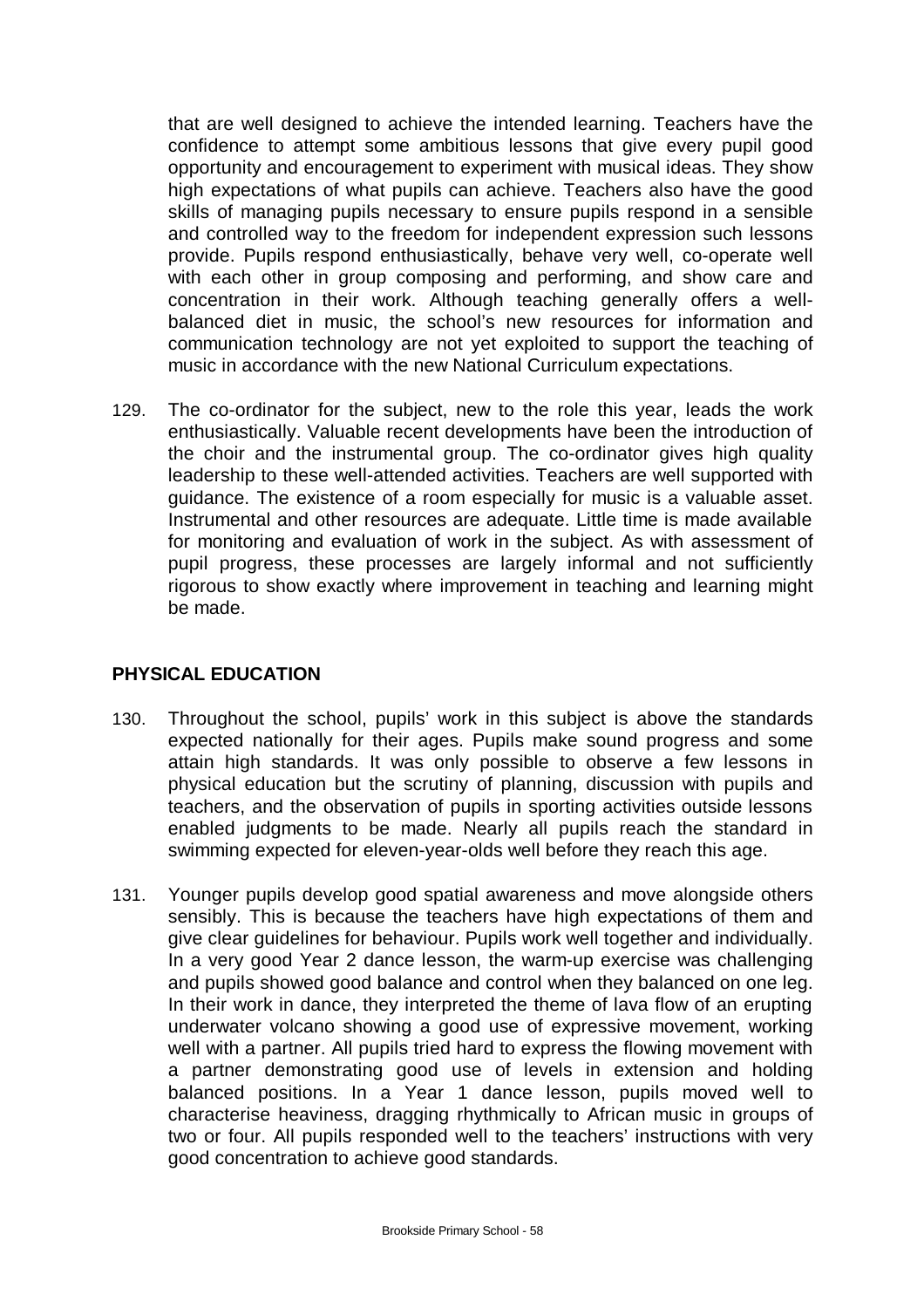- 132. Most of the oldest pupils have good skills in small team games and are able to co-operate well to attack and defend in ball games. They have good skills in passing balls of various sizes in a variety of ways and good anticipation of positions to receive and collect a ball. Their good skills in athletics were seen in club activities as when Years 3 and 4 pupils were able to start a race holding a good body position to achieve rapid momentum. They could evaluate their performance, using learning to improve in technique. Older pupils are learning to pace themselves in long distance running and develop an economy of effort using rhythmic movements and breathing, holding a good body position as they increase and decrease pace.
- 133. Teaching is good overall and the knowledge and understanding of the subject is a strength in the school. In a Year 2 dance lesson, for example, the teacher set high expectations of pupils for dance interpretation and co-operation, and was able to model very well what was expected. Pupils achieve at a high level because the teachers use very good questioning that encourages pupils to evaluate each other's performances and improve their own. Similarly, in Years 3 and 4, the teacher uses these skills well in teaching pupils to get a good start in a race and improve sprinting. Teaching here was effectively adapted to meet pupils' needs identified by careful evaluation of their performance. Pupils are appropriately challenged and also given good encouragement. Pupils respond with enthusiasm, effort and good behaviour. A good practice is made of inviting pupils to evaluate each other's performance and give feedback to a partner. Good teaching gives confidence to pupils in their learning and ensures good progress.
- 134. Teaching of lessons and pupils' progress in skills are given very good support by the hard work of staff in providing activities at lunch-time and after school across a range of competitive sports. Skipping clubs help pupils throughout the school to show good co-ordination in skipping, developing complex routines. In these clubs, as in lessons, pupils are made aware of the effect of exercise on the body and of the importance of warm-up and cooldown routines. Older pupils have the opportunity to take part in adventurous activities that are physically challenging and developmental. In this, as in all the activities, the importance of being a good team member is emphasised. Pupils with special educational needs are fully integrated into all activities in lessons and they make good progress against the targets set for learning in their individual education plans.
- 135. The subject leadership is good. Planning and teaching are well supported. A comprehensive policy is in place and a new national scheme of work has been adopted. The teaching of swimming has been monitored but little time is provided for the co-ordinator to monitor and evaluate teaching and learning in the subject. There is, as yet, no assessment of the pupils' learning across the curriculum to identify areas for development and improved attainment. However, the new scheme of work provides a structure for this to happen in the future.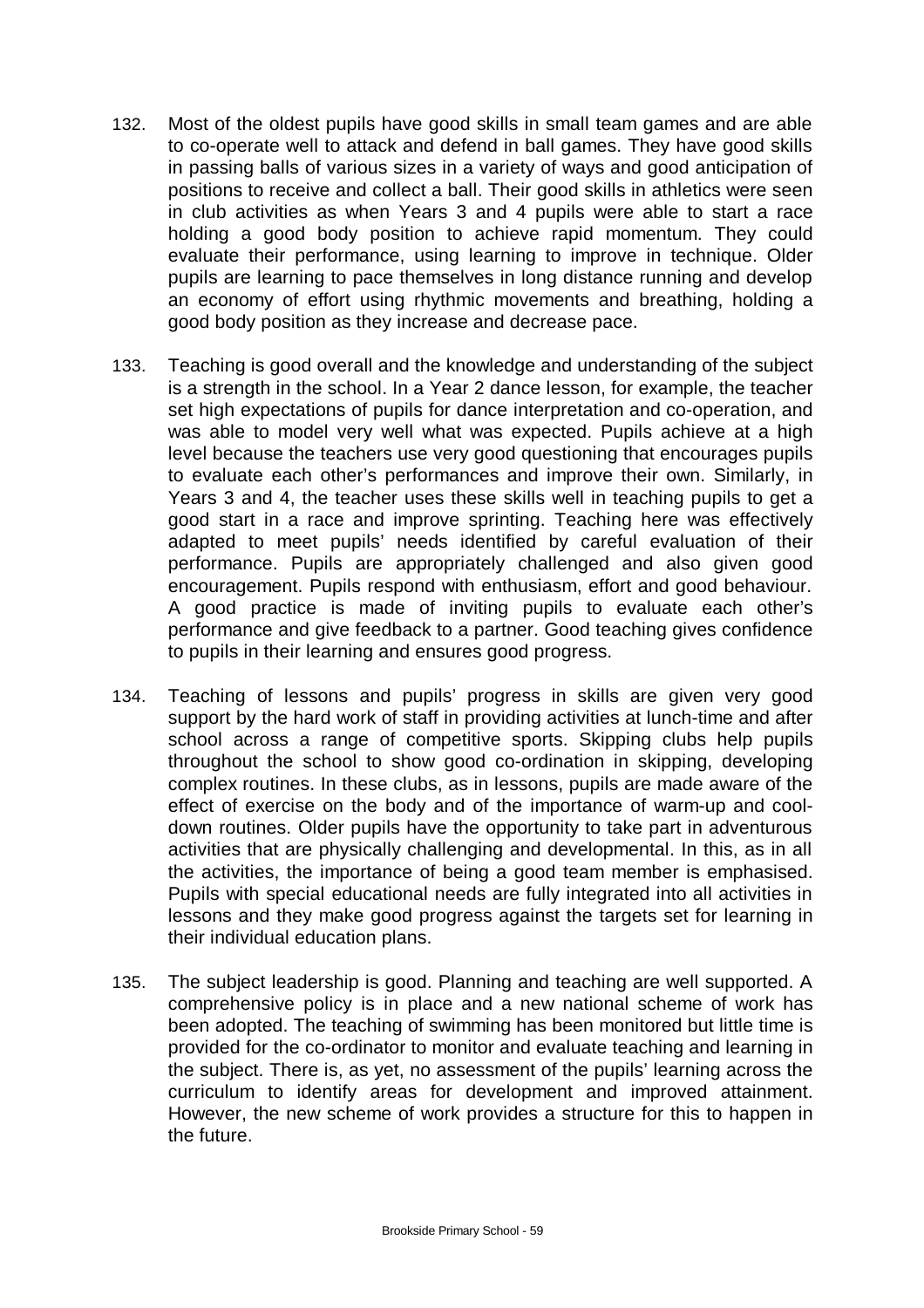# **RELIGIOUS EDUCATION**

- 136. Very few religious education lessons could be seen during the inspection but, from observations of these lessons, scrutiny of past work, and from talking to pupils and teachers, standards are judged to be satisfactory throughout the school. This represents maintenance of standards since the last inspection.
- 137. Younger pupils visit their local church and develop a good understanding of Christianity. They know that Christians believe that Jesus is the Son of God and that a range of activities take place in churches, for example marriage and christenings. They can talk about the Christian festivals of Easter and Christmas and relate them to the stories in the Bible of Jesus' birth and death. They have satisfactory knowledge of the faiths of Judaism and Islam and can look for similarities and differences with Christianity such as holy books and places of worship. They are also taught about famous people who set good examples. A very good lesson was observed on the life of Martin Luther King, which encouraged pupils to think deeply about racism and discrimination, as well as helping them to develop a keen sense of right and wrong.
- 138. Older pupils' knowledge increases as they learn more about world faiths. They increase their knowledge of Judaism by listening to Jewish music, looking at artefacts and listening to stories. They know that the Jewish Sabbath starts on Friday when candles are lit, they describe the Menorah and can relate the story of Hannah Sennesh. They have tasted apples, bread and honey for the festivals of Rosh Hashanah and Yom Kippur and learned about the synagogue as a place of worship. They learn about Hindu Gods and Goddesses, The Hindu Year and the major Hindu festivals of Holi and Divali. With the support of the local vicar, pupils are encouraged to think more deeply about the Bible and what it means to them.
- 139. Only two lessons were seen during the inspection. The teaching seen was good but, taking account of other evidence, the overall judgement is that teaching is satisfactory. In the lessons seen, teaching was very well planned, good resources used, the pace of lessons good and the varied activities in the lessons effectively maintained pupils' interest and motivation. Other teaching was judged by the scrutiny of past work, which showed that work is well presented and regularly marked but that there were few encouraging or directing comments. Much of the work is through worksheets, with very few pieces of extended writing to challenge pupils' understanding.
- 140. The current policy and schemes of work are taken from the locally agreed syllabus and national guidance. Schemes of work to guide teachers' weekly planning are rather sparse and do not provide sufficient help. There are limited procedures for the monitoring and evaluation of the quality of teaching and learning. Resources are barely adequate, with a shortage of books needed to support teaching and learning about the range of religions. Work on faiths, other than Christianity, lacks opportunities to visit places of worship or to meet visitors from other faiths. The relationship between the school's